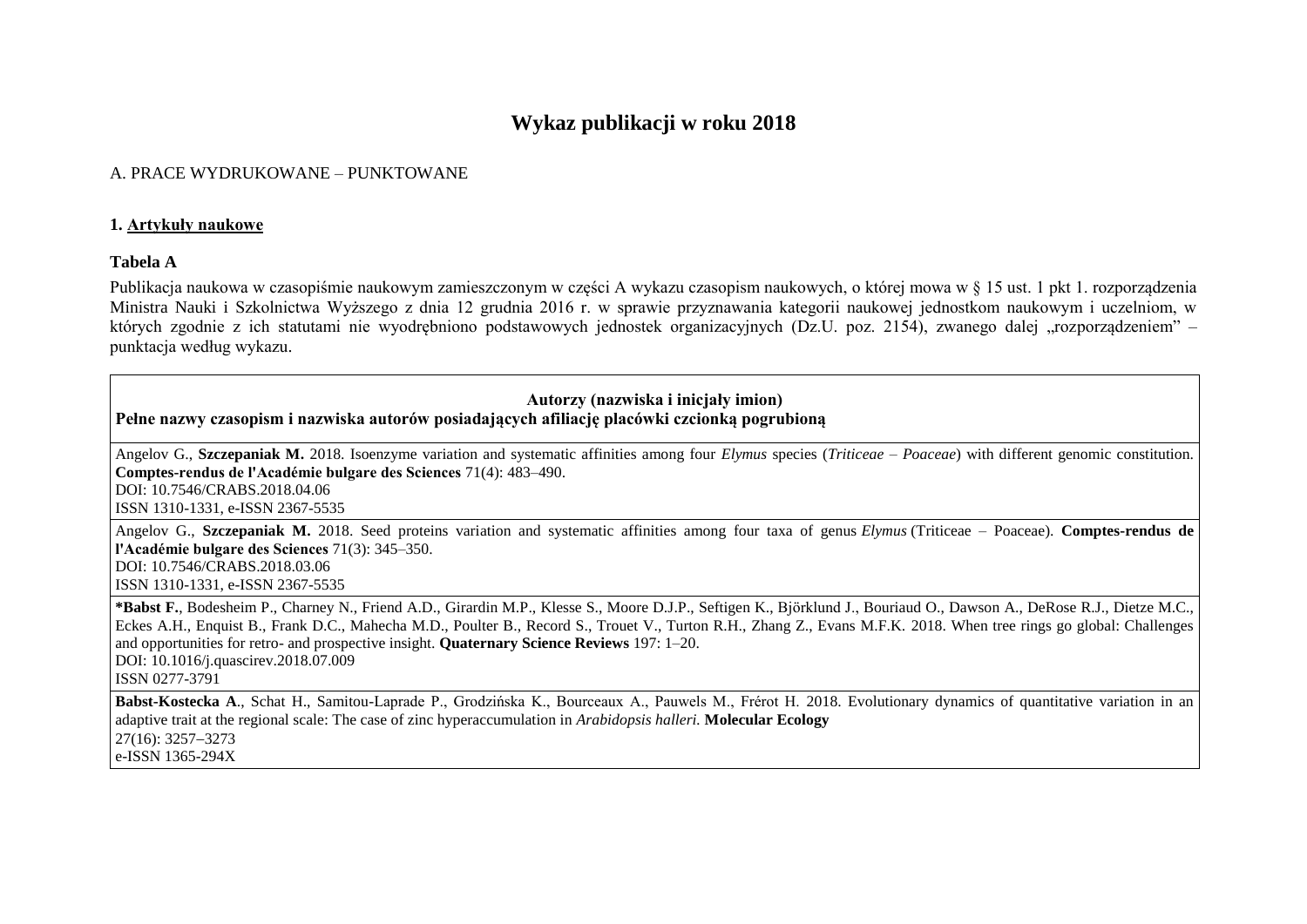**Barbacka M.**, Kustatscher E., Bodor E.R. 2018. Ferns of the Lower Jurassic from the Mecsek Mountains (Hungary): taxonomy and palaeoecology. **Palaeontologishe Zeitshrift**.

DOI: 10.1007/s1254 2-018-0430-8 ISSN 0031-0220, e-ISSN 1867-6812

**Bednarek-Ochyra, H.** 2018. Pantemperate distribution of *Bucklandiella sudetica* (Bryophyta, Grimmiaceae) in the Southern Hemisphere. **Herzogia** 30(1/1): 4855. ISSN 0018-0971

**Bednarek-Ochyra H.** 2018. The answer to the riddle of the taxonomic status of *Bucklandiella bartramii* (Bryophyta, Grimmiaceae). **Herzogia** 31(1/1): 56–69. ISSN 0018-0971

**Bednarek-Ochyra H.**, Plášek V., Guo S.-L. 2018. A brief survey of bryological studies in the Subantarctic, including *Macrocoma tenue* (Orthotrichaceae), a moss genus and species newly found in Iles Kerguelen. **Acta Societatis Botanicorum Poloniae** 87(4): 3597. DOI: https://doi.org.10.5586/asbp.3597

e-ISSN 2083-9480

**\*Czachura P., Owczarek-Kościelniak M., Piątek M.** 2018. *Pseudodidymella fagi* in Slovakia: first detection, morphology and culture characteristics. **Forest Pathology**: e12479.

DOI: 10.1111/efp.12479

e-ISSN 1439-0329

Czortek P., \***Delimat A.**, Dyderski M. K., Zięba A., Jagodziński A. M., Jaroszewicz B. 2017 (nieujęty w spr. 2017). Climate change, tourism and historical grazing influence the distribution of *Carex lachenalii* Schkuhr – a rare arctic-alpine species in the Tatra Mts. **Science of the Total Environment** 618: 1628–1637. DOI: 10.1016/j.scitotenv.2017.10.001 ISSN 0048-9697, e-ISSN 1879-1026

Czortek P., Eycott A. E., Grytnes J.-A.,\* **Delimat A.**, Kapfer J., Jaroszewicz B. 2018. Effects of grazing abandonment and climate change on mountain summits flora: a case study in the Tatra Mts. **Plant Ecology** 219: 261–276. DOI: 10.1007/s11258-018-0794-6 ISSN 1385-0237, e-ISSN 1573-5052

Czortek P., Kapfer J., \***Delimat A.**, Eycott A. E., Grytnes J.-A., Orczewska A., Ratyńska H., Zięba A., Jaroszewicz B. 2018. Plant species composition shifts in the Tatra Mts as a response to environmental change: a resurvey study after 90 years. **Folia Geobotanica** 53(3): 333-348. DOI: 10.1007/s12224-018-9312-9 ISSN 1211-9520, e-ISSN 1874-9348

**\*Delimat A**., Kiełtyk P. 2018. Impact of troublesome expansive weed *Rumex alpinus* on species diversity of mountain pastures in Tatra national Park, Poland. **Biologia** 73. DOI: 10.2478/s11756-018-0148-9 ISSN 0006-3088, e-ISSN 1336-9563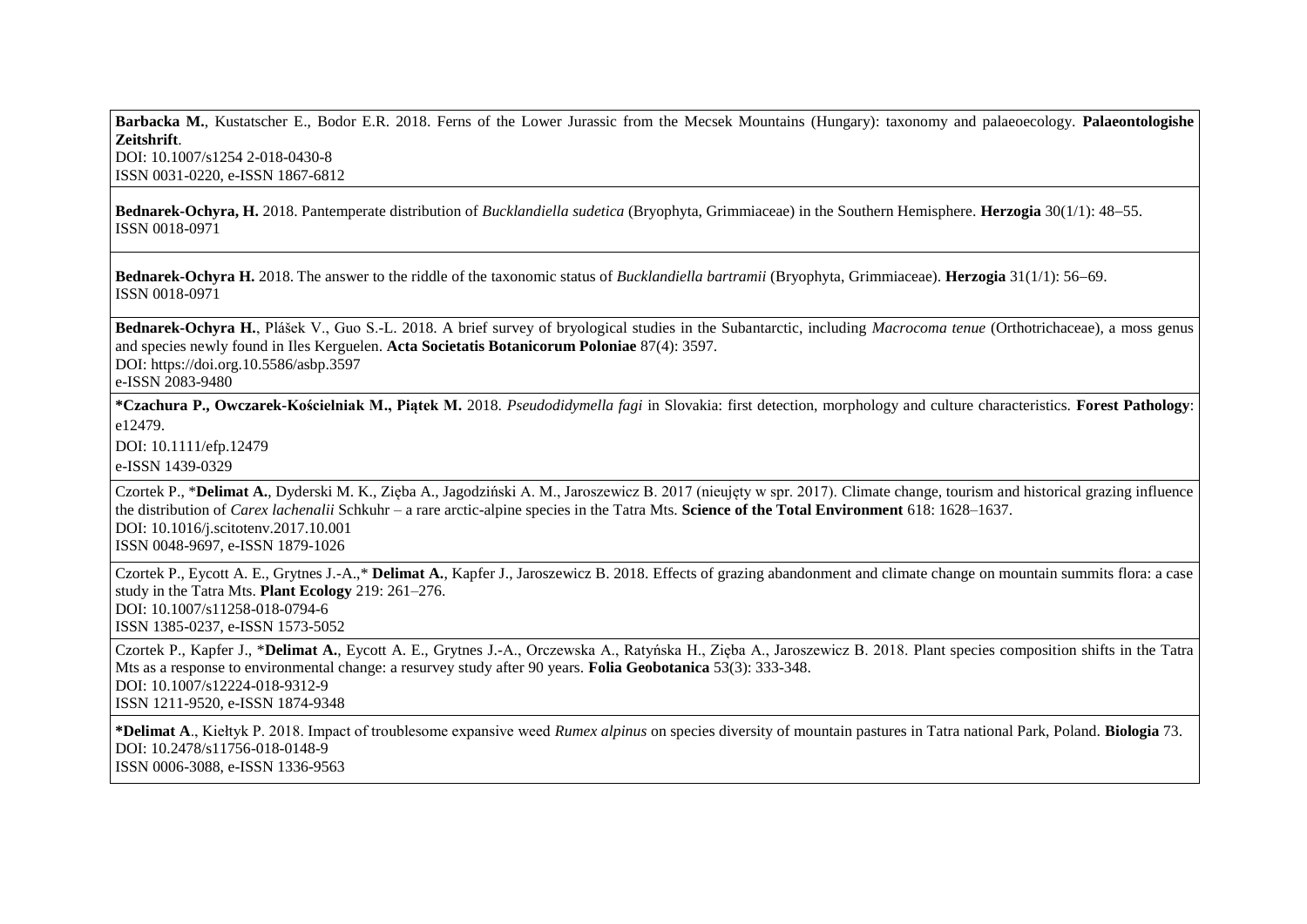Dietze E., Theuerkauf M., Bloom K., Brauer A., Dörfler W., Feeser I., Feurdean A., Gedminienė L., Giesecke T., Jahns S., Karpińska-Kołaczek M., Kołaczek P., Lamentowicz M., Latałowa, M., Marcisz K., Obremska M., Pędziszewska A., Poska A., Rehfeld K., Stančikaitė M., Stivrins N., Święta-Musznicka J., Szal M., Vassiljev J., Veski S., **Wacnik A.,** Weisbrodt D., Wiethold J. 2018. Holocene fire activity during low-natural flammability periods reveals scale-dependent cultural human-fire relationships in Europe. **Quaternary Science Reviews** 201: 44–56.

ISSN 0277-3791

Ellis L. T., Afonina O. M., Aleffi M., Andriamiarisoa R. L., Bac kor M., Goga M., **Bednarek-Ochyra H.**, Callaghan D. A., Campisi P., Dia M. G., Marino M. L., Enroth J., Erzberger P., Hugonnot V., Ignatova E. A., Kiebacher T., Kucera J., Lebouvier M., Maria G. M., Stefănut S., Nagy J., Pócs T., Poponessi S., Venanzoni R., Gigante D., Prosser F., Reeb C., Sabovljević M. S., Shevock J. R., Shirzadian S., Akhoondi Darzikolaei S., Souza E. R. F., Silva Pinto A., Silva J. B., Lopes S. F., Torzewski K., Kazienko A. 2018. New national and regional bryophyte records, 55. **Journal of Bryology** 40(2): 173–187. ISSN 0373-6687

Ellis L. T., Wilbraham J., Aleffi M., Asthana A. K., Rawat K. K., Gupta D., Sahu V., Katiyar P., Asthana G., Srivastava A., Baráth K., **Bednarek-Ochyra H.**, Bruno Silva J., Emanuely de Araújo Farias C., Rangel Germano S., Czernyadieva I. V., Doroshina G. Ya., Delgadillo Moya C., Peña Retes P., Erzberger P., Fuertes E., Garcia-Avila D., Garilleti R., Hedderson T. A., West A., Hugonnot V., Kürschner H., Lagrandie J., Lara F., Draper I., Lebouvier M., Lönnell N., Hallingbäck T., Mesterházy A., Muñoz J., Németh C. S., Park S. J., Sun B.-Y., Pérez G., Plášek V., Poponessi S., Vernanzoni R., Gigante D., Philippe M., Porley R. D., Sérgio C., Ministro P., Stefănut S., Suárez G. M., Flores J. R., Sulayman M., Wilding N., Yoon Y.-J. 2018. New national and regional bryophyte records, 54. **Journal of Bryology** 40(1): 74–97. ISSN 0373-6687

Ellis L. T., Aleffi M., Asthana G., Bhagat C., Bakalin V. A., Baráth K., Becker R., Bednarek-Ochyra H., Boiko M., Brito M. R., Pimentel C., Brugués M., Sáez L. Dřevojan P., Enroth J., Erzberger P., Fedosov V. E., Fontinha S., Fuertes Lasala E., Gabriel M., Gallego M., Gradstein S. R., Homm Th., Hugonnot V., Ivchenko T. G., Klimova K. G., Kučera J., Lamkowski P., Lapshina E. D., Lebouvier M., López González A. L., Ma W.-Z., Manolaki P., Monteiro J., Vieira C., Portela A. P., Sim-Sim M., Maksimov A. I., Norhazrina N., Syazwana N., Asyifaa S., Poponessi S., Venanzoni R., Gigante D., Prosser F., Potemkin A. D., Kotkova V. M., Sabovliević M. S., Sabovljević A. D., Schäfer-Verwimp A., Sérgio C., Garcia C., Shevock J. R., Stebel A., Drobnik J., Vončina G., Wei Y.-M. 2018. New national and regional bryophyte records, 57. **Journal of Bryology** 40(4): 399–419.

ISSN 0373-6687

Ellis L. T., Afonina O. M., Andriamiarisoa R. L., Asthana G., Bharti R., Aymerich P., Bambe B., Boiko M., Brugués M., Ruiz E., Sáez L., ano M. J., Ros R., Čihal L., Deme J., Csiky J., Dihoru G., Dřevojan P., Ezer T., Fedosov V. E., Ignatova E. A., Seregin A. P., Garcia C. A., Martins A., Sérgio C., Sim-Sim M., Rodrigues A. S. B., Gradstein S. R., Reeb C., Irmah A., Suleiman M., Koponen T., Kučera J., Lebouvier M., LiQun Y., Long D. G., Maksimov A. I., Maksimova T. A., Muñoz J., Nobis M., Nowak A., Ochyra R., O'Leary S. V., Osorio F., Pisarenko O. Yu., Plášek V., Skoupá Z., Schäfer-Verwimp A., Schnyder N., Shevock J. R., Stefănut S., Sulayman M., Sun B.-Y., Park S. J., Tubanova D. Ya., Váňa J., Wolski J., Yao K.-Y., Yoon Y-J., Yücel E. 2018. New national and regional bryophyte records, 56. **Journal of Bryology** 40(3):  $271 - 296$ .

ISSN 0373-6687

Etayo J., **Flakus A.**, Kukwa M. 2018. Three new lichenicolous species of the genus *Plectocarpon* (Ascomycota: Lecanographaceae) discovered in the Bolivian Andes. **Phytotaxa** 357(4): 275–283. DOI: 10.11646/phytotaxa.357.4.3 ISSN 1179-3155, e-ISSN 1179-3163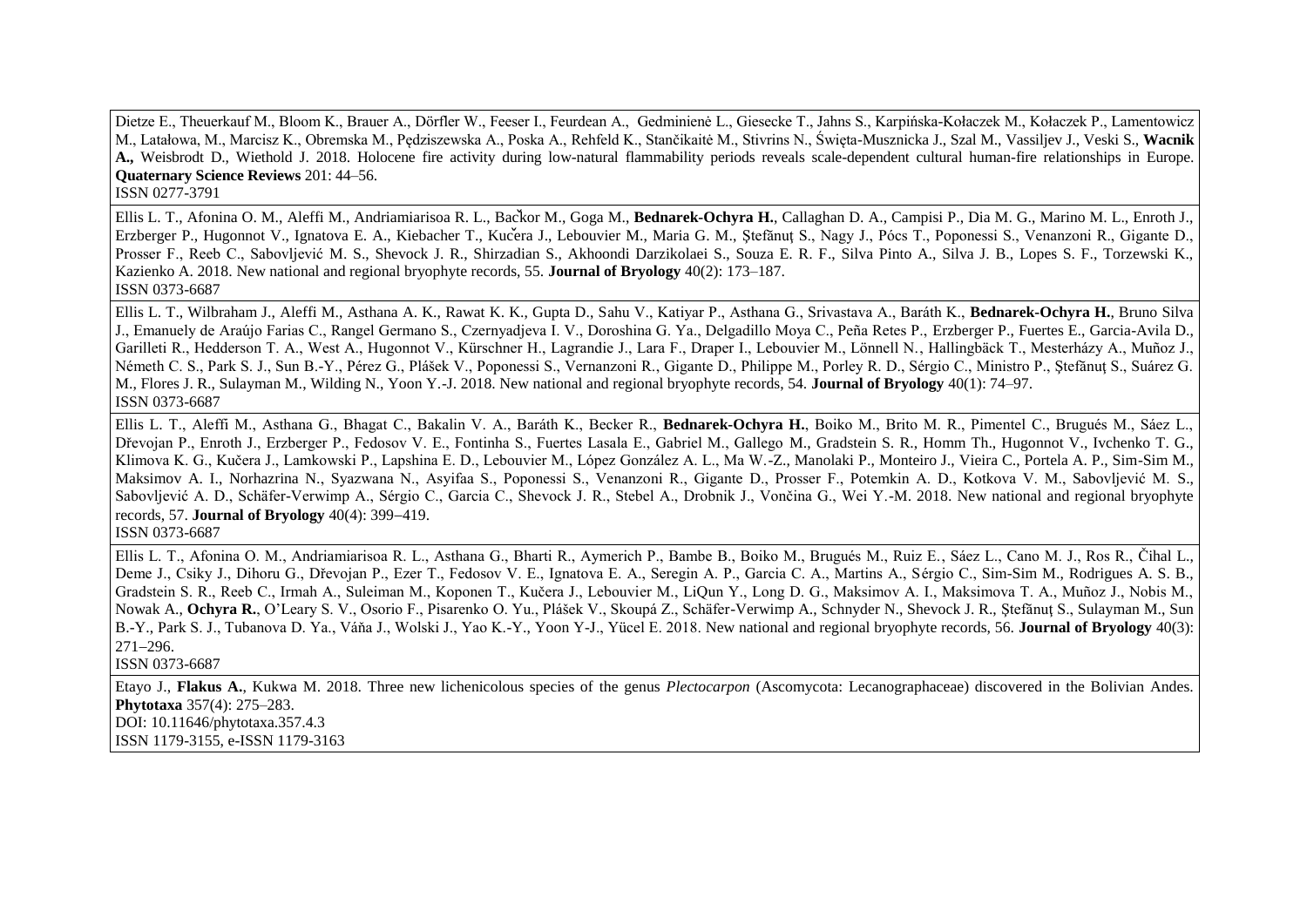García- ervigón A.I., **Żywiec M.**, Delibes M., Suárez-Esteban E., Perea R., Fedriani J.M. 2018. Microsites of seed arrival: spatio–temporal variations in complex seeddisperser networks. **Oikos** 127: 1001–1013. e-ISSN 1600-0706

Garrote P.J., Calvo G., **Żywiec M.**, Delibes M., Suarez-Esteban A., Fedriani J.M. 2018. Strong among population variation in frugivory strength by functional diverse frugivores: a 'reciprocal translocation' experiment. **Oecologia** 187: 143–154. ISSN 0029-8549

Ignatov M. S., Porley R. D., **Ochyra R.**, Kuznetsova O. I., Ignatova E. A. 2018. *Coscinodon monchiquensis* (Grimmiaceae), a new species from Algarve, southern Portugal. **Journal of Bryology** 40(2): 125–136. ISSN 1290-0796

**\*Kapcia M.**, **Mueller-Bieniek A.** 2018. An insight into Bronze Age subsistence strategy in forested Carpathian foothills, based on plant macro-remains. **Archaeological and Anthropological Sciences**. DOI: 10.1007/s12520-018-0720-9 ISSN 1866-9557, e-ISSN 1866-9565

Karpińska-Kołaczek M., Woszczyk M., **Stachowicz-Rybka R., Obidowicz A.**, Kołaczek P. 2018. The impact of climate changes during the last 6000 years on a small peatland in North-Eastern Poland: A multi-proxy study. **Review of Palaeobotany and Palynology** 259: 81–92. ISSN 0034-6667

Kiełtyk P., \***Delimat A.** 2018. Impact of the alien plant *Impatiens glandulifera* on species diversity of invaded vegetation in the northern foothills of the Tatra Mountains, Central Europe. **Plant Ecology**.

DOI: 10.1007/s11258-018-0898-z ISSN 1385-0237, e-ISSN 1573-5052

Kittel P., Sikora J., Antczak O., Brooks S.J., Elias S., Krąpiec M., Luoto T.P., Borówka R.K., Okupny D., Pawłowski D., Płóciennik M., Rzodkiewicz M., **Stachowicz-Rybka R., Wacnik A.** 2018. The palaeoecological development of the Late Medieval moat – Multiproxy research at Rozprza, Central Poland. **Quaternary International** 482:131–156.

ISSN 1040-6182

Klesse S., **\*Babst F**., Lienert S., Spähni R., Joos F., Bouriaud O. 2018. A combined tree-ring and vegetation model assessment of European forest growth sensitivity to interannual climate variability. **Global Biogeochemical Cycles** 32: 1226–1240. DOI: [10.1029/2017GB005856](https://doi.org/10.1029/2017GB005856) ISSN 0886-6236

Kowalski R., **Worobiec E.** 2018. Revision of *Comarostaphylis globula* (Ericaceae) from Cenozoic of Central Europe. **Review of Palaeobotany and Palynology** 254: 20– 32. ISSN 0034-6667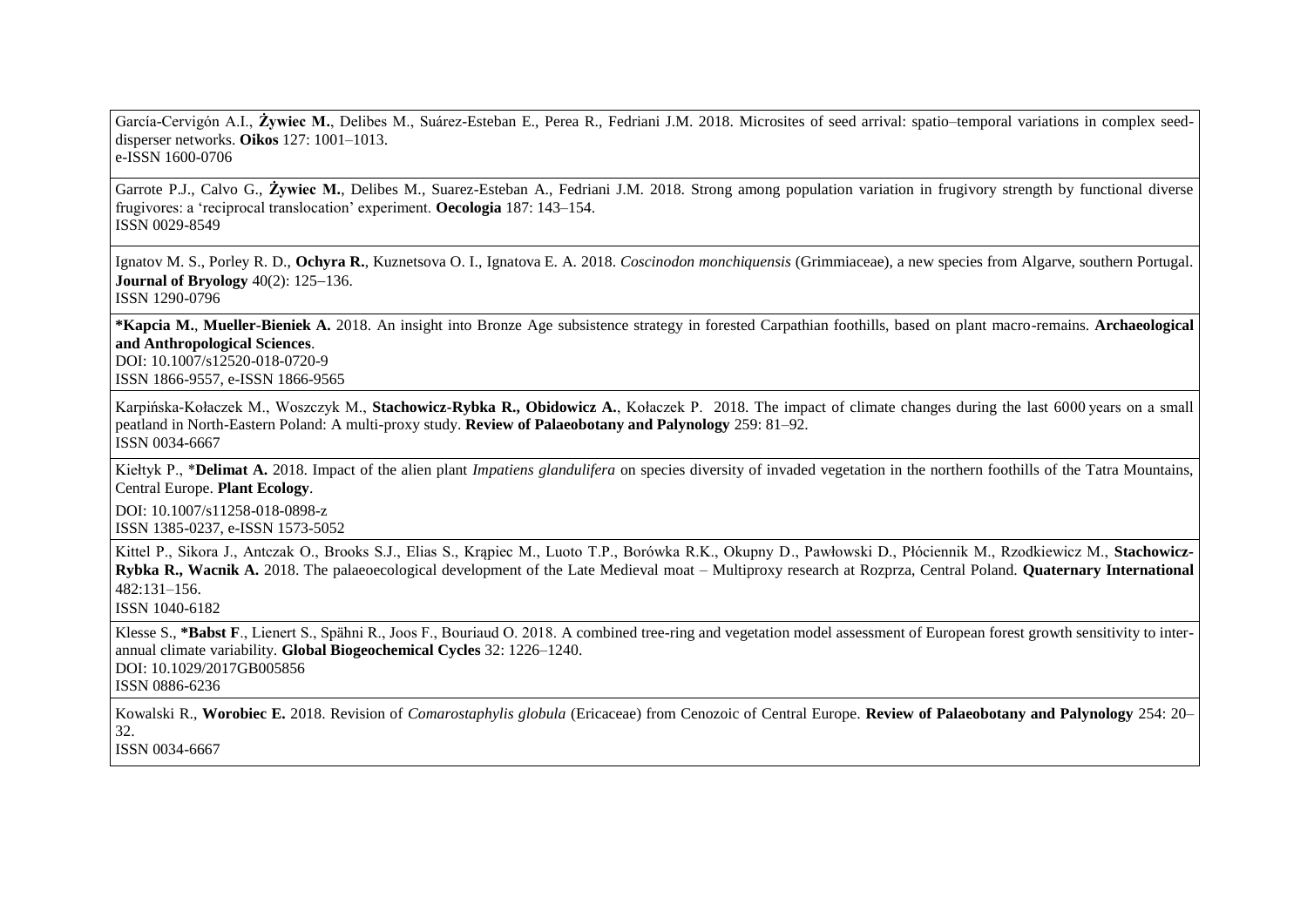Kruse J., **Piątek M.**, Lutz M., Thines M. 2018. Broad host range species in specialised pathogen groups should be treated with suspicion – a case study on *Entyloma* infecting *Ranunculus*. **Persoonia** 41: 175–201.

e-ISSN 1878-9080

**Lenarczyk J**., **Saługa M**. 2018. Evolutionary relationships between the varieties of green algae *Pediastrum boryanum* and *P. duplex* s.l. (Chlorophyceae, Hydrodictyaceae). **Fottea, Olomouc 18(2): 170–188.** DOI: 10.5507/fot.2018.004

ISSN 1802-5439, e-ISSN 1805-4927

Lu X., Liang E., Wang Y., \***Babst F.**, Leavitt S., Camarero J. 2018. Past the climate optimum: Recruitment is declining at the world's highest juniper shrublines on the Tibetian Plateau. **Ecology.** DOI: 10.1002/ecy.2557

ISSN 0012-9658

Maciejowski W., Osyczka P., Smykla J., Ziaja W., Ostafin K., **Krzewicka B**. 2018. Diversity and distribution of lichens in recently deglaciated areas of south-eastern Spitsbergen. **Acta Societatis Botanicorum Poloniae** 87(4): 3596.

DOI: 10.5586/asbp.3596

e-ISSN 2083-9480

Majewska M.L., Rola K., **Stefanowicz A.M.,** Nobis M., Błaszkowski J., Zubek S. 2018. Do the impacts of alien invasive plants differ from expansive native ones? An experimental study on arbuscular mycorrhizal fungi communities. **Biology and Fertility of Soils** 54: 631–643. ISSN 0034-6667

Marchand W., Girardin M.P., Gauthier S., Hartmann H., Bouriaud O., \***Babst F.**, Bergeron Y. 2018. Untangling methodological and scale considerations in growth and productivity trend estimates of Canada's forests. **Environmental Research Letters** 13: 093001. DOI: 10.1088/1748-9326/aad82a ISSN 1748-9326

Moskal-del Hoyo M., Wacnik A., Alexandrowicz W.P., Stachowicz-Rybka R., Wilczyński J., Pospuła-Wędzicha S., Szwarczewski P., Korczyńska M., Cappenberg K., Nowak M. 2018. Open country species persisted in loess regions during the Atlantic and early Subboreal phases: New multidisciplinary data from southern Poland. **Review of Palaeobotany and Palynology** 253: 49–69.

ISSN 0034-6667

Nickel S., Schröder W., Schmalfuss R., Saathoff M., Harmens H., Mills G., Frontasyeva M.V., Barandovski L., Blum O., Carballeira A., de Temmermann L., Dunaev A.M., Ene A., Fagerli H., **Godzik B**., Ilyin I., Jonkers S., Jeran Z., Lazo P., Leblond S., Liiv S., Mankovska B., Núñez-Olivera E., Piispanen J., Poikolainen J., Popescu J.V., Qarri F., Santamaria J.M., Schaap M., Skudnik M., Špirić Z., Stafilov T., Steinnes E., Stihi C., Suchara I., Uggerud H.Th., Zechmeister H.G. 2018. Modelling spatial patterns of correlations between concentrations of heavy metals in mosses and atmospheric deposition in 2010. **Environmental Sciences Europe.** DOI: 10.1186/s12302-018-0183-8 ISSN 2190-4707, e-ISSN 2190-4715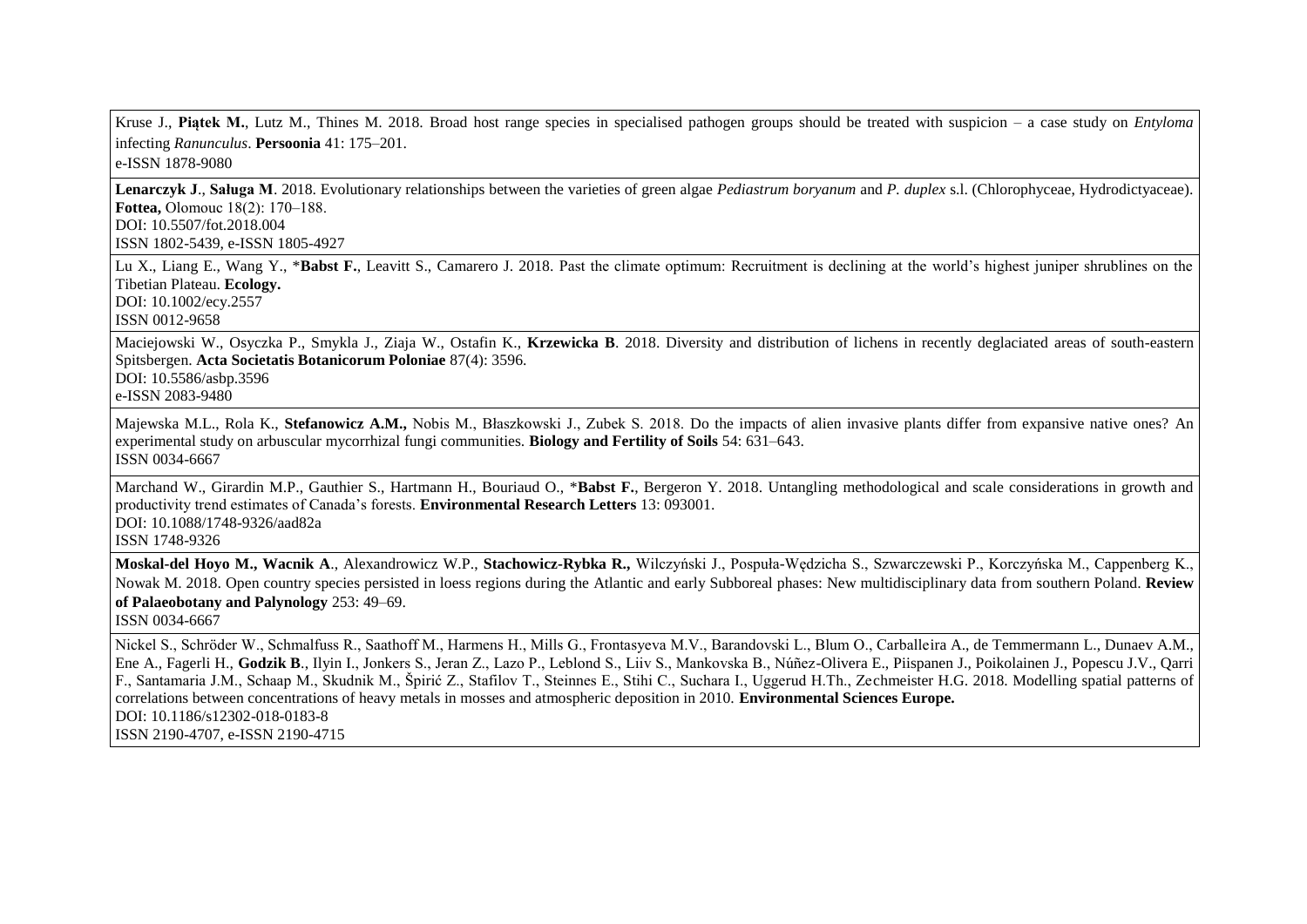Nobis M., Domina G., Meço M., Mullajc A., Bazand G., Ebel A.L., Király G., Erstg A., Nowak A., Sukhorukov A.P., Pospelova E.B., Pospelov I.N., Vasjukov V.M., Piwowarczyk R., Seregin A. P., Király A., Kushunina M., Liu B., Molnár A.V., Olonova M., Óvári M., **Paszko B.**, Chen Y.-S, Verkhozina A. V., Zykova E. Yu., Klichowska E., Nobis A., Wróbel A., Aydın Z.U., Dönmez A.A., Garakhani P., Koopman J., Korolyuk A., Oklejewicz K., Qasimova T., Wang W., Więcław H., Wolanin M. & Xiang K. 2018. Contribution to the flora of Asian and European countries: new national and regional vascular plant records, 7. **Botany Letters** [d. Acta Botanica Gallica] 165(2): 200-222. DOI: 10.1080/23818107.2017.1415817

ISSN 2381-8107, e-ISSN 2381-8115

**Owczarek-Kościelniak M.**, Sterflinger K. 2018. First records of *Knufia marmoricola* from limestone outcrops in the Wyżyna Krakowsko- zęstochowska Upland, Poland. **Phytotaxa** 357(2): 94**–**106. ISSN 1179-3155, e-ISSN 1179-3163

Parnikoza I., Rozhok A., Convey P., Veselski M., Esefeld J., **Ochyra R.**, Mustafa O., Braun С., Peter H.-U., Smykla J., Kunakh V., Kozeretska I. 2018. Antarctic hair grass and kelp gull interactions: comparison of two maritime Antarctic regions. **Polar Biology**  $41(6)$ : 1143–1155. ISSN 0722-4060, e-ISSN 1432-2056

**Piątek M.**, Yorou N.S. 2018. *Pseudocercospora avicenniicola* on black mangrove (*Avicennia germinans*) in Benin: the first report from Africa. **Forest Pathology**: e12478. DOI: https://doi.org/10.1111/efp.12478 e-ISSN 1439-0329

Płachno B.J., Jurkowska A., Pacyna G., **Worobiec E.**, Gedl P., Świerczewska-Gładysz E. 2018. Plant assemblage from Opole, southern Poland: New data on Late Cretaceous vegetation of the northern part of the European Province. **Proceedings of the Geologists' Association** 129: 159–170. ISSN 0016-7878

**Poniewozik M.**, Juráň J. 2018. Extremely high diversity of euglenophytes in a small pond in eastern Poland. **Plant Ecology and Evolution** 151(1): 18–34. ISSN 2032-3913, e-ISSN 2032-3921

**Poniewozik M., Wołowski K., Piątek J.** 2018. *Trachelomonas volzii* vs *T. dubia* (Euglenophyceae) – one or two separate species? Study on similarities and differences of the species. **Phytotaxa** 357(1): 1–16.

DOI: [10.11646/phytotaxa.357.1.1](http://dx.doi.org/10.11646/phytotaxa.357.1.1) ISSN 1179-3155, e-ISSN 1179-3163

Riess K., Schön M.E., Ziegler R., Lutz M., Shivas R.G., **Piątek M.**, Garnica S. 2018. The origin and diversification of the Entorrhizales: deep evolutionary roots but recent speciation with a phylogenetic and phenotypic split between associates of the Cyperaceae and Juncaceae. **Organisms Diversity and Evolution**. DOI: [10.1007/s13127-018-0384-4](https://doi.org/10.1007/s13127-018-0384-4) ISSN 1439-6092, e-ISSN 1618-1077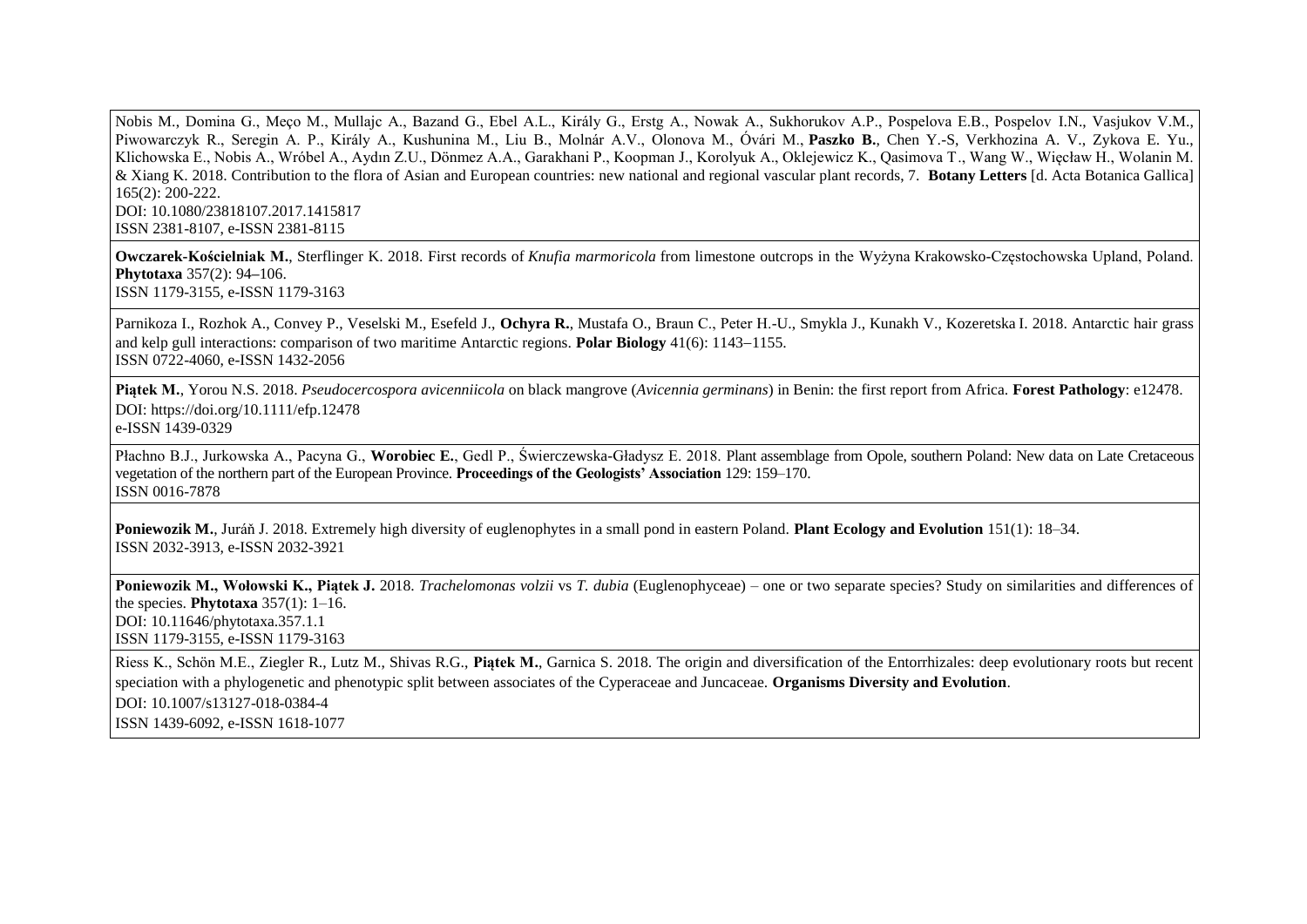**Rodriguez-Flakus P.** 2018. *Palicella lueckingii* (Lecanorales, Ascomycota), a new lichen species inhabiting Araucaria from the extratropical South America. **Phytotaxa** 344(1): 024–030. DOI: 10.11646/phytotaxa.344.1.3 ISSN 1179-3155, e-ISSN 1179-3163

**Ronikier A.**, Halamski A.T. 2018. Is Myxomycetes (Amoebozoa) a truly ambiregnal group? A major issue in protist nomenclature. **Protist** [169\(4\)](https://www.sciencedirect.com/science/journal/14344610/169/4): 484–493. ISSN 1434-4610

**Ronikier M.**, **Saługa M.**, Jiménez J.A., **Ochyra R.**, **Stryjak-Bogacka M**. 2018. Multilocus DNA analysis supports *Didymodon gelidus* (Musci, Pottiaceae) as a distinct endemic of the austral polar region. **Acta Societatis Botanicorum Poloniae** 87(4): 3609. DOI: 10.5586/asbp.3609 e-ISSN: 2083-9480

Sailer C., Babst-Kostecka A., Fischer M.C., Zoller S., Widmer A., Vollenweider P., Gugerli F., Rellstab C., 2018. Transmembrane transport and stress response genes play an important role in adaptation of *Arabidopsis halleri* to metalliferous soils. **Scientific Reports** 8: 16085 e-ISSN 2045-2322

**Saługa M**., **Ochyra R.**, Żarnowiec J., **Ronikier M**. 2018. Do Antarctic populations represent local or widespread phylogenetic and ecological lineages? Complicated fate of bipolar moss concepts with *Drepanocladus longifolius* as a case study. **Organisms Diversity and Evolution** 18(3): 263-278. DOI: 10.1007/s13127-018-0372-8 ISSN 1439-6092, e-1618-1077

Schiefelbein U., Brackel W. v., Cezanne R., Eichler M., Krzewicka B., Neumann P., Schultz M., Dolnik C. 2018. Additional interesting records of lichenized and lichenicolous fungi from Northern Germany. **Herzogia** 31(1): 114–132. ISSN 0018-0971

Seftigen K., Frank D.C., Björklund J., \***Babst F.**, Poulter B. 2018. The climatic drivers of NDVI and tree-ring based estimates of forest productivity are spatially coherent but temporally decoupled in Northern Hemispheric forests. **Global Ecology and Biogeography** 27: 1352–1365. DOI: 10.1111/geb.12802 ISSN 1466-822X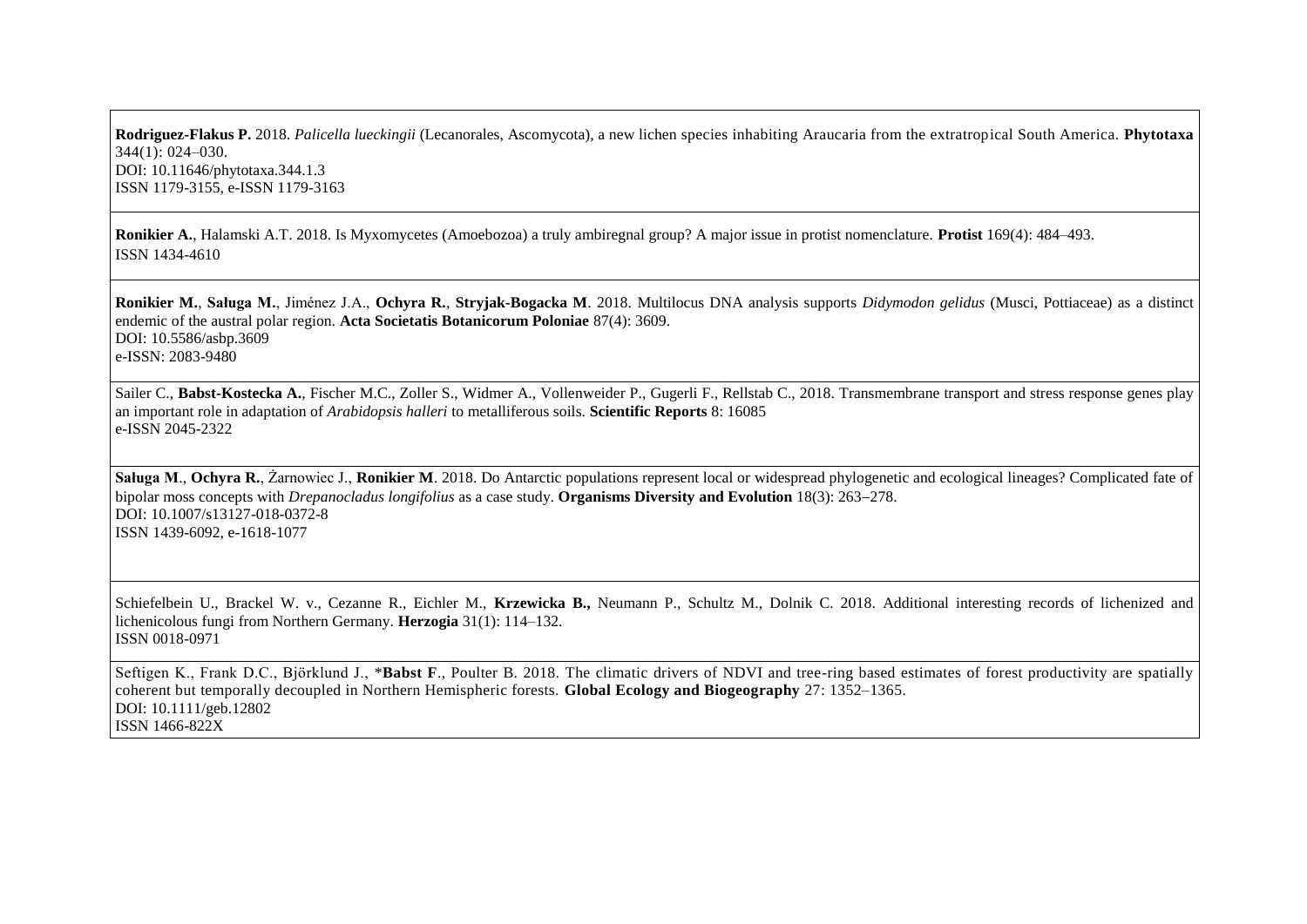Sikora J., Kittel P., Frączek M., Głąb Z., Golyeva A., **Mueller-Bieniek A.**, Schneeweiß J., **Tomczyńska Z.**, Wiedner K., **Wasylikowa K.** A palaeoenvironmental reconstruction of the rampart construction of the medieval ring-fort in Rozprza, Central Poland. **Archaeological and Anthropological Sciences**. DOI: 10.1007/s12520-018-0753-0 ISSN 1866-9557, e-ISSN 1866-9565

Skoupá Z., **Ochyra R.**, Guo S.-L., Sulayman M., Plášek V. 2018. Three remarkable additions of *Orthotrichum* species (Orthotrichaceae) to the moss flora of China. **Herzogia**  $31(1/1): 88-100$ . ISSN 0722-4060

**Slazak B**., Kapusta M., Strömstedt A.A., Słomka A., Krychowiak M., Shariatgorji M., Andrén P. E., Bohdanowicz J., Kuta E., Göransson U. 2018. How Does the Sweet Violet (Viola odorata L.) Fight Pathogens and Pests – Cyclotides as a Comprehensive Plant Host Defense System. **Frontiers in Plant Science** 9: 1296. DOI: 10.3389/fpls.2018.01296 ISSN 1664-462X

Stebel A., **Ochyra R.**, Konstantinova N. A., Ziaja W., Ostafin K., Maciejowski W. 2018. A contribution to the knowledge of the bryophytes in polar areas subject to rapid deglaciation – a case study from south-eastern Spitsbergen. **Acta Societatis Botanicorum Poloniae** 87(4): 3603. DOI: 0.5586/asbp.3603

e-ISSN 2083-9480

Steinbauer M., Grytnes J.-A., Jurasinski G., Kulonen A., Lenoir J., Pauli H., Rixen C., Winkler M., Bardy-Durchhalter M., Barni E., Bjorkman A., Breiner F., Burg S., Czortek P., Dawes M., \***Delimat A.**, Dullinger S., Erschbamer B., Felde V., Fernández-Arberas O., Fossheim K., Gómez-García D., Georges D., Grindrud E., Haider S., Haugum S., Henriksen H., Herreros M., Jaroszewicz B., Jaroszynska F., Kanka R., Kapfer J., Klanderud K., Kühn I., Lamprecht A., Matteodo M., Morra di Cella U., Normand S., Odland A., Olsen S., Palacio S., Petey M., Piscová V., Sedlakova B., Steinbauer K., Stöckli V., Svenning J.-C., Teppa G., Theurillat J.-P., Vittoz P., Woodin S., Zimmermann N., Wipf S. 2018. Accelerated increase in plant species richness on mountain summits is linked to warming. **Nature** 556: 231–234. DOI: 10.1038/s41586-018-0005-6

ISSN 0028-0836, e-ISSN 1476-4687

**Suchan T.,** Malicki M., **Ronikier M.** Relict populations and Central European glacial refugia: the case of *Rhododendron ferrugineum* (Ericaceae). **Journal of Biogeography**. DOI: 10.1111/jbi.13512

e-ISSN 1365-2699

**Suchan T.**, Talavera G., Sáez L., **Ronikier M.**, Vila R. 2018. Pollen metabarcoding as a tool for tracking long‐distance insect migrations. **Molecular Ecology Resources**. DOI:<https://doi.org/10.1111/1755-0998.12948>

e-ISSN1755-0998

Tkach N., Röser M., **Suchan T**., **Cieślak E**., Schönswetter P., **Ronikier M**. 2018. Contrasting evolutionary origins of two mountain endemics: *Saxifraga wahlenbergii*  (Western Carpathians) and *S. styriaca* (Eastern Alps). **BMC Evolutionary Biology**. DOI: 10.1186/s12862-019-1355-x ISSN: 1471-2148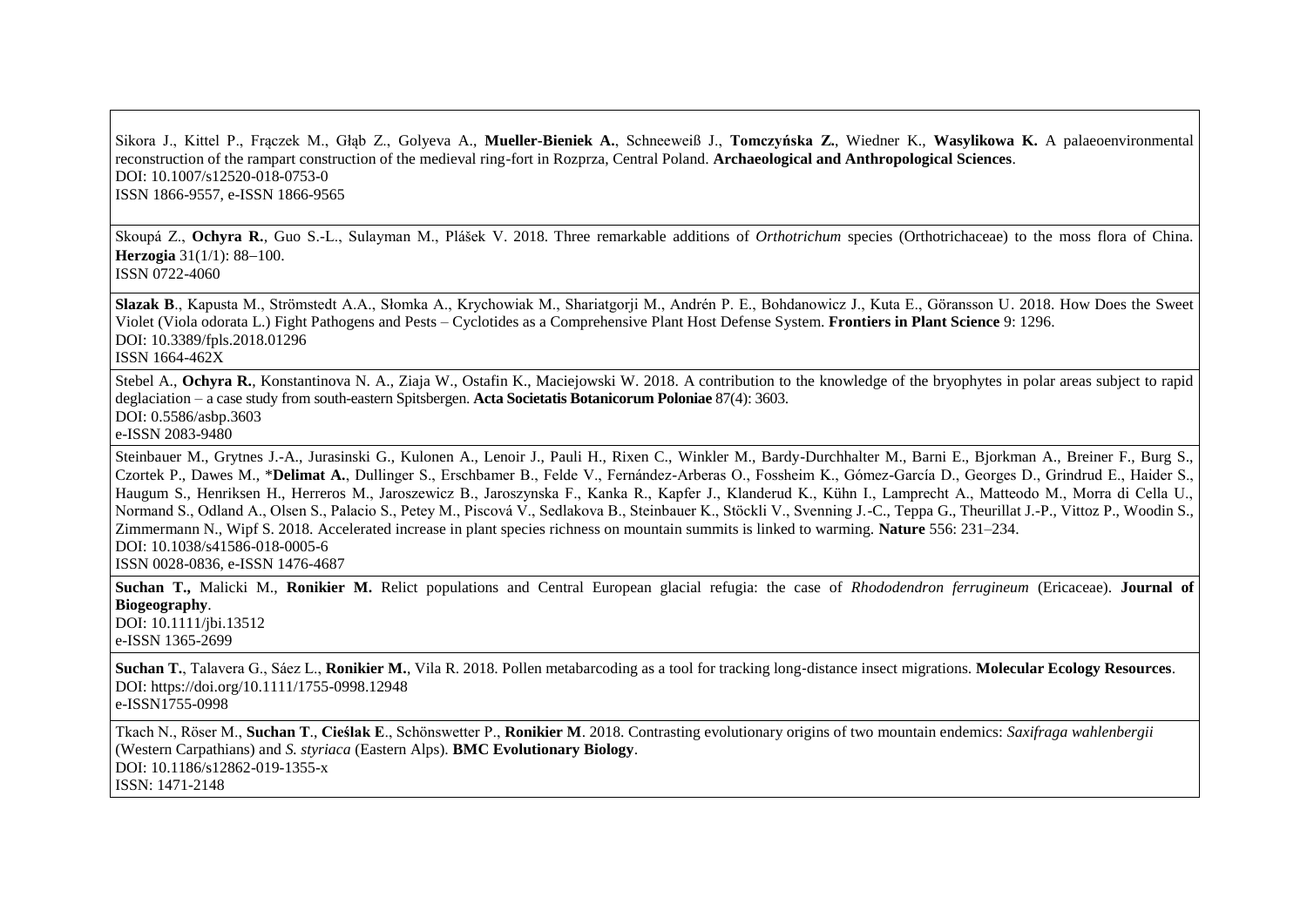Trouet V., **\*Babst F.**, Meko M. 2018. Recent enhanced high-summer North Atlantic Jet variability emerges from three-century context. **Nature Communications** 9:180. DOI: 10.1038/s41467-017-02699-3

ISSN 2041-1723

Urbaniak J., Kwiatkowski P., **Ronikier M.**, 2018. Postglacial history and current population genetic diversity of a central-European forest plant *Hacquetia epipactis*. **Preslia**  90: 39–57. DOI: 10.23855/preslia.2018.039

ISSN 0032-7786

Węgrzyn M. H., Wietrzyk P., Lehmann-Konera S., Chmiel S., **Cykowska-Marzencka B**., Polkowska Ż. 2018. Annual variability of heavy metal content in Svalbard reindeer faeces as a result of dietary preferences. **Environmental Science and Pollution Research** 25: 36693–36701. DOI: 10.1007/s11356-018-3479-8

e-ISSN 1614-7499

Wierzgoń M., **Suchan T**., **Ronikier M.** 2018. Two additions to the moss flora of the South Shetland Islands in the maritime Antarctic. **Acta Societatis Botanicorum Poloniae** 87(4): 3598.

DOI: 10.5586/asbp.3598 e-ISSN 2083-9480

Woch M.W., Radwańska M., **Stanek M., Łopata B., Stefanowicz A.M.** 2018. Relationships between waste physicochemical properties, microbial activity and vegetation at coal ash and sludge disposal sites. **Science of the Total Environment** 642: 264–275.

Wojtuń B., **Ronikier M.** 2018. Polar terrestrial ecosystems: ecology, evolution and biogeography. **Acta Societatis Botanicorum Poloniae** 87(4): 3610. DOI: 10.5586/asbp.3610 e-ISSN: 2083-9480

**Worobiec G., Worobiec E.**, Liu YC. 2018. Fungal remains from late Neogene deposits at the Gray Fossil Site, Tennessee, USA. **Mycosphere** 9(5): 1014–1024. ISSN 2077-7019

**Woźniak-Chodacka M.** 2018. A revision of taxonomic relation between *Oenothera perangusta* and *O. ersteinensis* (Onagraceae) based on morphometric research and statistical analyses. **Phytotaxa** 383(1): 55‒74.

DOI: 10.11646/phytotaxa.383.1.3 ISSN 1179-3155, e-ISSN 1179-3163

**Woźniak-Chodacka M.** 2018. Validation of the names *Oenothera issleri* and *O. issleri* var. *silesiacoides* (Onagraceae). **Phytotaxa** 343(3): 293–297.

DOI: 10.11646/phytotaxa.343.3.11 ISSN 1179-3155, e-ISSN 1179-3163

Wu X., Li X., Liu H., Ciais P., Li Y., Xu C., \***Babst F.**, [Guo W.](https://www.ncbi.nlm.nih.gov/pubmed/?term=Guo%20W%5BAuthor%5D&cauthor=true&cauthor_uid=30295402), [Hao B.](https://www.ncbi.nlm.nih.gov/pubmed/?term=Hao%20B%5BAuthor%5D&cauthor=true&cauthor_uid=30295402), [Wang P.](https://www.ncbi.nlm.nih.gov/pubmed/?term=Wang%20P%5BAuthor%5D&cauthor=true&cauthor_uid=30295402), [Huang Y.](https://www.ncbi.nlm.nih.gov/pubmed/?term=Huang%20Y%5BAuthor%5D&cauthor=true&cauthor_uid=30295402), [Liu S.](https://www.ncbi.nlm.nih.gov/pubmed/?term=Liu%20S%5BAuthor%5D&cauthor=true&cauthor_uid=30295402), [Tian Y.,](https://www.ncbi.nlm.nih.gov/pubmed/?term=Tian%20Y%5BAuthor%5D&cauthor=true&cauthor_uid=30295402) [He B.](https://www.ncbi.nlm.nih.gov/pubmed/?term=He%20B%5BAuthor%5D&cauthor=true&cauthor_uid=30295402)[, Zhang C.](https://www.ncbi.nlm.nih.gov/pubmed/?term=Zhang%20C%5BAuthor%5D&cauthor=true&cauthor_uid=30295402) 2018. Uneven winter snow influence on tree growth across temperate China. **Global Change Biology.** DOI: 10.1111/gcb.14464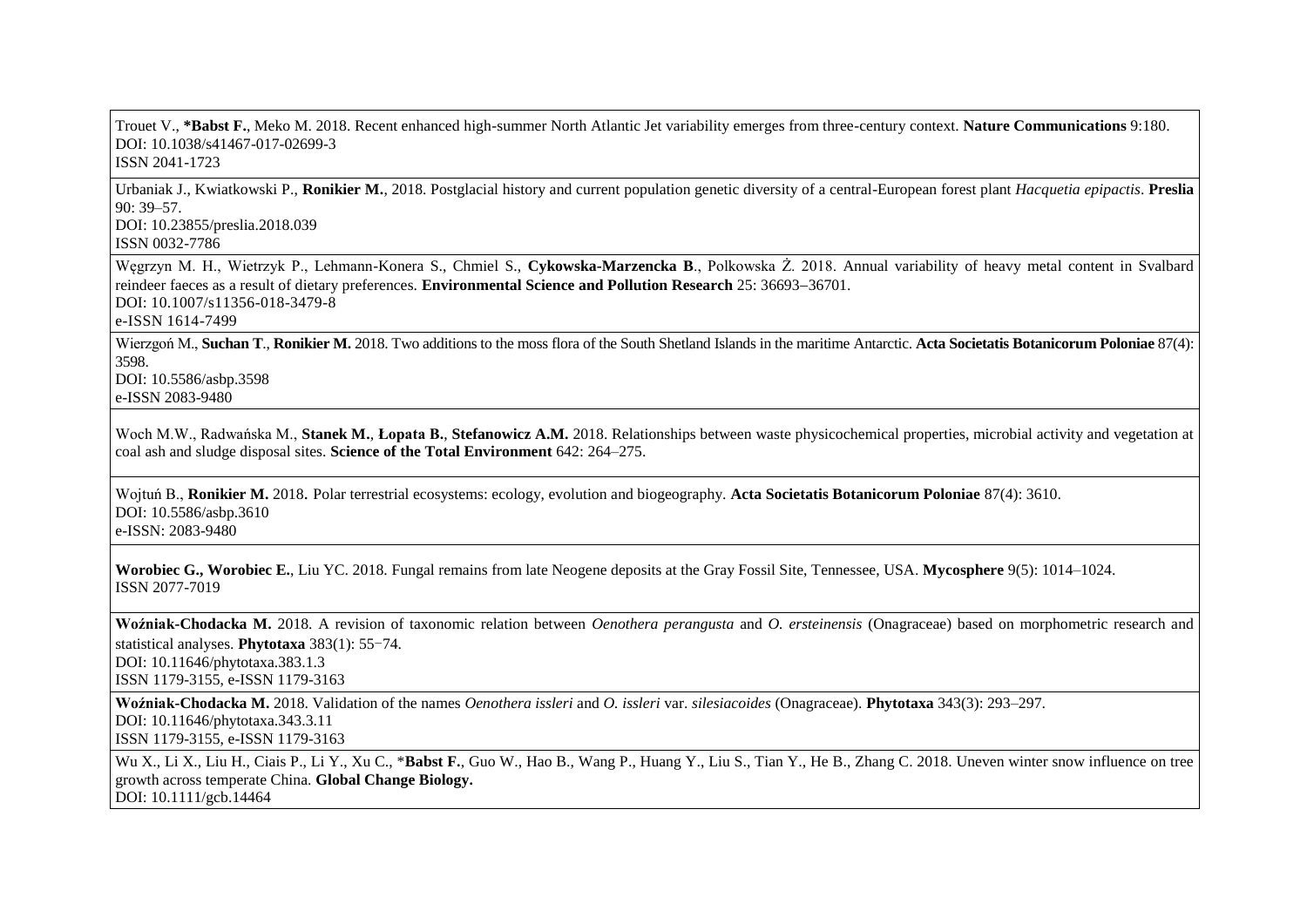#### ISSN 1354-1013

Zamora J.C., Svensson M., Kirschner R., Olariaga I., Ryman S., Parra L.A., Geml J., Rosling A., Adamčík S., Ahti T., Aime M.C., Ainsworth A.M., Albert L., Albertó E. Altés García A., Ageev D., Agerer R., Aguirre-Hudson B., Ammirati J., Andersson H., Angelini C., Antonín V., Aoki T., Aptroot A., Argaud D., Arguello Sosa B.I. Aronsen A., Arup U., Asgari B., Assyov B., Atienza V., Bandini D., Baptista-Ferreira J.L., Baral H.O., Baroni T., Barreto R.W., Beker H., Bell A., Bellanger J.M., Bellù F., Bemmann M., Bendiksby M., Bendiksen E., Bendiksen K., Benedek L., Bérešová-Guttová A., Berger F., Berndt R., Bernicchia A., Biketova A.Y., Bizio E., Bjork C., Boekhout T., Boertmann D., Böhning T., Boittin F., Boluda C.G., Boomsluiter M.W., Borovička J., Brandrud T.E., Braun U., Brodo I., Bulyonkova T., Burdsall Jr. H.H. Buyck B., Burgaz A.R., Calatayud V., Callac P., Campo E., Candusso M., Capoen B., Carbó J., Carbone M., Castañeda-Ruiz R.F., Castellano M.A., Chen J., Clerc P., Consiglio G., Corriol G., Courtecuisse R., Crespo A., Cripps C., Crous P.W., da Silva G.A., da Silva M., Dam M., Dam N., Dämmrich F., Das K., Davies L., De Crop E., De Kesel A., De Lange R., De Madrignac Bonzi B., dela Cruz T.E.E., Delgat L., Demoulin V., Desjardin D.E., Diederich P., Dima B., Dios M.M., Divakar P.K., Douanla-Meli C., Douglas B., Drechsler-Santos E.R., Dyer P.S., Eberhardt U., Ertz D., Esteve-Raventós F., Etayo Salazar J.A., Evenson V., Eyssartier G., Farkas E., Favre A., Fedosova A.G., Filippa M., Finy P., **Flakus A.**, Fos S., Fournier J., Fraiture A., Franchi P., Franco Molano A.E., Friebes G., Frisch A., Fryday A., Furci G., Galán Márquez R., Garbelotto M., García-Martín J.M., García Otálora M.A., García Sánchez D., Gardiennet A., Garnica S., Garrido Benavent I., Gates G., Gerlach A.C.L., Ghobad-Nejhad M., Gibertoni T.B., Grebenc T., Greilhuber I., Grishkan B., Groenewald J.Z., Grube M., Gruhn G., Gueidan C., Gulden G., Gusmão L.F.P., Hafellner J., Hairaud M., Halama M., Hallenberg N., Halling R.E., Hansen K., Harder C.B., Heilmann-Clausen J., Helleman S., Henriot A., Hernandez-Restrepo M., Herve R., Hobart C., Hoffmeister M., Høiland K., Holec J., Holien H., Hughes K., Hubka V., Huhtinen S., Ivančević B., Jagers M., Jaklitsch W., Jansen A.E., Jayawardena R.S., Jeppesen T.S., Jeppson M., Johnston P., Jørgensen P.M., Kärnefelt I., Kalinina L.B., Kantvilas G., Karadelev M., Kasuya T., Kautmanová I., Kerrigan R.W., Kirchmair M., Kiyashko A., Knapp D.G., Knudsen H., Knudsen K., Knutsson T., Kolařík M., Kõljalg U., Košuthová A., Koszka A., Kotiranta H., Kotkova V., Koukol O., Kout J., Kovács G.M., Kříž M., Kruys Å., Kučera V., Kudzma L., Kuhar F., Kukwa M., Kumar T.K.A., Kunca V., Kušan I., Kuyper T.W., Lado C., Læssøe T., Lainé P., Langer E., Larsson E., Larsson K.H., Laursen G., Lechat C., Lee S., Lendemer J.C., Levin L., Lindemann U., Lindström H., Liu X., Llarena Hernandez R.C., Llop E., Locsmándi C., Lodge D.J., Loizides M., Lőkös L. Luangsa-ard J., Lüderitz M., Lumbsch T., Lutz M., Mahoney D., Malysheva E., Malysheva V., Manimohan P., Marin-Felix Y., Marques G., Martínez-Gil R., Marson G., Mata G., Matheny P.B., Mathiassen G.H., Matočec N., Mayrhofer H., Mehrabi M., Melo I., Mešić A., Methven A.S., Miettinen O., Millanes Romero A.M., Miller A.N., Mitchell J.K., Moberg R., Moreau P.A., Moreno G., Morozova O., Morte A., Muggia L., Muñoz González G., Myllys L., Nagy I., Nagy L.G., Neves M.A., Niemelä T., Nimis P.L., Niveiro N., Noordeloos M.E., Nordin A., Noumeur S.R., Novozhilov Y., Nuytinck J., Ohenoja E., Oliveira Fiuza P., Orange A., Ordynets A., Ortiz-Santana B., Pacheco L., Pál-Fám F., Palacio M., Palice Z., Papp V., Pärtel K., Pawlowska J., Paz A., Peintner U., Pennycook S., Pereira O.L., Pérez Daniëls P., Pérez-De-Gregorio Capella M.À., Pérez del Amo C.M., Pérez Gorjón S., Pérez-Ortega S., Pérez-Vargas I., Perry B.A., Petersen J.H., Petersen R.H., Pfister D.H., Phukhamsakda C., Piatek M., Piepenbring M., Pino-Bodas R., Pinzón Esquivel J.P., Pirot P., Popov E.S., Popoff O., Prieto Álvaro M., Printzen C., Psurtseva N., Purahong W., Ouijada L., Rambold G., Ramírez N.A., Raja H., Raspé O., Raymundo T., Réblová M., Rebriev Y.A., Reyes García J.D., Ribes Ripoll M.A., Richard F., Richardson M.J., Rico V.J., Robledo G.L., Rodrigues Barbosa F., Rodriguez-Caycedo C., **Rodriguez-Flakus P.**, **Ronikier A.**, Rubio Casas L., Rusevska K., Saar G., Saar I., Salcedo I., Salcedo Martínez S.M., Salvador Montova C.A., Sánchez Ramírez S., Sandoval-Sierra J.V., Santamaria S., Santana Monteiro J., Schroers H.J., Schulz B., Schmidt-Stohn G., Schumacher T., Senn-Irlet B., Ševčíková H., Shchepin O., Shirouzu T., Shiryaev A., Siepe K., Sir E.B., Sohrabi M., Soop K., Spirin V., Spribille T., Stadler M., Stalpers J., Stenroos S., Suija A., Sunhede S., Svantesson S., Svensson S., Svetasheva T.Y., Świerkosz K., Tamm H., Taskin H., Taudière A., Tedebrand J.O., Tena Lahoz R., Temina M., Thell A., Thines M., Thor G., Thüs H., Tibell L., Tibell S., Timdal E., Tkalčec Z., Tønsberg T., Trichies G., Triebel D., Tsurykau A., Tulloss R.E., Tuovinen V., Ulloa Sosa M., Urcelay C., Valade F., Valenzuela Garza R., van den Boom P., van Vooren N., Vasco-Palacios A.M., Vauras J., Velasco Santos J.M., Vellinga E., Verbeken A., Vetlesen P., Vizzini A.,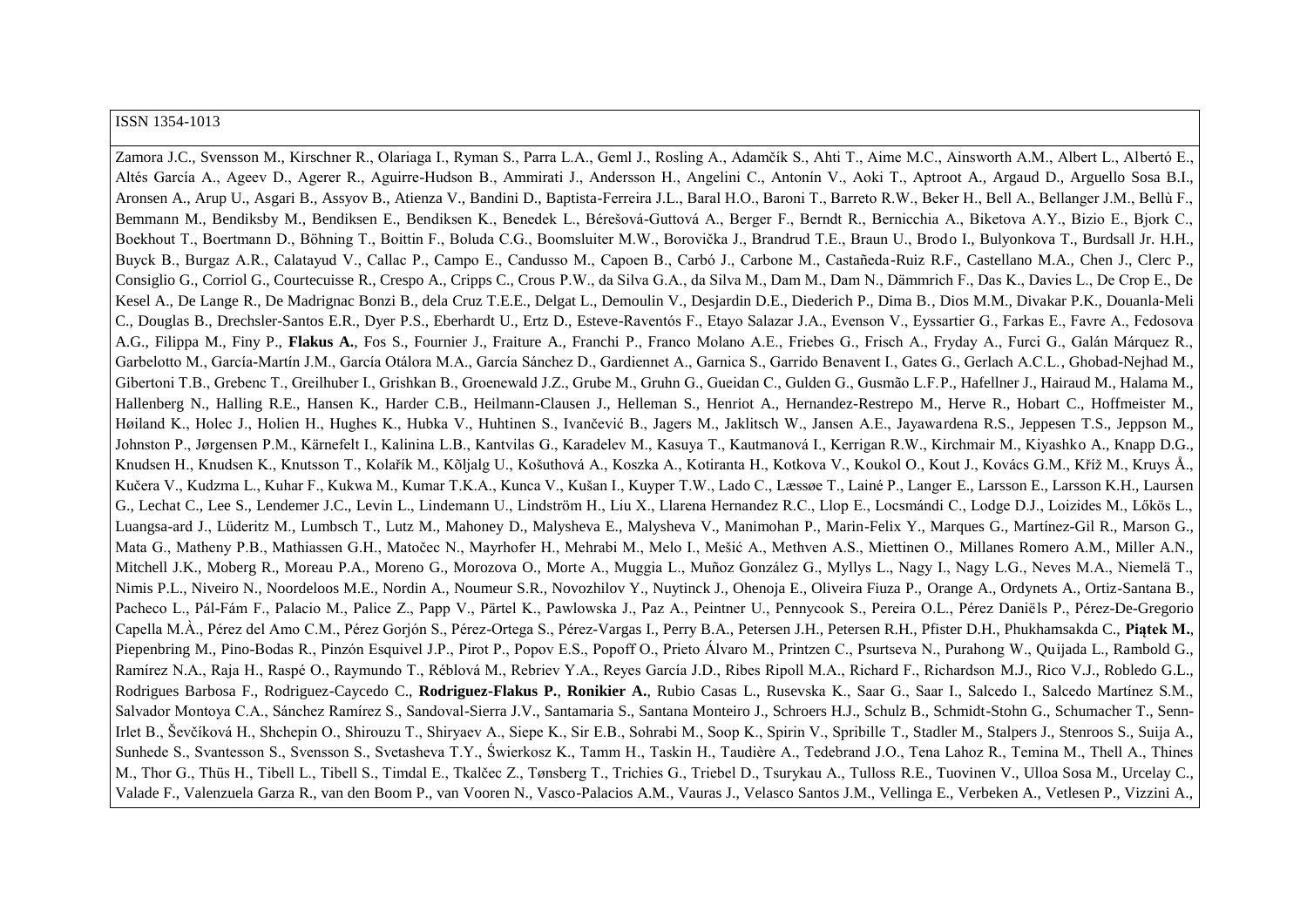Voglmayr H., Volobuev S., von Brackel W., Voronina E., Walther G., Watling R., Weber E., Wedin M., Weholt Ø., Westberg M., Yurchenko E., Zehnálek P., Zhang H., Zhurbenko M.P., Ekman S. 2018. Considerations and consequences of allowing DNA sequence data as types of fungal taxa. **IMA Fungus** 9(1): 167–175. ISSN 2210-6340, e-ISSN 2210-6359

Ziegler R., Lutz M., **Piątek J.**, **Piątek M.** 2018. Dismantling a complex of anther smuts (*Microbotryum*) on carnivorous plants in the genus *Pinguicula*. **Mycologia** 110(2): 361–374. DOI: https://doi.org/10.1080/00275514.2018.1451697 ISSN 0027-5514, e-ISSN 1557-2536

Żarczyński M., **Wacnik A.**, Tylmann W. 2018. Tracing lake mixing and oxygenation regime using the Fe/Mn ratio in varved sediments: 2000 year-long record of humaninduced changes from Lake Żabińskie (NE Poland). **Science of The Total Environment**. DOI: 10.1016/j.scitotenv.2018.12.078 ISSN 0048-9697

\* doktorant lub stażysta IB PAN, afiliacja publikacji IB PAN

\*\* czasopismo w bazie JCR, brak w wykazie MNiSW

# **Tabela B**

Publikacja naukowa w czasopiśmie naukowym zamieszczonym w części B wykazu czasopism naukowych, o której mowa w § 15 ust. 1 pkt 2 rozporządzenia – punktacja według wykazu.

### **Autorzy (nazwiska i inicjały imion) Pełne nazwy czasopism i nazwiska autorów posiadających afiliację placówki czcionką pogrubioną**

**Chlebicki A., Spisak W., Saługa M.** (2018). Halotolerance (ionic NaCl) and chaotolerance (ionic MgCl<sub>2</sub>) of the human pathogen *Wallemia mellicola* isolated, for the first time, from indor air in Poland. **Acta Mycologica** 53(1): 1104. DOI: 10.5586/AM.1104 e-ISSN 2353-074X

**Cywa K., Wacnik A.,** Lityńska-Zając M. 2018. Factors of selection and quality of wood used for woodcraft in medieval Polish strongholds and early urban centres. **Acta Palaeobotanica** 58(2): 231–287. DOI: 10.2478/acpa-2018-0013 ISSN 0001-6594, e- ISSN 2082-0259

Klama H., **Ochyra R**. 2018. *Hookeria lucens* (Bryophyta, Hookeriaceae) nowy gatunek we florze mchów Pasma Policy (Beskidy Zachodnie). **Fragmenta Floristica et Geobotanica Polonica** 25(2): 298–302. ISSN 1640-629X, e-ISSN 2449-8890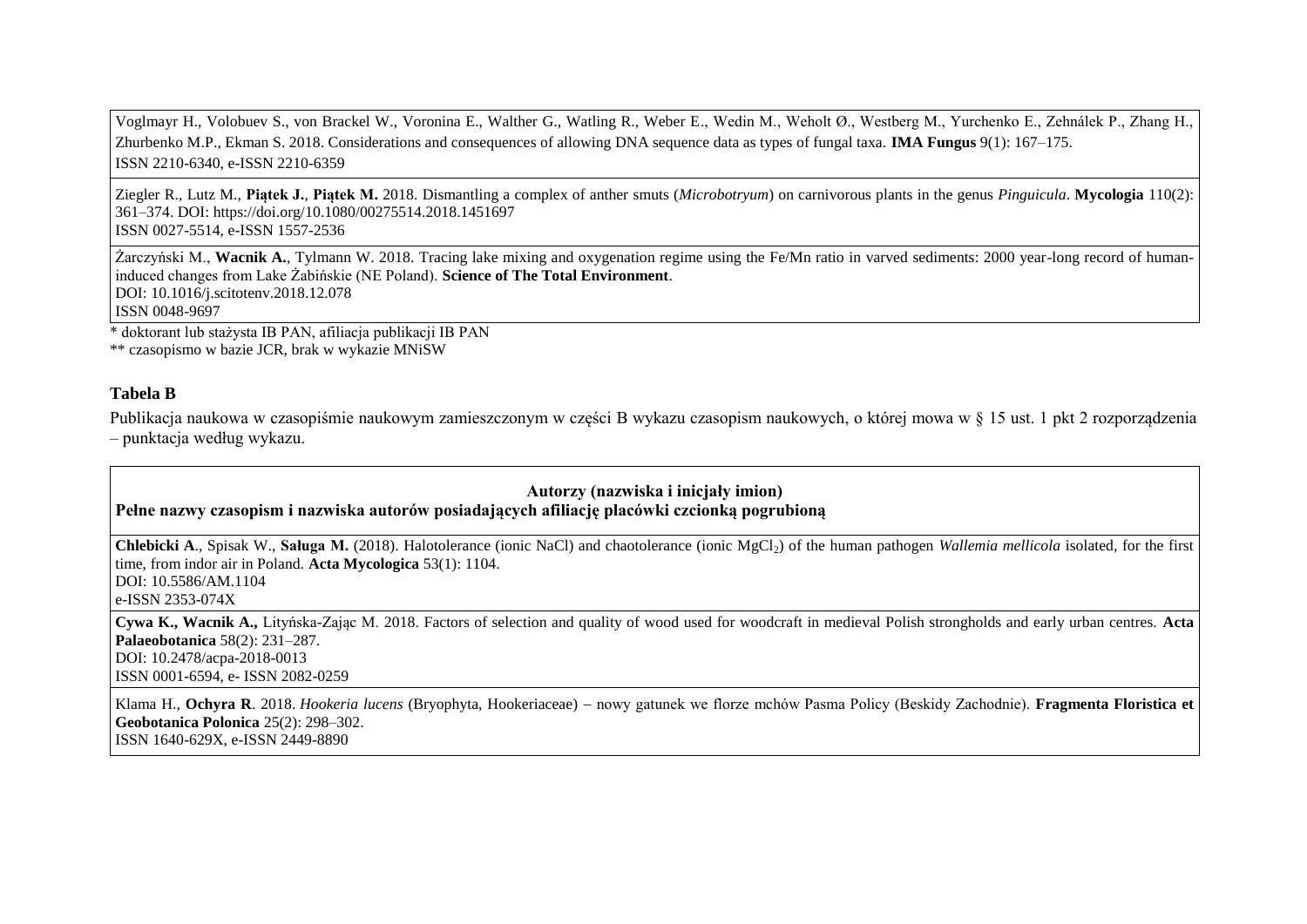Korczyńska M., Borowski M., Moskal-del Hoyo M., Szczepanek A., Cappenberg K. "Long ago, far away..." – rytuał pogrzebowy na cmentarzysku ciałopalnym z późnej epoki brązu i wczesnej epoki żelaza w Janowicach, st. 44 (AZP 106-65/103). **Śląskie Sprawozdania Archeologiczne** 60(1): 139–182. ISSN 0520-9250, e-ISSN 2544-0888

**Śliwa L**., **Matura N.** 2018. *Cladonia strepsilis* ( ladoniaceae) i inne interesujące gatunki porostów w Polskich Karpatach. **Fragmenta Floristica et Geobotanica Polonica** 25(2): 243–253. ISSN 1640-629X, e-ISSN 2449-8890

Pidek I.A., Wasylikowa K., Moskal-del Hoyo M. 2017 (nie ujęte w spr. 2017). Plant exploitation by the inhabitants of the Wielbark culture settlement complex near the villa ge Ulów, SE Poland, at the background of the natural environment. **Folia Quaternaria** 85: 81–108. DOI: 10.4467/21995923FQ.17.004.8146 ISSN 0015-573X

#### **Tabela C**

Publikacja naukowa w czasopiśmie naukowym zamieszczonym w części **C** wykazu czasopism naukowych, o której mowa w § 15 ust. 1 pkt 3 rozporządzenia – punktacja według wykazu.

# **Autorzy (nazwiska i inicjały imion) Pełne nazwy czasopism i nazwiska autorów posiadających afiliację placówki czcionką pogrubioną**

**Mueller-Bieniek A.**, Pyzel J., **Kapcia M.** 2018. Chenopodium seeds in open-air archaeological sites – how to not throw the baby out with the bathwater. **Environmental Archaeology**. DOI: 10.1080/14614103.2018.1536500 ISSN 1461-4103

### **2. Monografie**

#### **Tabela 2.1**

Monografia naukowa, w której liczba autorów nie przekracza 3, a co najmniej jeden z nich wskazał jednostkę jako afiliację

 $-25$  pkt

– 50 pkt – w przypadku monografii naukowej uznanej za dzieło wybitne.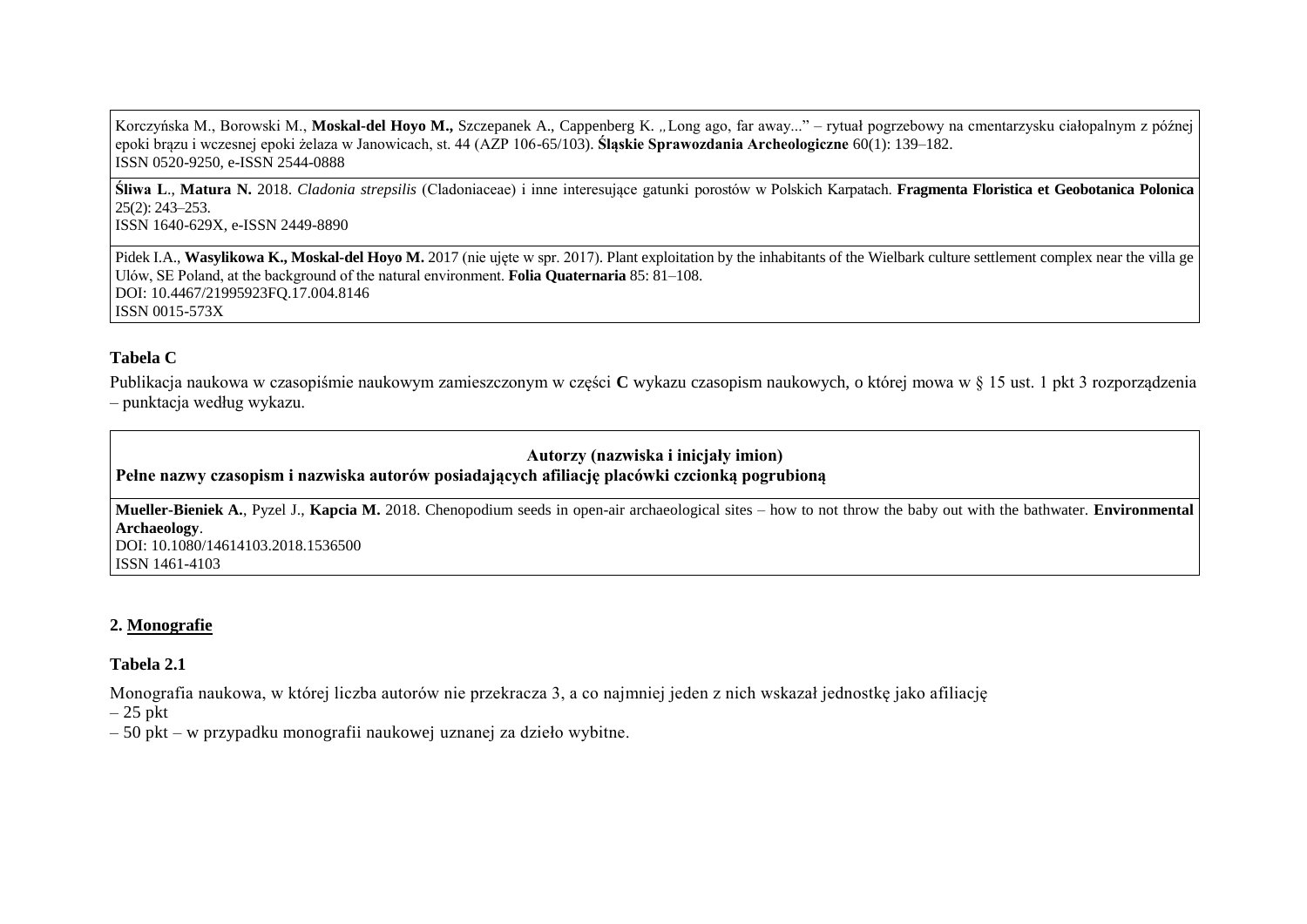| Autorzy (nazwiska i inicjały imion)<br>Nazwiska autorów posiadających afiliację placówki czcionką pogrubioną                                               | Liczba arkuszy wydawniczych |
|------------------------------------------------------------------------------------------------------------------------------------------------------------|-----------------------------|
| Jonca M., Mirek Z. 2018. Album kwiatowe Elizy Orzeszkowej. Ossolineum, Wrocław, s. 95.<br>ISBN 978-83-65588-15-9                                           | 9,7                         |
| Piękoś-Mirkowa H., Mirek Z. 2018. Rośliny chronione. Seria "Flora Polski". Wyd. MULTICO Oficyna<br>Wydawnicza, Warszawa, s. 464.<br>ISBN 978-83-7763-453-0 | 37,8                        |

# **Tabela 2.2**

Monografia naukowa lub monografia naukowa uznana za dzieło wybitne, w której liczba autorów wynosi co najmniej 4, a ich udział nie jest wyodrębniony – liczba punktów proporcjonalna do udziału liczby autorów, którzy wskazali jednostkę jako afiliację, w ogólnej liczbie autorów

– monografia naukowa – **25** pkt\* Ajn/A,

– monografia naukowa uznana za dzieło wybitne –**50** pkt\* Ajn/A,

gdzie:

 $\widetilde{A}_{in}$  – oznacza liczbę autorów monografii naukowej, którzy wskazali jednostkę jako afiliację;

A – oznacza ogólną liczbę autorów monografii naukowej.

| Autorzy (nazwiska i inicjały imion)<br>Nazwiska autorów posiadających afiliację placówki czcionką pogrubioną                                                                                                                                                                                                                                                                                                                                                                                                                                                                                                                                                    | Liczba arkuszy wydawniczych |
|-----------------------------------------------------------------------------------------------------------------------------------------------------------------------------------------------------------------------------------------------------------------------------------------------------------------------------------------------------------------------------------------------------------------------------------------------------------------------------------------------------------------------------------------------------------------------------------------------------------------------------------------------------------------|-----------------------------|
| Czopek S., Trybała-Zawiślak K., Wojceszczuk N., Osaulczuk O., Bobak D., Gębica P., Jacyszyn A.,<br>Pasterkiewicz W., Pawliw D., Petehyrycz W., Połtowicz-Bobak M., Wacnik A. 2018. Przemiany kulturowo-<br>osadnicze w dorzeczu rzeki Wiszni w epoce brązu i we wczesnej epoce żelaza w kontekście zmian<br>prahistorycznej i wczesnohistorycznej ekumeny [z pełną wersją w języku ukraińskim]. Instytut Archeologii<br>Uniwersytetu Rzeszowskiego, Centrum Naukowo-Badawcze "Ratownicza Służba Archeologiczna", Instytut<br>Archeologii Narodowej Akademii Nauk Ukrainy, Wydawnictwo Uniwersytetu Rzeszowskiego, Rzeszów: 1–<br>705.<br>ISBN 978-83-65627-31-5 | 112                         |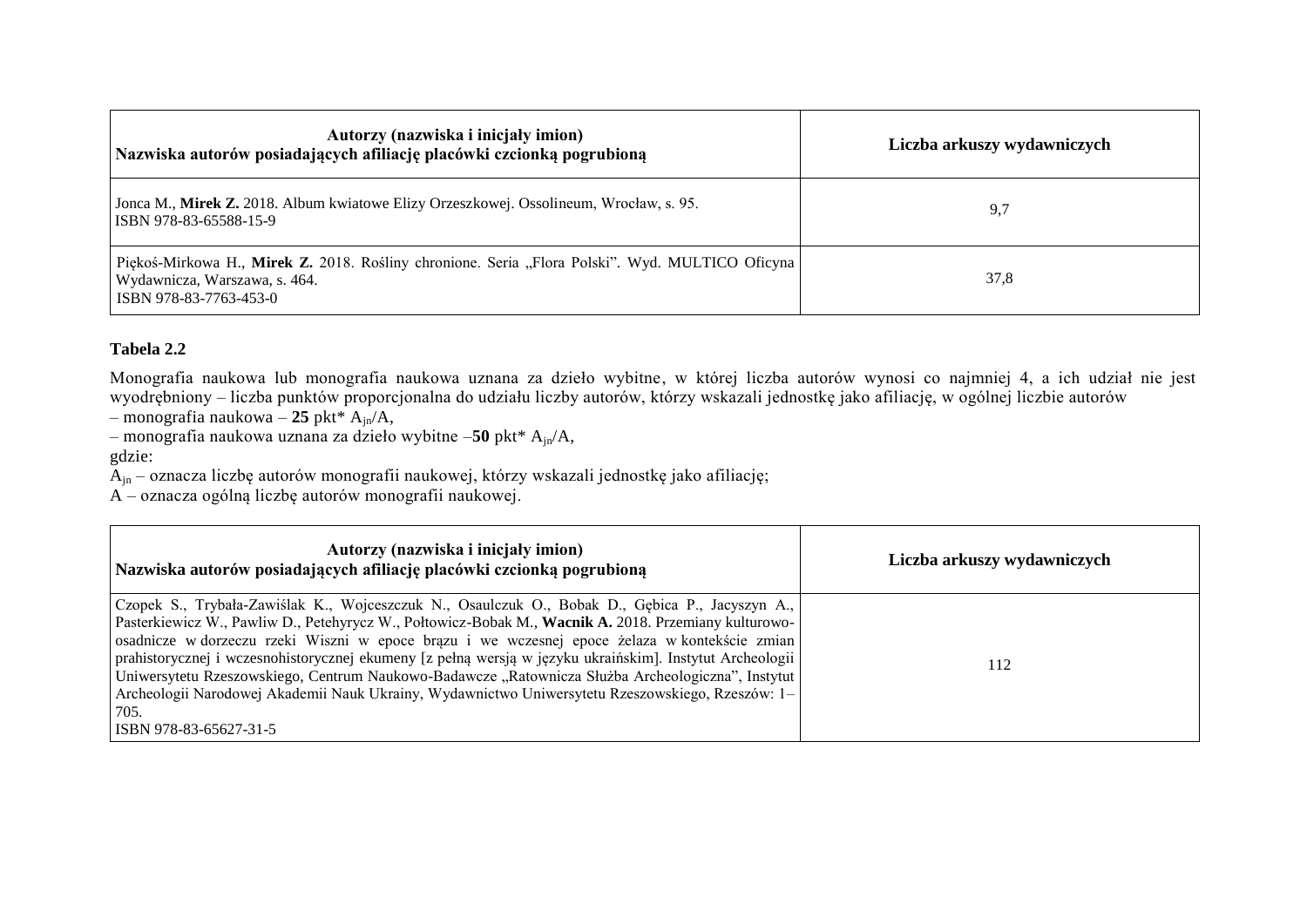# **Tabela 2.5**

Rozdział w monografii naukowej wieloautorskiej, w której autorstwo poszczególnych rozdziałów jest oznaczone, a liczba autorów wynosi co najmniej 4, z wyłączeniem monografii naukowych, o których mowa w lp. 4

 $-5$  pkt

– 10 pkt – w przypadku monografii naukowej uznanej za dzieło wybitne, ale łącznie za rozdziały w jednej monografii naukowej nie więcej niż:

 $-15$  pkt

– 30 pkt – w przypadku monografii uznanej za dzieło wybitne.

Jeżeli liczba autorów rozdziału w monografii naukowej wynosi co najmniej 2, jednostka, którą autor rozdziału wskazał jako afiliację, otrzymuje:

 $-2.5$  pkt

– 10 pkt – w przypadku monografii uznanej za dzieło wybitne.

| Autorzy (nazwiska i inicjały imion)<br>Nazwiska autorów posiadających afiliację placówki czcionką pogrubioną                                                                                                                                                                                                                                                                                                                                                                                      | Liczba arkuszy wydawniczych |
|---------------------------------------------------------------------------------------------------------------------------------------------------------------------------------------------------------------------------------------------------------------------------------------------------------------------------------------------------------------------------------------------------------------------------------------------------------------------------------------------------|-----------------------------|
| Balwierz Z., Kupryjanowicz M., Nalepka D., Bińka K., Fiłoc M., Granoszewski W., Kołaczek P., Majecka<br>A., Malkiewicz M., Nita M., Noryśkiewicz B., Pidek I. A., Walanus A., Winter H. 2018. Betula L. – Birch.<br>W: M. Kupryjanowicz, D. Nalepka, E. Madeyska, Ch. Turner (red.). Eemian history of vegetation in<br>Poland based on isopollen maps. W. Szafer Institute of Botany, Polish Academy of Sciences, Kraków: 49–<br>56.<br>ISBN 978-83-62975-34-1                                   | 1,0                         |
| Balwierz Z., Kupryjanowicz M., Nalepka D., Bińka K., Fiłoc M., Granoszewski W., Kołaczek P., Majecka<br>A., Malkiewicz M., Nita M., Noryśkiewicz B., Pidek I.A., Walanus A., Winter H. 2018. Salix L. – Willow.<br>W: M. Kupryjanowicz, D. Nalepka, E. Madeyska, Ch. Turner (red.). Eemian history of vegetation in<br>Poland based on isopollen maps. W. Szafer Institute of Botany, Polish Academy of Sciences, Kraków:<br>$131 - 136.$<br>ISBN 978-83-62975-34-1                               | 0,8                         |
| Fiłoc M., Kupryjanowicz M., Nalepka D., Balwierz Z., Bińka K., Granoszewski W., Kołaczek P., Majecka<br>A., Malkiewicz M., Nita M., Noryśkiewicz B., Pidek I.A., Walanus A., Winter H. 2018. Chenopodiaceae –<br>Chenopod family (Goosefoot family). W: M. Kupryjanowicz, D. Nalepka, E. Madeyska, Ch. Turner<br>(red.). Eemian history of vegetation in Poland based on isopollen maps. W. Szafer Institute of Botany,<br>Polish Academy of Sciences, Kraków: 185-192.<br>ISBN 978-83-62975-34-1 | 1,0                         |
| Fiłoc M., Kupryjanowicz M., Nalepka D., Balwierz Z., Bińka K., Granoszewski W., Kołaczek P., Majecka<br>A., Malkiewicz M., Nita M., Noryśkiewicz B., Pidek I.A., Walanus A., Winter H. 2018. Poaceae<br>(Gramineae) – Grass family. W: M. Kupryjanowicz, D. Nalepka, E. Madeyska, Ch. Turner (red.). Eemian                                                                                                                                                                                       | 1,0                         |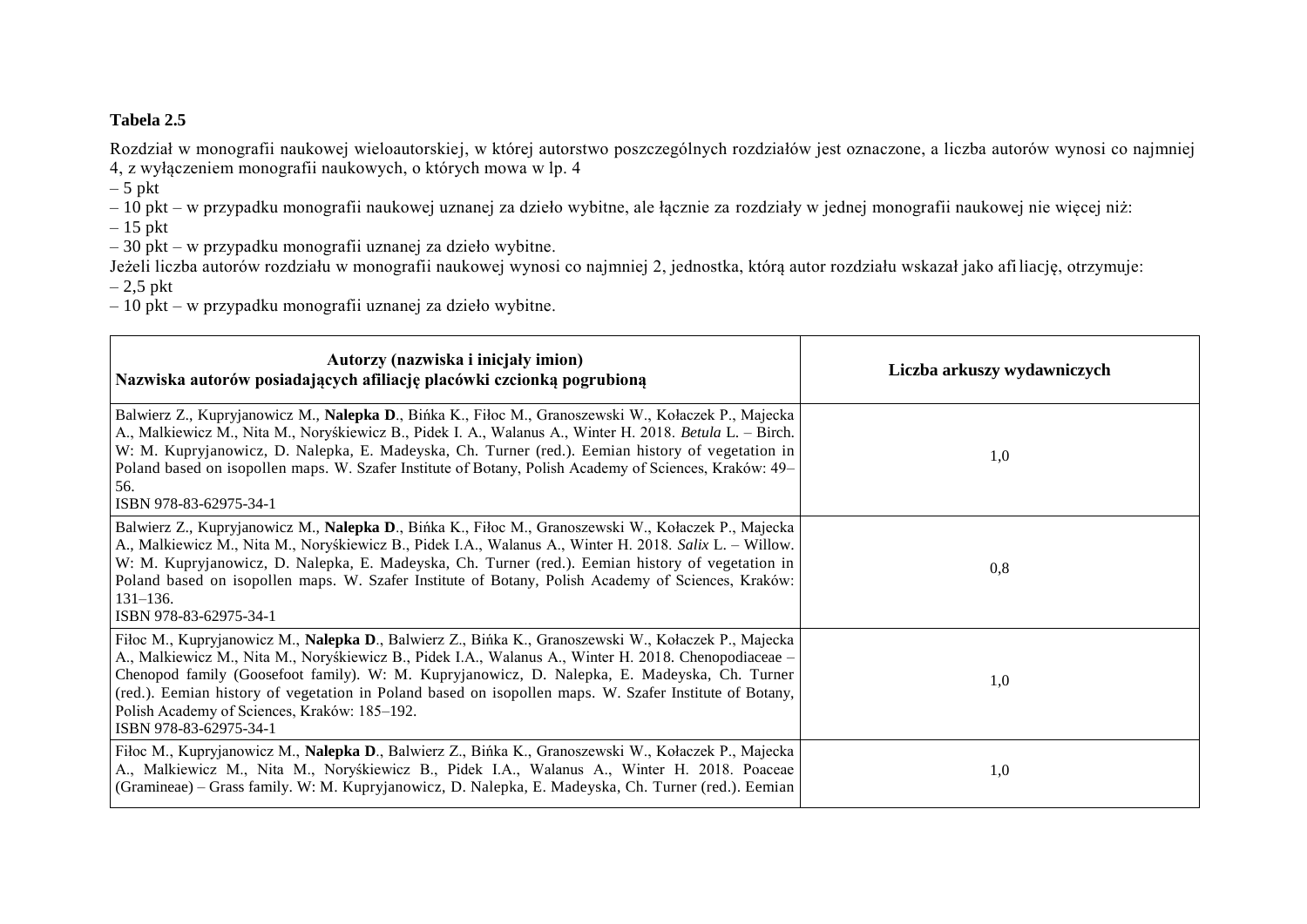| history of vegetation in Poland based on isopollen maps. W. Szafer Institute of Botany, Polish Academy<br>of Sciences, Kraków: 209-216.<br>ISBN 978-83-62975-34-1                                                                                                                                                                                                                                                                                                                            |     |
|----------------------------------------------------------------------------------------------------------------------------------------------------------------------------------------------------------------------------------------------------------------------------------------------------------------------------------------------------------------------------------------------------------------------------------------------------------------------------------------------|-----|
| Frey L. 2017 [wyd. 2018] Przemiany krajobrazu naturalnego i kulturowego – na przykładzie Pienin. W: L.<br>Rotter, A. Giza (red.), Krajobraz i dziedzictwo kulturowe Europy. Sacrum-Profanum. Wydawnictwo<br>AVALON, Kraków: s. 441-468.<br>ISBN 978-83-7730-372-6                                                                                                                                                                                                                            | 2,4 |
| Granoszewski W., Kołaczek P., Nalepka D., Balwierz Z., Bińka K., Fiłoc M., Kupryjanowicz M., Majecka A.,<br>Malkiewicz M., Nita M., Noryśkiewicz B., Pidek I.A., Walanus A., Winter H. 2018. Ulmus L. - Elm. W: M.<br>Kupryjanowicz, D. Nalepka, E. Madeyska, Ch. Turner (red.). Eemian history of vegetation in Poland based on<br>isopollen maps. W. Szafer Institute of Botany, Polish Academy of Sciences, Kraków: 155–160.<br>ISBN 978-83-62975-34-1                                    | 0,7 |
| Granoszewski W., Kupryjanowicz M., Nalepka D., Balwierz Z., Bińka K., Fiłoc M., Kołaczek P., Majecka<br>A., Malkiewicz M., Nita M., Noryśkiewicz B., Pidek I.A., Walanus A., Winter H. 2018. Fagus sylvatica L. -<br>Beech. W: M. Kupryjanowicz, D. Nalepka, E. Madeyska, Ch. Turner (red.). Eemian history of<br>vegetation in Poland based on isopollen maps. W. Szafer Institute of Botany, Polish Academy of Sciences,<br>Kraków: 73-78.<br>ISBN 978-83-62975-34-1                       | 0,7 |
| Granoszewski W., Nalepka D., Balwierz Z., Bińka K., Fiłoc M., Kołaczek P., Kupryjanowicz M., Majecka A.,<br>Malkiewicz M., Nita M., Noryśkiewicz B., Pidek I.A., Walanus A., Winter H. 2018. Hedera helix L. - Ivy. W:<br>M. Kupryjanowicz, D. Nalepka, E. Madeyska, Ch. Turner (red.). Eemian history of vegetation in Poland based<br>on isopollen maps. W. Szafer Institute of Botany, Polish Academy of Sciences, Kraków: 85–90.<br>ISBN 978-83-62975-34-1                               | 0,7 |
| Kołaczek P., Kupryjanowicz M., Nalepka D., Balwierz Z., Bińka K., Fiłoc M., Granoszewski W., Majecka<br>A., Malkiewicz M., Nita M., Noryśkiewicz B., Pidek I.A., Walanus A., Winter H. 2018. Fraxinus excelsior<br>L. - Ash. W: M. Kupryjanowicz, D. Nalepka, E. Madeyska, Ch. Turner (red.). Eemian history of<br>vegetation in Poland based on isopollen maps. W. Szafer Institute of Botany, Polish Academy of Sciences,<br>Kraków: 79-84.<br>ISBN 978-83-62975-34-1                      | 0,8 |
| Kołaczek P., Kupryjanowicz M., Nalepka D., Balwierz Z., Bińka K., Fiłoc M., Granoszewski W., Majecka<br>A., Malkiewicz M., Nita M., Noryśkiewicz B., Pidek I.A., Walanus A., Winter H. 2018. Artemisia L. -<br>Mugwort, wormwood and sagebrush. W: M. Kupryjanowicz, D. Nalepka, E. Madeyska, Ch. Turner<br>(red.). Eemian history of vegetation in Poland based on isopollen maps. W. Szafer Institute of Botany,<br>Polish Academy of Sciences, Kraków: 171-176.<br>ISBN 978-83-62975-34-1 | 0,8 |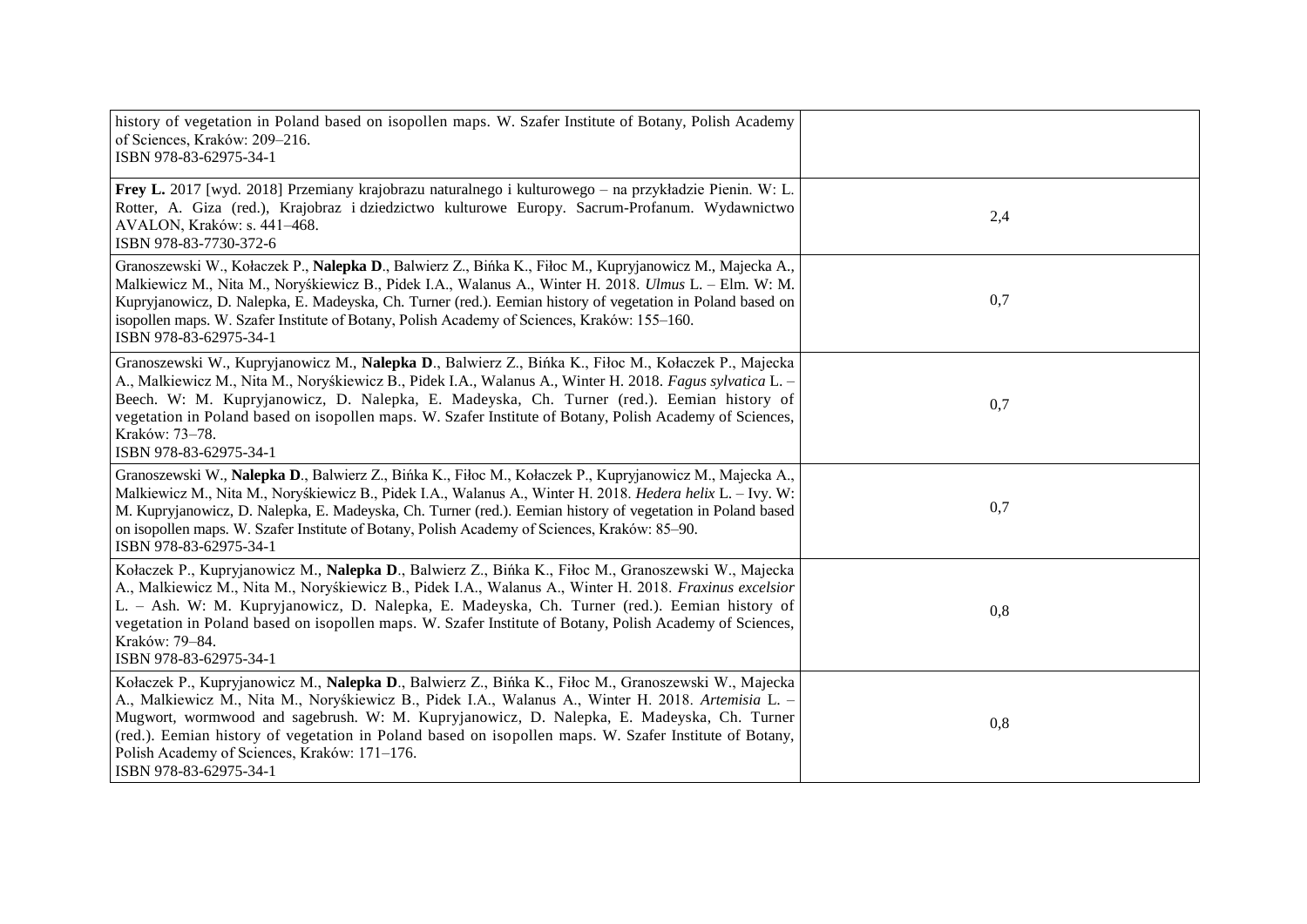| Kołaczek P., Kupryjanowicz M., Nalepka D., Balwierz Z., Bińka K., Fiłoc M., Granoszewski W., Majecka<br>A., Malkiewicz M., Nita M., Noryśkiewicz B., Pidek I.A., Walanus A., Winter H. 2018. Cyperaceae – Sedge<br>family. W: M. Kupryjanowicz, D. Nalepka, E. Madeyska, Ch. Turner (red.). Eemian history of<br>vegetation in Poland based on isopollen maps. W. Szafer Institute of Botany, Polish Academy of Sciences,<br>Kraków: 193-200.<br>ISBN 978-83-62975-34-1      | 0,8 |
|------------------------------------------------------------------------------------------------------------------------------------------------------------------------------------------------------------------------------------------------------------------------------------------------------------------------------------------------------------------------------------------------------------------------------------------------------------------------------|-----|
| Kupryjanowicz M., Granoszewski W., Nalepka D., Balwierz Z., Bińka K., Fiłoc M., Kołaczek P., Majecka A.,<br>Malkiewicz M., Nita M., Noryśkiewicz B., Pidek I.A., Walanus A., Winter H. 2018. Quercus L. – Oak. W:<br>M. Kupryjanowicz, D. Nalepka, E. Madeyska, Ch. Turner (red.). Eemian history of vegetation in Poland based<br>on isopollen maps. W. Szafer Institute of Botany, Polish Academy of Sciences, Kraków: 123–130.<br>ISBN 978-83-62975-34-1                  | 0,8 |
| Kupryjanowicz M., Malkiewicz M., Nalepka D., Balwierz Z., Bińka K., Fiłoc M., Granoszewski W.,<br>Kołaczek P., Majecka A., Nita M., Noryśkiewicz B., Pidek I.A., Walanus A., Winter H. 2018. Tilia L. -<br>Lime. W: M. Kupryjanowicz, D. Nalepka, E. Madeyska, Ch. Turner (red.). Eemian history of vegetation<br>in Poland based on isopollen maps. W. Szafer Institute of Botany, Polish Academy of Sciences, Kraków:<br>$145 - 153$ .<br>ISBN 978-83-62975-34-1           | 0,9 |
| Kupryjanowicz M., Nalepka D., Balwierz Z., Bińka K., Fiłoc M., Granoszewski W., Kołaczek P., Majecka<br>A., Malkiewicz M., Nita M., Noryśkiewicz B., Pidek I.A., Walanus A., Winter H. 2018. Corylus avellana L.<br>- Hazel. W: M. Kupryjanowicz, D. Nalepka, E. Madeyska, Ch. Turner (red.). Eemian history of<br>vegetation in Poland based on isopollen maps. W. Szafer Institute of Botany, Polish Academy of Sciences,<br>Kraków: 65-72.<br>ISBN 978-83-62975-34-1      | 1,0 |
| Kupryjanowicz M., Nalepka D., Balwierz Z., Bińka K., Fiłoc M., Granoszewski W., Kołaczek P., Majecka<br>A., Malkiewicz M., Nita M., Noryśkiewicz B., Pidek I.A., Walanus A., Winter H. 2018. Juniperus communis<br>L. – Juniper. W: M. Kupryjanowicz, D. Nalepka, E. Madeyska, Ch. Turner (red.). Eemian history of<br>vegetation in Poland based on isopollen maps. W. Szafer Institute of Botany, Polish Academy of Sciences,<br>Kraków: 99-106.<br>ISBN 978-83-62975-34-1 | 0,9 |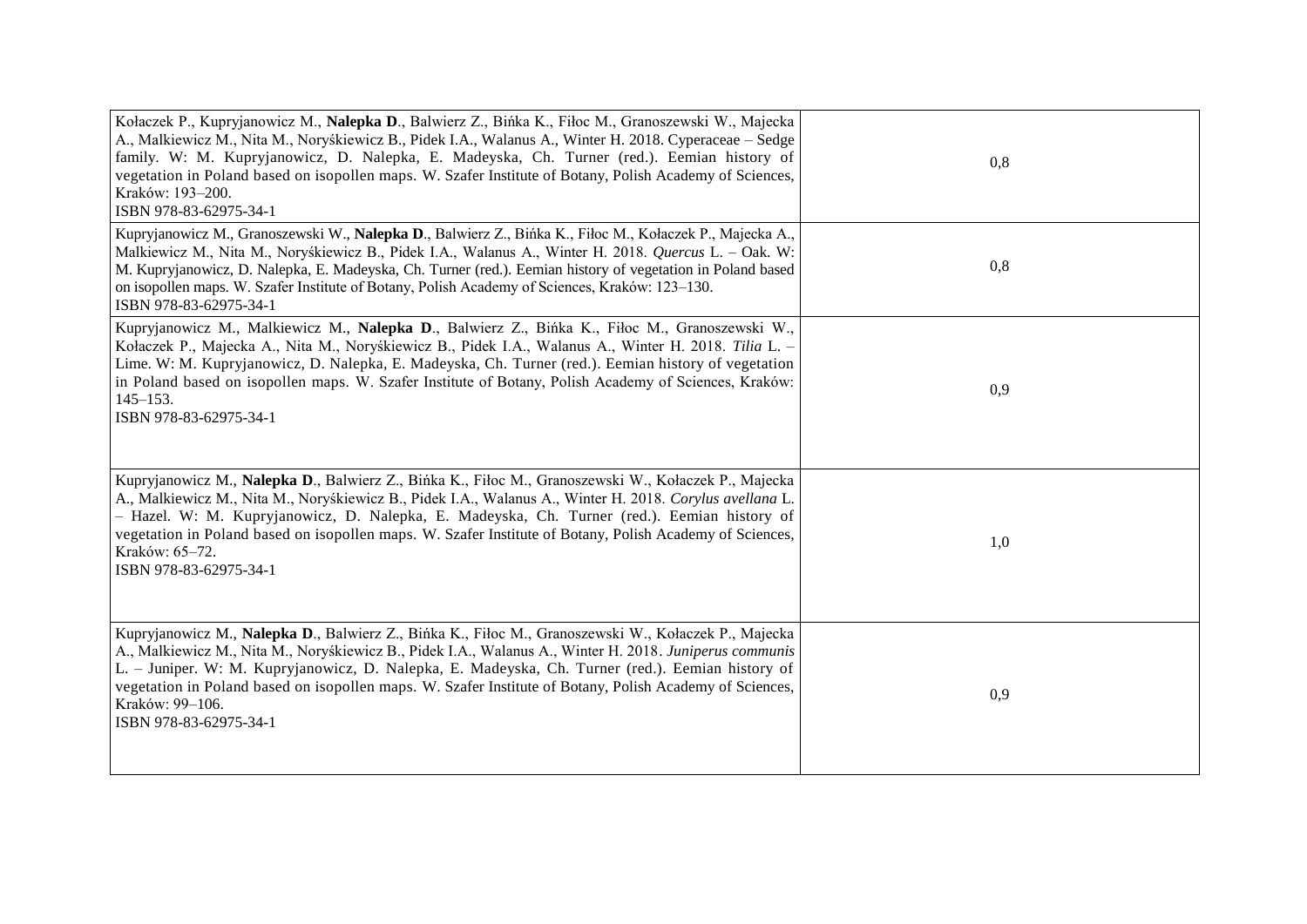| Kupryjanowicz M., Nalepka D., Balwierz Z., Bińka K., Fiłoc M., Granoszewski W., Kołaczek P., Majecka<br>A., Malkiewicz M., Nita M., Noryśkiewicz B., Pidek I.A., Walanus A., Winter H. 2018. Picea abies (L.) H.<br>Karst. - Spruce. W: M. Kupryjanowicz, D. Nalepka, E. Madeyska, Ch. Turner (red.). Eemian history of<br>vegetation in Poland based on isopollen maps. W. Szafer Institute of Botany, Polish Academy of Sciences,<br>Kraków: 107-114.<br>ISBN 978-83-62975-34-1 | 0,9 |
|-----------------------------------------------------------------------------------------------------------------------------------------------------------------------------------------------------------------------------------------------------------------------------------------------------------------------------------------------------------------------------------------------------------------------------------------------------------------------------------|-----|
| Kupryjanowicz M., Nalepka D., Madeyska E. 2018. Sites used for drawing the isopollen maps of the<br>Eemian Interglacial in Poland. W: M. Kupryjanowicz, D. Nalepka, E. Madeyska, Ch. Turner (red.).<br>Eemian history of vegetation in Poland based on isopollen maps. W. Szafer Institute of Botany, Polish<br>Academy of Sciences, Kraków: 233-239.<br>ISBN 978-83-62975-34-1                                                                                                   | 0,5 |
| Lityńska-Zając M., Moskal-del Hoyo M., Mueller-Bieniek A., Wacnik A. 2017 (nieujęte w spr. 2017).<br>Stan i problematyka badań archeobotanicznych w polskiej części Karpat [State of the art and problems in<br>archaeobotanical research of the Polish Carpathian lands]. W: J. Gancarski (red.). Stan i potrzeby badań<br>archeologicznych w Karpatach. Muzeum Podkarpackie w Krośnie, Krosno: 719-750.<br>ISBN 978-83-949768-0-4                                               | 1,4 |
| Lityńska-Zając M., Wasylikowa K. 2018. The Role of Ziziphus in the Economy of Neolithic Nomadic<br>Societies of the Sahara (S Egypt). W: J. Kabaciński, M. Chłodnicki, M. Kobusiewicz, M. Winiarska-<br>Kabacińska (red.). Desert and the Nile. Prehistory of the Nile Basin and the Sahara. Papers in honour of Fred<br>Wendorf. Studies in African Archaeology 15. Poznań Archaeological Museum, Poznań: 551-560.<br>ISSN 0866-9244, ISBN 978-83-60109-60-1                     | 0,6 |
| Majecka A., Kupryjanowicz M., Nalepka D., Balwierz Z., Bińka K., Fiłoc M., Granoszewski W., Kołaczek<br>P., Malkiewicz M., Nita M., Noryśkiewicz B., Pidek I. A., Walanus A., Winter H. 2018. Acer L. - Maple.<br>W: M. Kupryjanowicz, D. Nalepka, E. Madeyska, Ch. Turner (red.). Eemian history of vegetation in<br>Poland based on isopollen maps. W. Szafer Institute of Botany, Polish Academy of Sciences, Kraków: 33–<br>40.<br>ISBN 978-83-62975-34-1                     | 0,8 |
| Majecka A., Kupryjanowicz M., Nalepka D., Balwierz Z., Bińka K., Fiłoc M., Granoszewski W., Kołaczek<br>P., Malkiewicz M., Nita M., Noryśkiewicz B., Pidek I. A., Walanus A., Winter H. 2018. Typha latifolia L. -<br>Reedmace, broad-leaved, common cattail. W: M. Kupryjanowicz, D. Nalepka, E. Madeyska, Ch. Turner<br>(red.). Eemian history of vegetation in Poland based on isopollen maps. W. Szafer Institute of Botany,                                                  | 0,9 |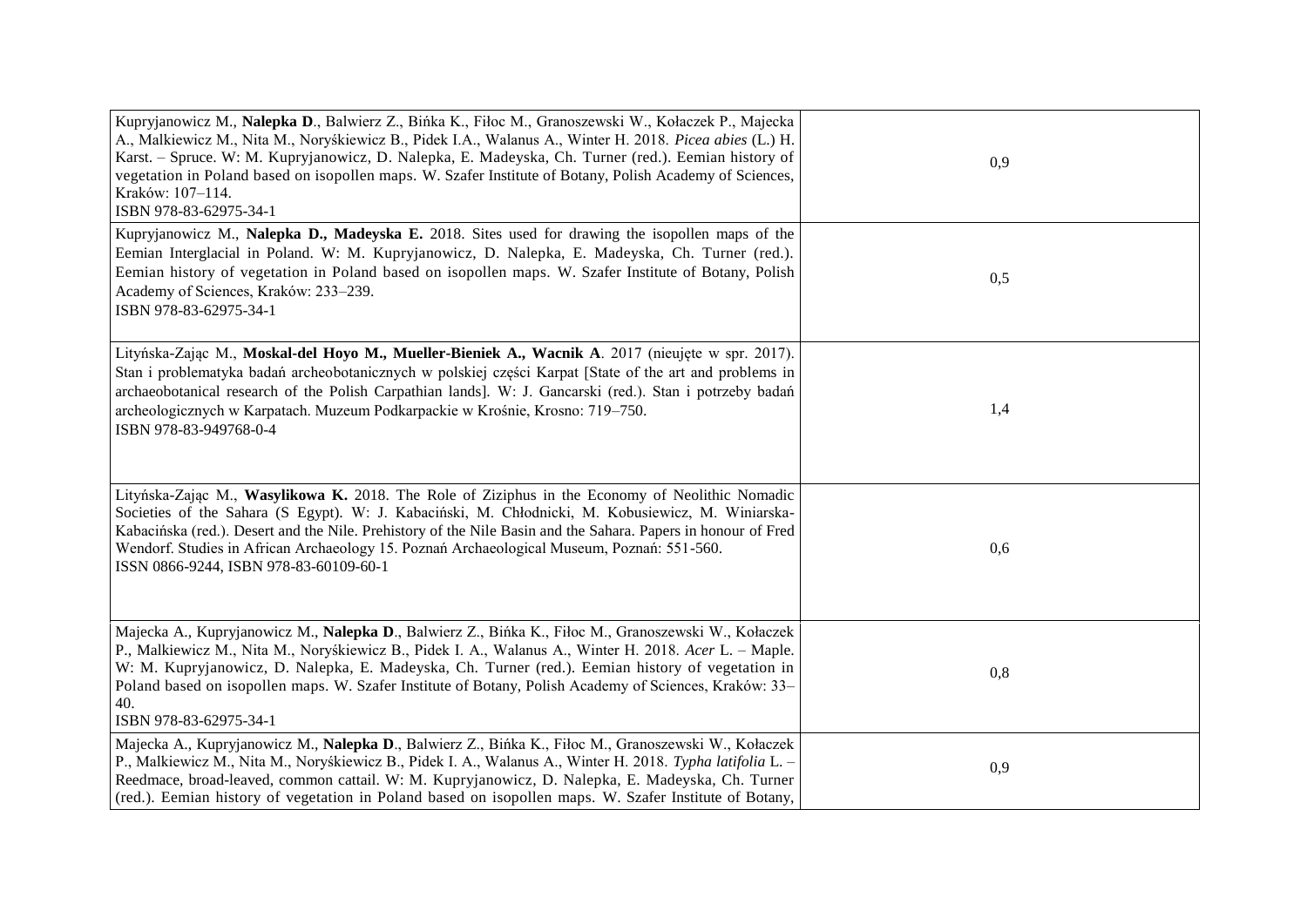| Polish Academy of Sciences, Kraków: 217-224.<br>ISBN 978-83-62975-34-1                                                                                                                                                                                                                                                                                                                                                                                                                      |     |
|---------------------------------------------------------------------------------------------------------------------------------------------------------------------------------------------------------------------------------------------------------------------------------------------------------------------------------------------------------------------------------------------------------------------------------------------------------------------------------------------|-----|
| Malkiewicz M., Kupryjanowicz M., Nalepka D., Balwierz Z., Bińka K., Fiłoc M., Granoszewski W.,<br>Kołaczek P., Majecka A., Nita M., Noryśkiewicz B., Pidek I. A., Walanus A., Winter H. 2018. Pinus L.<br>subgenus Pinus - Pine. W: M. Kupryjanowicz, D. Nalepka, E. Madeyska, Ch. Turner (red.). Eemian<br>history of vegetation in Poland based on isopollen maps. W. Szafer Institute of Botany, Polish Academy<br>of Sciences, Kraków: 115-122.<br>ISBN 978-83-62975-34-1               | 1,1 |
| Malkiewicz, M., Kupryjanowicz M., Nalepka D., Balwierz Z., Bińka K., Fiłoc M., Granoszewski W.,<br>Kołaczek P., Majecka A., Nita M., Noryśkiewicz B., Pidek I. A., Walanus A., Winter H. 2018. Abies alba<br>Mill. - Fir. W: M. Kupryjanowicz, D. Nalepka, E. Madeyska, Ch. Turner (red.). Eemian history of<br>vegetation in Poland based on isopollen maps. W. Szafer Institute of Botany, Polish Academy of Sciences,<br>Kraków: 25–32.<br>ISBN 978-83-62975-34-1                        | 1,0 |
| Moskal-del Hoyo M., Ntinou M., Carrión Marco Y., Vidal-Matutano P., Badal E. 2018. Palaeolithic and<br>Neolithic wood charcoal remains as important tools for chronological, ethnographic and environmental studies.<br>W: P. Valde-Nowak, K. Sobczyk, M. Nowak, J. Źrałka (ed.). Multas per gentes et multa per saecula, Institute<br>of Archaeology, Jagiellonian University in Kraków, Alter Publishing House and Authors, Kraków: 593–600.<br>ISBN 978-83-948382-3-2; 978-83-64449-68-0 |     |
| Moskal-del Hoyo M., Ntinou M. 2017 (nieujęte w spr. 2017). The anthracological analyses within the<br>framework of the Polish-Greek collaboration at prehistoric sites in Greece. In: J.K. Kozłowski (ed.).<br>Contributions to the Prehistory of Greece and the Aegean, 25 years of the Polish-Greek Cooperation in<br>Prhistoric Research, Polish Academy of Arts and Sciences, Kraków: 9-17.<br>ISBN 978-83-7676-274-6                                                                   | 0,8 |
| Mueller-Bieniek A. 2018. Rośliny w życiu średniowiecznych krakowian. W.A. Izdebski, R. Szmytka (red.).<br>Ekobiografia Krakowa. Wydawnictwo Znak Horyzont, Kraków: 119–151.<br>ISBN 978-83-240-5489-3                                                                                                                                                                                                                                                                                       | 1,5 |
| Mueller-Bieniek A., Moskal-del Hoyo M., Kapcia M., Przybyła M.M. 2018. Traces of supposed Neolithic<br>plant husbandry in the multicultural site 3 at Miechów, southern Poland. W: P. Valde-Nowak, K. Sobczyk,<br>M. Nowak, J. Źrałka (red.). Multas per gentes et multa per saecula, Institute of Archaeology, Jagiellonian<br>University in Kraków, Alter Publishing House and Authors, Kraków: 601–608.<br>ISBN 978-83-948382-3-2; 978-83-64449-68-0                                     |     |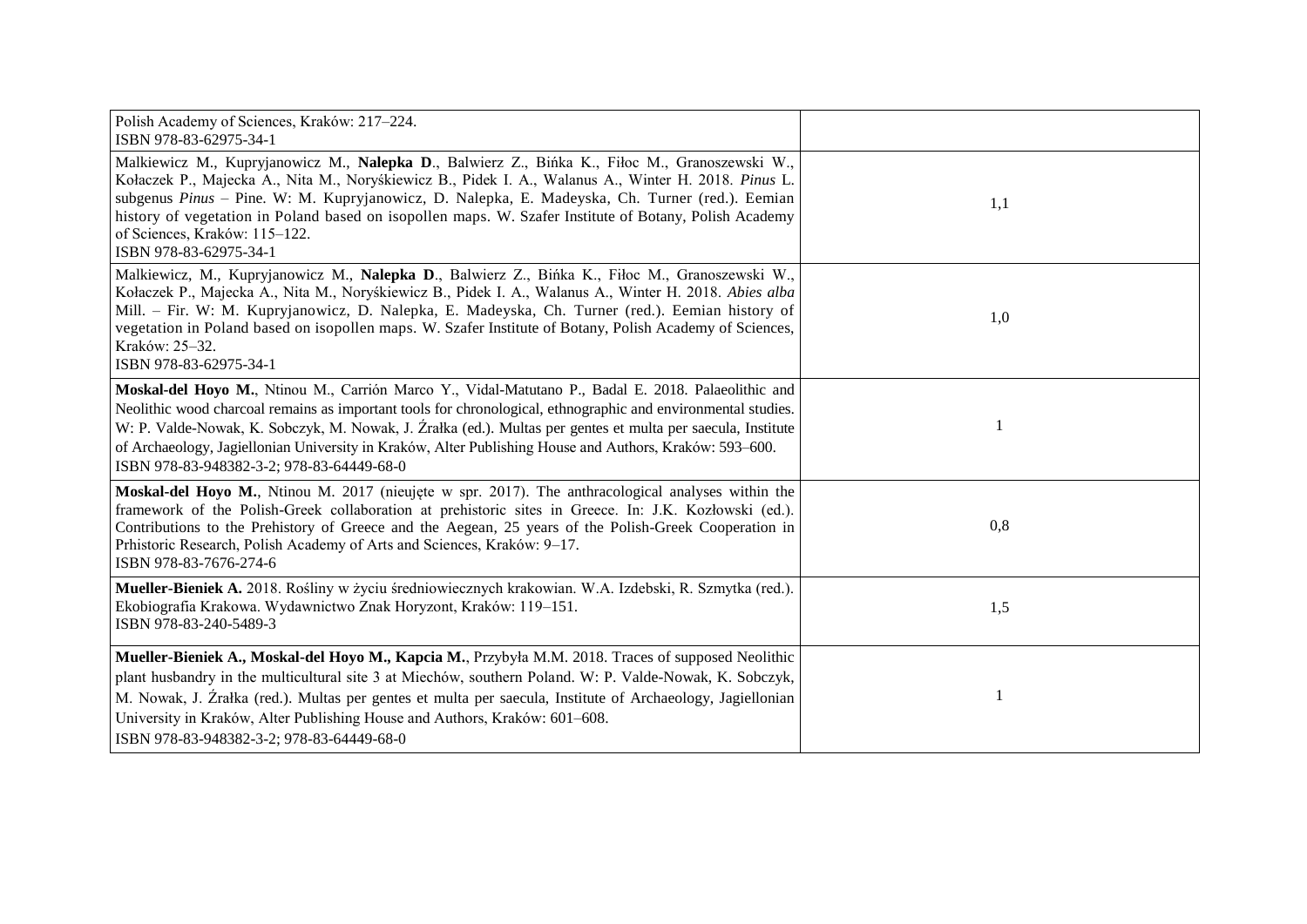| Mueller-Bieniek A., Wasylikowa K., Cywa K. 2017 (nieujęte w spr. 2017). Ludwinowo stan. 3, pow.<br>Włocławek, woj. kujawsko- pomorskie – raport z badań archeobotanicznych. W: I. Marchelak, A.<br>Nierychlewska, I. Nowa, Papiernik P. (red.). Ratownicze badania archeologiczne na stanowisku 3 w<br>Ludwinowie, pow. Włocławek, woj. kujawsko-pomorskie (trasa autostrady A-1), vol. 1. [Rescue excavations<br>on site 3 in Ludwinowo, district of Włocławek, Kuyavian-Pomeranian Provence (The Line of Freeway A-<br>1)]. Via Aracheologica Lodziensis 7. Fundacja Badań Archeologicznych imienia Profesora Konrada<br>Jażdżewskiego i Muzeum Archeologiczne i Etnograficzne w Łodzi, Łódź: 575–580.<br>ISBN 978-83-948140-1-4 | 1,6 |
|------------------------------------------------------------------------------------------------------------------------------------------------------------------------------------------------------------------------------------------------------------------------------------------------------------------------------------------------------------------------------------------------------------------------------------------------------------------------------------------------------------------------------------------------------------------------------------------------------------------------------------------------------------------------------------------------------------------------------------|-----|
| Mueller-Bieniek A., Skawińska-Wieser K., Cywa K. 2018. Badania archeobotaniczne, Witów, stanowisko<br>14-15, pow. Łęczyca, woj. Łódzkie. W: L. Tyszler, A. Nierychlewska (red.). Ratownicze badania<br>archeologiczne na stanowisku 14–15 w Witowie, pow. Łęczyca, woj. Łódzkie (trasa autostrady A-1) [Rescue<br>excavations on site 14–15 in Witów, district of Łęczyca, Łódź province (The Line of Freeway A-1)]. Via<br>Archaeologica Lodziensis 8. Fundacja Badań Archeologicznych Imienia Profesora Konrada Jażdżewskiego,<br>Muzeum Archeologiczne i Etnograficzne w Łodzi, Wydawnictwo Fundacji Badań Archeologicznych<br>Imienia Profesora Konrada Jażdżewskiego, Łódź 2018:243-253.<br>ISBN 978-83-948140-3-8            | 1,1 |
| Nalepka D. 2017 (nieujęte w spr. 2017). Wyniki analizy paleobotanicznej obiektu 3456 na stanowisku 3 w<br>Ludwinowie, pow. Włocławek, woj. Kujawsko-Pomorskie. W: I. Marchelak, A. Nierychlewska, I. Nowa,<br>Papiernik P. (red.). Ratownicze badania archeologiczne na stanowisku 3 w Ludwinowie, pow. Włocławek,<br>woj. kujawsko-pomorskie (trasa autostrady A-1), vol. 1. [Rescue excavations on site 3 in Ludwinowo,<br>district of Włocławek, Kuyavian-Pomeranian Provence (The Line of Freeway A-1)]. Fundacja Badań<br>Archeologicznych imienia Profesora Konrada Jażdżewskiego i Muzeum Archeologiczne i Etnograficzne<br>w Łodzi, Via Aracheologica Lodziensis Tom 7, Łódź: 595–605.<br>ISBN 978-83-948140-1-4           | 1,1 |
| Nita M., Kupryjanowicz M., Nalepka D., Balwierz Z., Bińka K., Fiłoc M., Granoszewski W., Kołaczek P.,<br>Majecka A., Malkiewicz M., Noryśkiewicz B., Pidek I. A., Walanus A., Winter H. 2018. Sum of herb pollen<br>(NAP). W: M. Kupryjanowicz, D. Nalepka, E. Madeyska, Ch. Turner (red.). Eemian history of<br>vegetation in Poland based on isopollen maps. W. Szafer Institute of Botany, Polish Academy of Sciences,<br>Kraków: 225-232.<br>ISBN 978-83-62975-34-1                                                                                                                                                                                                                                                            | 0,8 |
| Nita M., Nalepka D., Balwierz Z., Bińka K., Fiłoc M., Granoszewski W., Kołaczek P., Kupryjanowicz M.,<br>Majecka A., Malkiewicz M., Noryśkiewicz B., Pidek I. A., Walanus A., Winter H. 2018. Viscum album L. -<br>Mistletoe. W: M. Kupryjanowicz, D. Nalepka, E. Madeyska, Ch. Turner (red.). Eemian history of<br>vegetation in Poland based on isopollen maps. W. Szafer Institute of Botany, Polish Academy of Sciences,<br>Kraków: 161-167.<br>ISBN 978-83-62975-34-1                                                                                                                                                                                                                                                         | 0,9 |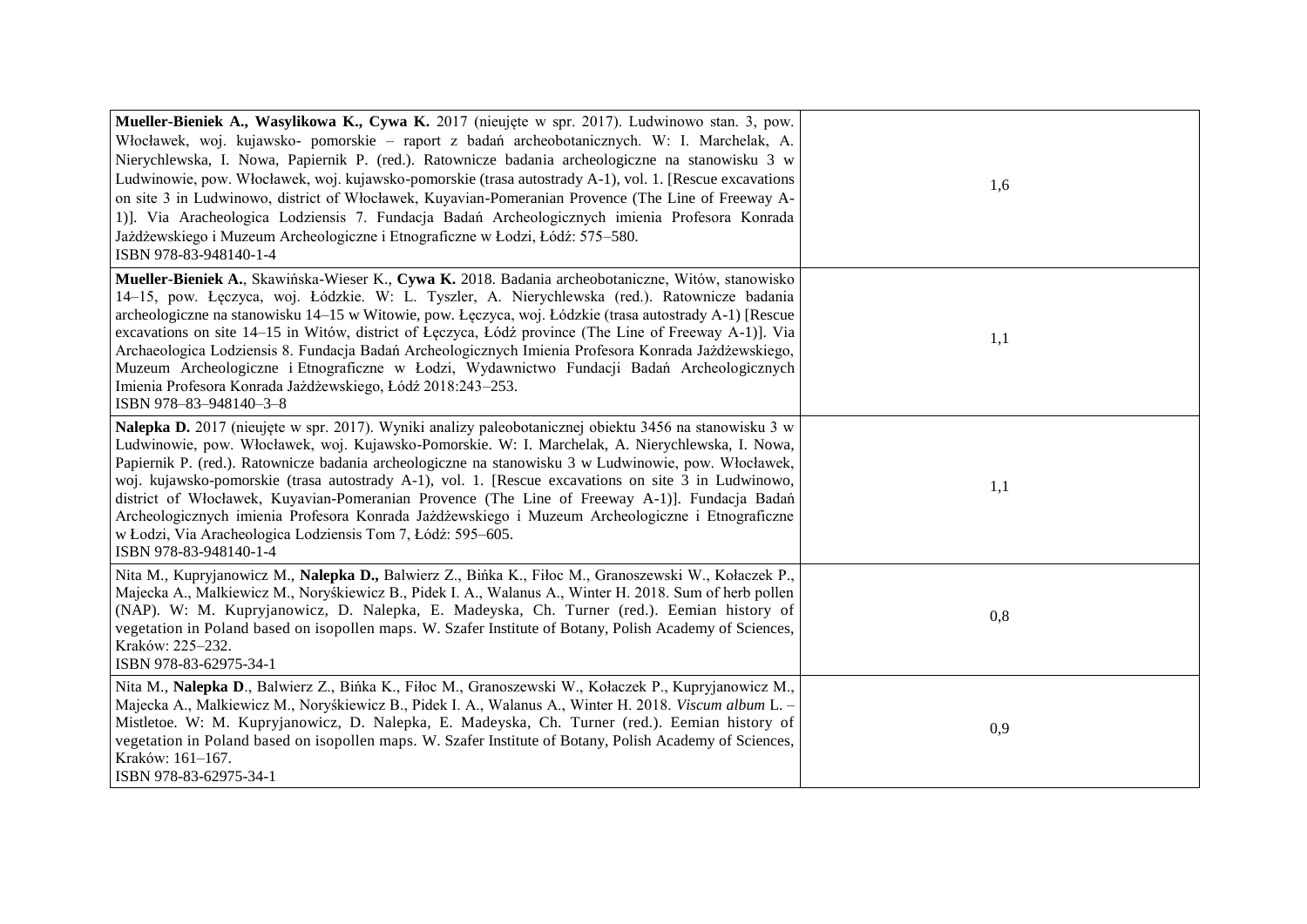| Noryśkiewicz B., Kupryjanowicz M., Nalepka D., Balwierz Z., Bińka K., Fiłoc M., Granoszewski W.,<br>Kołaczek P., Majecka A., Malkiewicz M., Nita M., Pidek I. A., Walanus A., Winter H. 2018. Ilex aquifolium<br>L. - Common holly, English holly, European holly. W: M. Kupryjanowicz, D. Nalepka, E. Madeyska, Ch.<br>Turner (red.). Eemian history of vegetation in Poland based on isopollen maps. W. Szafer Institute of<br>Botany, Polish Academy of Sciences, Kraków: 91-98.<br>ISBN 978-83-62975-34-1                                                                                                                                                                                                                                                                                  | 0,8 |
|------------------------------------------------------------------------------------------------------------------------------------------------------------------------------------------------------------------------------------------------------------------------------------------------------------------------------------------------------------------------------------------------------------------------------------------------------------------------------------------------------------------------------------------------------------------------------------------------------------------------------------------------------------------------------------------------------------------------------------------------------------------------------------------------|-----|
| Noryśkiewicz B., Nalepka D., Balwierz Z., Bińka K., Fiłoc M., Granoszewski W., Kołaczek P.,<br>Kupryjanowicz M., Majecka A., Malkiewicz M., Nita M., Pidek I. A., Walanus A., Winter H. 2018. Taxus<br>baccata L. - Yew. W: M. Kupryjanowicz, D. Nalepka, E. Madeyska, Ch. Turner (red.). Eemian history<br>of vegetation in Poland based on isopollen maps. W. Szafer Institute of Botany, Polish Academy of<br>Sciences, Kraków: 137-144.<br>ISBN 978-83-62975-34-1                                                                                                                                                                                                                                                                                                                          | 0,9 |
| Papiernik P., Nalepka D., Okupny D., Budek A. 2017 (nieujęte w spr. 2017). Studnia kultury pucharów<br>lejkowatych w świetle wieloaspektowych analiz obiektu 3456 z Ludwinowa, stan. 3, pow. Włocławek, woj.<br>Kujawsko-Pomorskie. W: I. Marchelak, A. Nierychlewska, I. Nowa, Papiernik P. (red.). Ratownicze badania<br>archeologiczne na stanowisku 3 w Ludwinowie, pow. Włocławek, woj. kujawsko-pomorskie (trasa<br>autostrady A-1), vol. 1. [Rescue excavations on site 3 in Ludwinowo, district of Włocławek, Kuyavian-<br>Pomeranian Provence (The Line of Freeway A-1)]. Fundacja Badań Archeologicznych imienia Profesora<br>Konrada Jażdżewskiego i Muzeum Archeologiczne i Etnograficzne w Łodzi, Via Aracheologica Lodziensis<br>Tom 7, Łódź: 619–624.<br>ISBN 978-83-948140-1-4 | 0,6 |
| Pidek I. A., Kupryjanowicz M., Nalepka D., Balwierz Z., Bińka K., Fiłoc M., Granoszewski W., Kołaczek<br>P., Majecka A., Malkiewicz M., Nita M., Noryśkiewicz B., Walanus A., Winter H. 2018. Alnus Mill. -<br>Alder. W: M. Kupryjanowicz, D. Nalepka, E. Madeyska, Ch. Turner (red.). Eemian history of<br>vegetation in Poland based on isopollen maps. W. Szafer Institute of Botany, Polish Academy of Sciences,<br>Kraków: 41-48.<br>ISBN 978-83-62975-34-1                                                                                                                                                                                                                                                                                                                               | 0,8 |
| Pidek I. A., Kupryjanowicz M., Nalepka D., Balwierz Z., Bińka K., Fiłoc M., Granoszewski W., Kołaczek P.,<br>Majecka A., Malkiewicz M., Nita M., Noryśkiewicz B., Walanus A., Winter H. 2018. Carpinus betulus L. -<br>Hornbeam. W: M. Kupryjanowicz, D. Nalepka, E. Madeyska, Ch. Turner (red.). Eemian history of vegetation<br>in Poland based on isopollen maps. W. Szafer Institute of Botany, Polish Academy of Sciences, Kraków: 57–<br>64.<br>ISBN 978-83-62975-34-1                                                                                                                                                                                                                                                                                                                   | 0,8 |
| Wacnik A. 2018. Młodoholoceńska transformacja roślinności dorzecza Wiszni i Sanu w świetle danych<br>palinologicznych. W: S. Czopek, K. Trybała-Zawiślak, N. Wojceszczuk, O. Osaulczuk, D. Bobak, P.                                                                                                                                                                                                                                                                                                                                                                                                                                                                                                                                                                                           | 3,6 |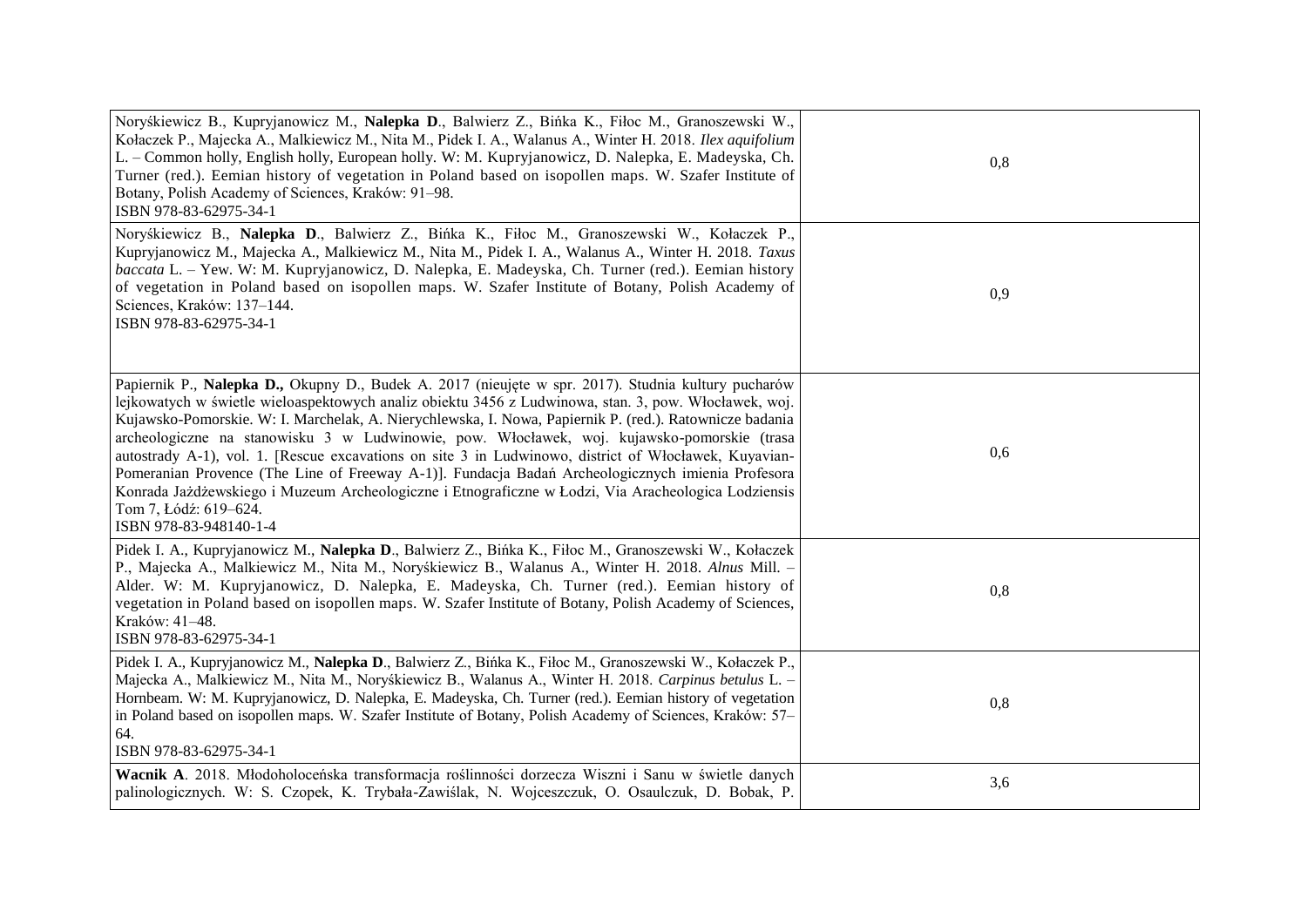| Gębica, A. Jacyszyn, W. Pasterkiewicz, D. Pawliw, W. Petehyrycz, M. Połtowicz-Bobak, A. Wacnik;<br>Przemiany kulturowo-osadnicze w dorzeczu rzeki Wiszni w epoce brązu i we wczesnej epoce żelaza w<br>kontekście zmian prahistorycznej i wczesnohistorycznej ekumeny [z pełną wersją w języku ukraińskim].<br>Instytut Archeologii Uniwersytetu Rzeszowskiego, Centrum Naukowo-Badawcze "Ratownicza Służba<br>Archeologiczna", Instytut Archeologii Narodowej Akademii Nauk Ukrainy, Wydawnictwo Uniwersytetu<br>Rzeszowskiego, Rzeszów: 71–103.<br>ISBN 978-83-65627-31-5 |     |
|-----------------------------------------------------------------------------------------------------------------------------------------------------------------------------------------------------------------------------------------------------------------------------------------------------------------------------------------------------------------------------------------------------------------------------------------------------------------------------------------------------------------------------------------------------------------------------|-----|
| Winter H., Kupryjanowicz M., Nalepka D., Balwierz Z., Bińka K., Fiłoc M., Granoszewski W., Kołaczek<br>P., Majecka A., Malkiewicz M., Nita M., Noryśkiewicz B., Pidek I.A., Walanus A. 2018. Ericaceae (Calluna<br><i>vulgaris</i> L. excluded) – Heather family (except heather). W: M. Kupryjanowicz, D. Nalepka, E. Madeyska,<br>Ch. Turner (red.). Eemian history of vegetation in Poland based on isopollen maps. W. Szafer Institute<br>of Botany, Polish Academy of Sciences, Kraków: 201-208.<br>ISBN 978-83-62975-34-1                                             | 1,0 |
| Winter H., Kupryjanowicz M., Nalepka D., Balwierz Z., Bińka K., Fiłoc M., Granoszewski W., Kołaczek<br>P., Majecka A., Malkiewicz M., Nita M., Noryśkiewicz B., Pidek I. A., Walanus A. 2018. Calluna vulgaris<br>L. - Heather. W: M. Kupryjanowicz, D. Nalepka, E. Madeyska, Ch. Turner (red.). Eemian history of<br>vegetation in Poland based on isopollen maps. W. Szafer Institute of Botany, Polish Academy of Sciences,<br>Kraków: 173–184.<br>ISBN 978-83-62975-34-1                                                                                                | 1,0 |

# B. PRACE WYDRUKOWANE – NIEPUNKTOWANE

### **1. Inne artykuły oryginalne**

- 1. Gębica P., **Wacnik A.**, Jacyszyn A. 2018. Miejsce regionu dorzecza Wiszni w krajobrazie naturalnym Europy Środkowo-Wschodniej. W: S. Czopek, K. Trybała-Zawiślak, N. Wojceszczuk, O. Osaulczuk, D. Bobak, P. Gębica, A. Jacyszyn, W. Pasterkiewicz, D. Pawliw, W. Petehyrycz, M. Połtowicz-Bobak, A.Wacnik; Przemiany kulturowo-osadnicze w dorzeczu rzeki Wiszni w epoce brązu i we wczesnej epoce żelaza w kontekście zmian prahistorycznej i wczesnohistorycznej ekumeny [z pełną wersją w języku ukraińskim]. Instytut Archeologii Uniwersytetu Rzeszowskiego, Centrum Naukowo-Badawcze "Ratownicza Służba Archeologiczna", Instytut Archeologii Narodowej Akademii Nauk Ukrainy, Wydawnictwo Uniwersytetu Rzeszowskiego, Rzeszów: 103–106. ISBN 978-83-65627-31-5
- 2. Mueller-Bieniek A. 2017 (nieujęte w spr. 2017). Przedmieście Czudeckie stan. 7 (Czudec-zamek). Analiza botaniczna próbki zwęglonego ziarna z wczesnośredniowiecznego obiektu. W: A. Lubelczyk (red.). Grodzisko i zamek w Czudcu na terenie dawnej Ziemi Sandomierskiej w świetle badań archeologicznych w latach 2001–2010. Muzeum Okręgowe w Rzeszowie: 497–498. ISBN 978-83-65627-28-5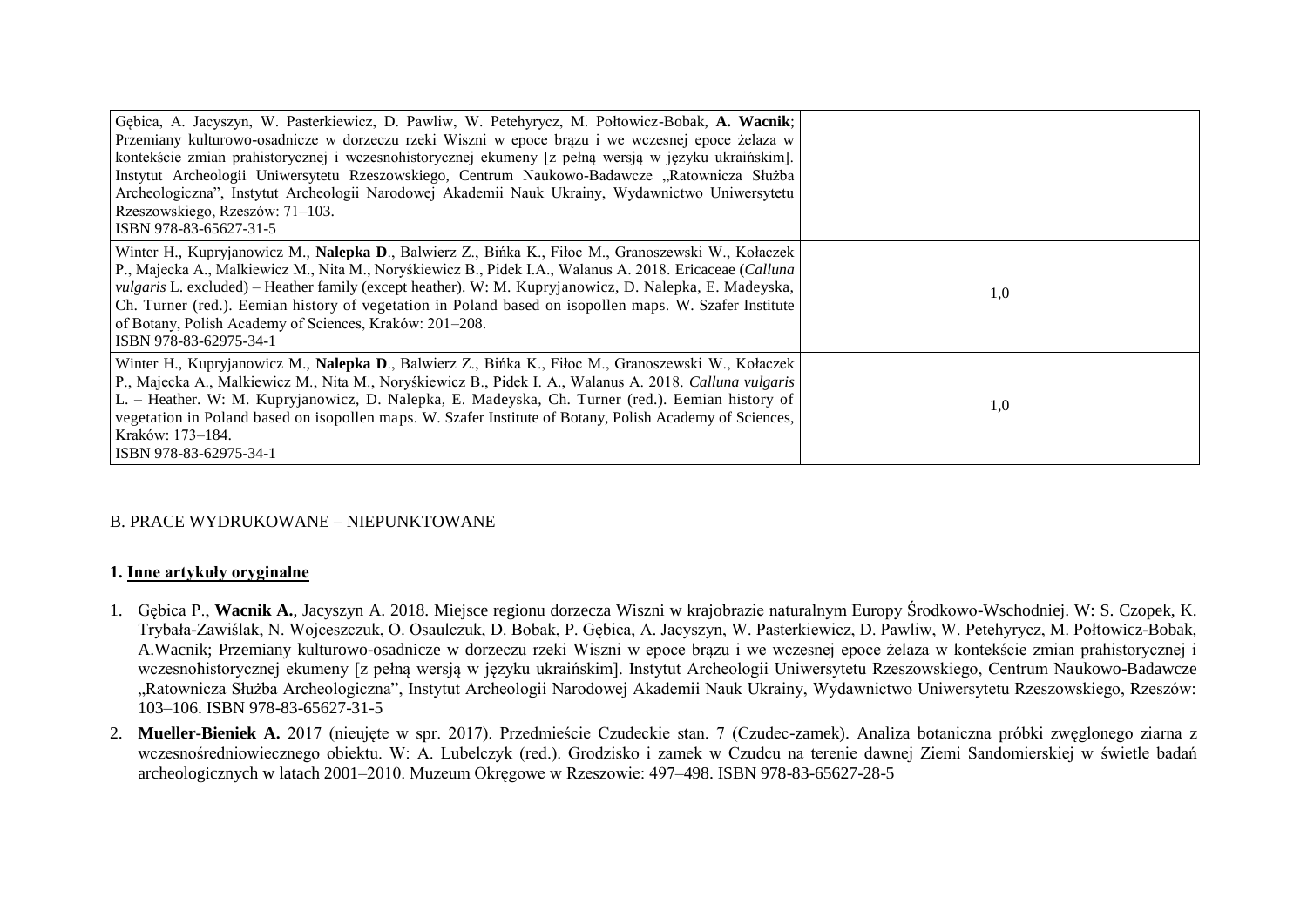- 3. **Nalepka D.,** Walanus A. 2018. Construction of Isopollen Maps. W: M. Kupryjanowicz, D. Nalepka, E. Madeyska, Ch. Turner (red.). Eemian history of vegetation in Poland based on isopollen maps. W. Szafer Institute of Botany, Polish Academy of Sciences, Kraków: 21–22. ISBN 978-83-62975-34-1
- 4. **Ochyra R.**, Plášek V., **Bednarek-Ochyra H.** 2018. *Osculatia*  an earlier name for a segregate of *Bryum* (Bryaceae, Bryophyta). Acta Musei Silesiae, Scientiae Naturales 67(1): 71-79. ISSN 2336-3193
- 5. **Paszko B.**, Liu B. 2018. First distribution records of *Calamagrostis abnormis* (Poaceae, Agrostidinae) from Sichuan and Xizang Provinces, China. Acta Musei Silesiae Scientiae Naturales 67: 5961*.* DOI: 10.2478/cszma-2018-0003. ISSN 2336-3193, e-ISSN 2336-3207.

#### **2. Artykuły popularnonaukowe, wspomnienia, informacje**

- 1. **Frey L.** 2017 [wyd. 2018]. Drzewa piękne w Pieninach i nie tylko. Prace Pienińskie 27: 59–93. ISSN 1230-9753
- 2. **Frey L.** 2018. Barwy i zapachy kwiatów. Z doliny Grajcarka 309: 23. ISSN 1506-4328
- 3. **Frey L.** 2018. Flora i jej podarunki. Z doliny Grajcarka 313: 23. ISSN 1506-4328
- 4. **Frey L.** 2018. Imienniczka podziemnego potwora. Z doliny Grajcarka 306: 23. ISSN 1506-4328
- 5. **Frey L.** 2018. Król zakochany w drzewie. Z doliny Grajcarka 310: 23. ISSN 1506-4328
- 6. **Frey L.** 2018. Od dawna zadomowieni, dziś zagrożeni. Z doliny Grajcarka 314: 23. ISSN 1506-4328
- 7. **Frey L.** 2018. Pienińska apteka. Wyd. II (zmienione). s. 130. Oficyna Wydawnicza REWASZ, Kraków Pruszków Szczawnica. ISBN 978-83-8122- 001-9
- 8. **Frey L.** 2018. Rumiankowi bracia. Z doliny Grajcarka 304: 23. ISSN 1506-4328
- 9. **Frey L.** 2018. Śmietanowi bracia. Z doliny Grajcarka 311: 23. ISSN 1506-4328
- 10. **Frey L.** 2018. Tajemniczy autoportret z mikołajkiem. Z doliny Grajcarka 305: 23. ISSN 1506-4328
- 11. **Frey L.** 2018. Zielnik sandomierskiego kanonika. Z doliny Grajcarka 312: 23. ISSN 1506-4328
- 12. **Frey L.** 2018. Zielone parasole. Z doliny Grajcarka 307: 23. ISSN 1506-4328
- 13. **Frey L.** 2018. Zuchwalec. Z doliny Grajcarka 308: 23. ISSN 1506-4328
- 14. **Frey L.** 2018. Zwykłe-niezwykłe świąteczne warzywa. Z doliny Grajcarka 315: 23. ISSN 1506-4328
- 15. Mirek Z. 2018. Moc botaniki w Cudownej Mocy Bukietów i kulturze (wywiad Marii Świgost z prof. Z. Mirkiem) W: "Cudowna Moc Bukietów" wkładka do "Dziennika Polskiego" z 10 sierpnia 2018 r.: 03. ISSN 0137-9089
- 16. Nikel A. (oprac.) 2014–2015. (nie ujęte w sprawozdaniu za rok 2015) Informacja o zmarłym Członku Komitetu, profesorze Januszu Hereźniaku. W: Z. Mirek (red.), Problemy ochrony przyrody w Polsce. Biuletyn Komitetu Ochrony Przyrody PAN 5–6/2014–2015: 247–248. Komitet Ochrony Przyrody PAN, Kraków. ISSN 2082-8756, e-ISSN 2300-1100, ISBN 978-83-937002-4-0, e-ISBN 978-83-937002-5-7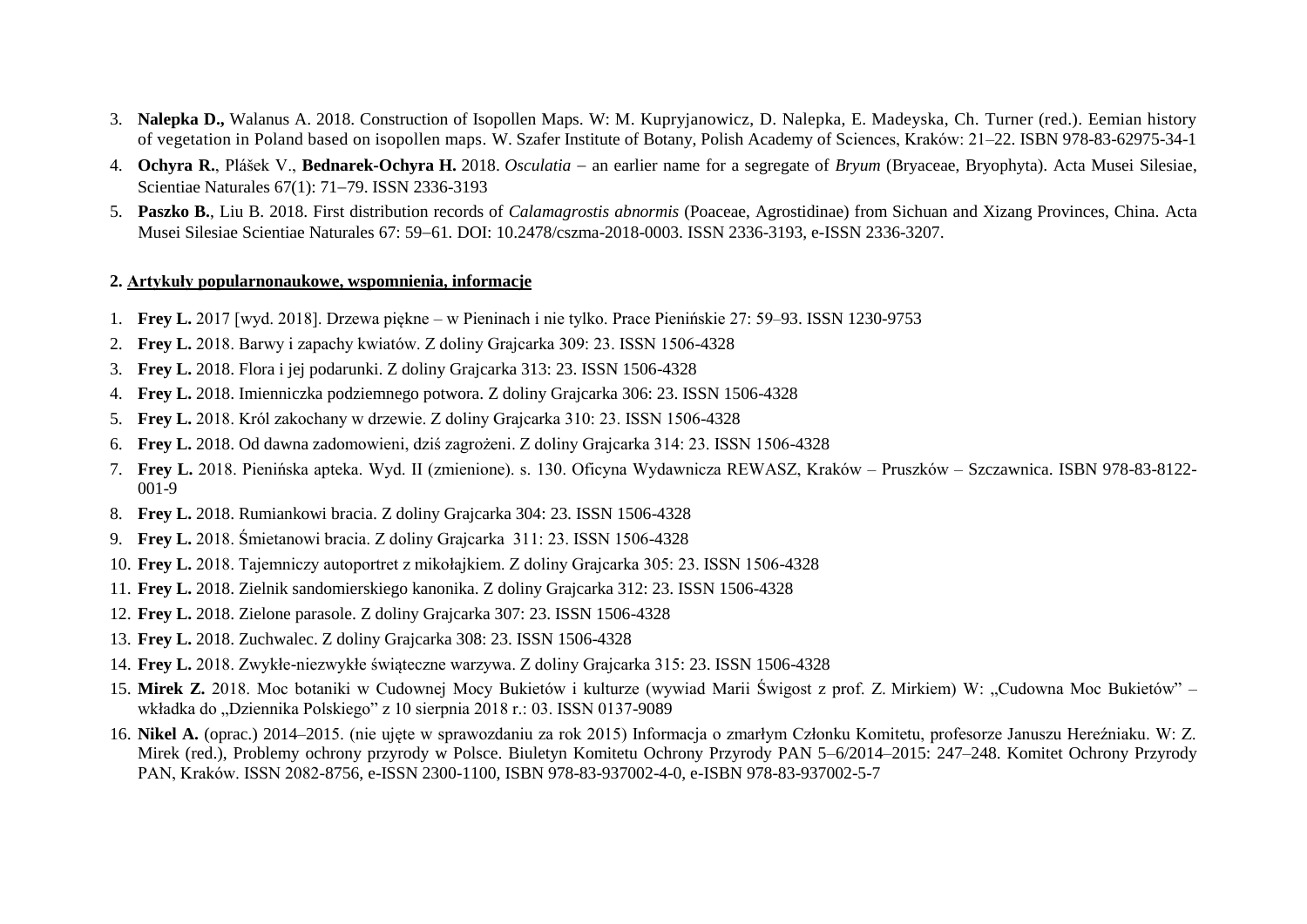- 17. **Nikel A.** (oprac.) 2014–2015. (nie ujęte w sprawozdaniu za rok 2015) Informacja o zmarłym złonku Komitetu, profesorze Krzysztofie E. Skórze. W: Z. Mirek (red.), Problemy ochrony przyrody w Polsce. Biuletyn Komitetu Ochrony Przyrody PAN 5–6/2014–2015: 249–250. Komitet Ochrony Przyrody PAN, Kraków. ISSN 2082-8756, e-ISSN 2300-1100, ISBN 978-83-937002-4-0, e-ISBN 978-83-937002-5-7
- 18. **Nikel A.** (oprac.) 2014–2015. (nie ujęte w sprawozdaniu za rok 2015) Kalendarium prac Komitetu. W: Z. Mirek (red.), Problemy ochrony przyrody w Polsce. Biuletyn Komitetu Ochrony Przyrody PAN 5–6/2014–2015: 270–272. Komitet Ochrony Przyrody PAN, Kraków. ISSN 2082-8756, e-ISSN 2300- 1100, ISBN 978-83-937002-4-0, e-ISBN 978-83-937002-5-7
- 19. **Nikel A.** (oprac.) 2014–2015. (nie ujęte w sprawozdaniu za rok 2015) Działalnoś Komitetu Ochrony Przyrody Polskiej Akademii Nauk w ciągu dwóch ostatnich kadencji (lata 2007-2010 i 2011-2014). W: Z. Mirek (red.), Problemy ochrony przyrody w Polsce. Biuletyn Komitetu Ochrony Przyrody PAN 5– 6/2014–2015: 273–285. Komitet Ochrony Przyrody PAN, Kraków. ISSN 2082-8756, e-ISSN 2300-1100, ISBN 978-83-937002-4-0, e-ISBN 978-83- 937002-5-7
- 20. **Szczepaniak M.**, **Frey L.** 2018. Indeks do tomu 25(1) Fragmenta Floristica et Geobotanica Polonica. Fragmenta Floristica et Geobotanica Polonica 25(1): 153–162. ISSN 1640-629X, e-ISSN 2449-8890
- 21. **Szczepaniak M.**, **Frey L.** 2018. Indeks do tomu 25(2) Fragmenta Floristica et Geobotanica Polonica. Fragmenta Floristica et Geobotanica Polonica 25(2): 315–319. ISSN 1640-629X, e-ISSN 2449-8890
- 22. Wielgus K., **Mirek Z.**, Wielgus S. 2018. Lanckorona krajobrazowe laboratorium dziejów Polski. Nasza Politechnika 7–8: 24–25. ISSN 1428-295-X

### **3. Referaty, doniesienia konferencyjne, streszczenia**

- 1. Anderson-Holmes H., **Barbacka M**., Bamford M., Holmes K., Anderson J. 2018. A review of the Gondwana Triassic megasporophyll Umkomasia. W: 10<sup>th</sup> European Palaeobotany & Palynology Conference, Dublin, Irlandia, 12–17.08.2018. Program & Abstracts: 137.
- 2. Asheichyk V., Kolasau A., **Moskal del-Hoyo M.**, Stefański D., Žemantauskaité M. 2018. The early Holocene assemblages in Belarus and Poland in the light of new radiocarbon datings. W: International conference Crossing the Borders, Interregional and Cross-Cultural Interactions in the Context of Lithic Studies (15<sup>th</sup> SKAM Lithic Workshop), Minsk, Białoruś, 17–19.10.2018. Abstract Book: 50. (brak ISBN)
- 3. Asheichyk V., Kolasau A., **Moskal del-Hoyo M.**, Stefański D., Žemantauskaité M. 2018. The new radiocarbon datings of the early Holocene assemblages in Belarus and Poland. W: The 18<sup>th</sup> UISPP World Congress, Paris, Francja, 04–09.06.2018. Programme (bez numeracji stron). (brak ISBN)
- 4. **Babst-Kostecka A**., Gugerli F., Sailer C., **Łopata B.**, **Korzeniak U.**, **Szarek-Łukaszewska G.**, Vollenweider P., Rellstab C. 2018. Adaptation of *Arabidopsis halleri* to metal-polluted soils: linking environmental, genomic, and phenotypic information. W: Arabis Symposium 2018, Cologne, Germany, 05–07.02.2018. e-Abstracts (brak numeracji stron). (brak ISBN)
- 5. **Barbacka M.,** Górecki A., Pieńkowski G., **Ziaja J., Jarzynka A.,** Pacyna G. 2018. Succession in cycadophyte-dominated Jurassic plant community as a consequence of paleoenvironmental changes in the Cianowice area, southern Poland. W:  $10^{th}$  European Paleobotany & Palynology Conference, Dublin, Irlandia,12–17.08.2018. Program & Abstracts: 45. (brak ISBN)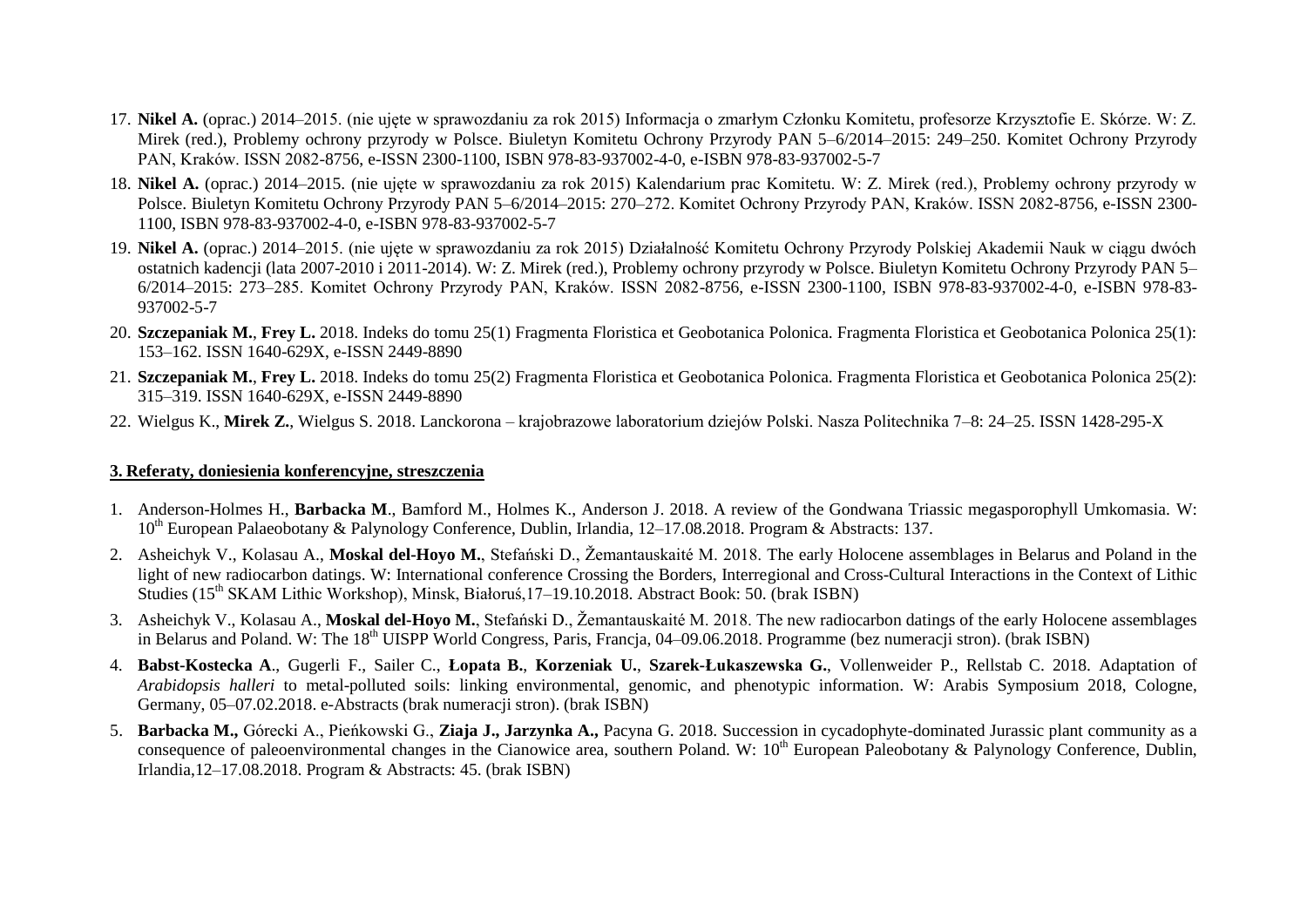- 6. Boczkal G., Pałka P., Spisak W., Chlebicki A. 2018. Morphology of bizmuth in Zn-Bi single crystals for bactericidal applications. W: The 7<sup>th</sup> International Conference on Solidification and Gravity, 03–06.06.2018, Miskolc – Lillafüred, Hungary. Abstract Book. (brak ISBN)
- 7. Bodor E., Botfalvai G., Barbacka M., Ősi A. 2018. Palaeoenvironmental reconstruction of the late Cretaceous Iharkút (Hungary) dinosaur locality, based on angiosperm mesofossils. W: 10<sup>th</sup> European Paleobotany & Palynology Conference, Dublin, Irlandia, 12–17.08.2018. Program & Abstracts: 258. (brak ISBN)
- 8. Bodor E., Ősi A., Püspöki Z., Botfalvai G., Sári K., Makádi L., **Barbacka M.,** Rákosi L. 2018. The plant mesofossil flora of the Upper Cretaceous Ajka Coal Formation – preliminary results. W:  $10^{th}$  European Paleobotany & Palynology Conference, Dublin, Irlandia, 12–17.08.2018. Program & Abstracts: 225.
- 9. **Bokalska-Rajba J., Nalepka D.** 2018. Comparison of the content of sporomorphs in the soil surface sample with the Tauber type trap collected in 2007 and 2017, at the Gronostajowa street site in Krakow. W: Scientific-Training conference XIV Days of Pollen Allergy in Kraków, Jagiellonian University Medical College, Kraków, Poland, 18–19.05.2018; Biodiversity: Research and Conservation, Supplement 3: 16. ISBN: 978-83-65275-64-6, ISSN: 1897-2810
- 10. **Bokalska-Rajba J., Nalepka D.** 2018. Skład pyłku w profilu glebowym na stanowisku nr 5 i w sąsiadującym profilu geologicznym w Krakowie, ul. Gronostajowa. W: G. Skrzyński, M. Badura, A.M. Noryśkiewicz (red.), Sympozjum Sekcji Paleobotanicznej Polskiego Towarzystwa Botanicznego, Polska Akademia Nauk, Warszawa, 08.12.2018. Abstrakty: 15–16. (brak ISBN)
- 11. Buttet M., Verrecchia E., Vollenweider P., **Babst-Kostecka A.** 2018. Characterization of soil properties impact and tolerance strategies in *Arabidopsis halleri* – a typical species of metal-contaminated sites of southern Poland. W: European Geosciences Union General Assembly 2018 (EGU 2018), Wiedeń, Austria, 08–13.04.2018. Geophysical Research Abstracts Vol. 20, EGU2018–319-1, 2018 (brak ISBN)
- 12. **Cywa K.** 2018. Użytkowanie surowców drzewnych w średniowieczu. W: G. Skrzyński, M. Badura, A.M. Noryśkiewicz (red.), Sympozj um Sekcji Paleobotanicznej Polskiego Towarzystwa Botanicznego, Polska Akademia Nauk, Warszawa, 08.12.2018. Abstrakty: 11 –12. (brak ISBN)
- 13. Dietze E., Theuerkauf M. and the EL\* Holocene fire team (Bloom K., Brauer A., Dörfler W., Feeser I., Feurdean A., Gedminiene L., Giesecke T., Jahns S., Karpińska-Kołaczek M., Kołaczek P., Lamentowicz M., Latałowa M., Marcisz K., Obremska M., Pedziszewska A., Poska A., Rehfeld K., Stancikaite M., Stivrins N., Święta-Musznicka J., Szal M., Vassiljev J., Veski S, **Wacnik A.,** Weisbrodt D., Wiethold J., Słowinski M.) 2018. Holocene fires in the central European lowlands and the role of humans. W: Geophysical Research Abstracts, Vol. 20, EGU2018-9629, 2018 EGU General Assembly. Abstracts: 20. (brak ISBN)
- 14. Frąc M., Oszust K., **Stefanowicz A.M.** 2018. Zmiany mykobiomu gleby w wyniku inwazji rdestowca ostrokończystego (*Reynoutria japonica*). W: A. Szafranek-Nakonieczna, W. Berus, A. Pytlak, A. Wolińska (red.). III Ogólnopolskie Sympozjum Mikrobiologiczne Metagenomy różnych środowisk, Lublin, Polska, 28–29.06.2018. Abstrakty: 114. ISBN 978-83-948570-1-1
- 15. **Godzik B**., **Kapusta P., Szarek-Łukaszewska G.** 2018. Bioindication methods in the European, regional and local monitoring results of long-term studies of heavy metals in the environment. W: A. Baran, J. Antonkiewicz, M. Tarnawski, M. Tabak (red.). VIII Krajowa Konferencja Bioindykacyjna Praktyczne wykorzystanie systemów bioindykacyjnych do oceny jakości i toksyczności środowiskai substancji chemicznych. Kraków, 18–20.04.2018. Streszczenia: 43. ISBN 978-83-914308-6-6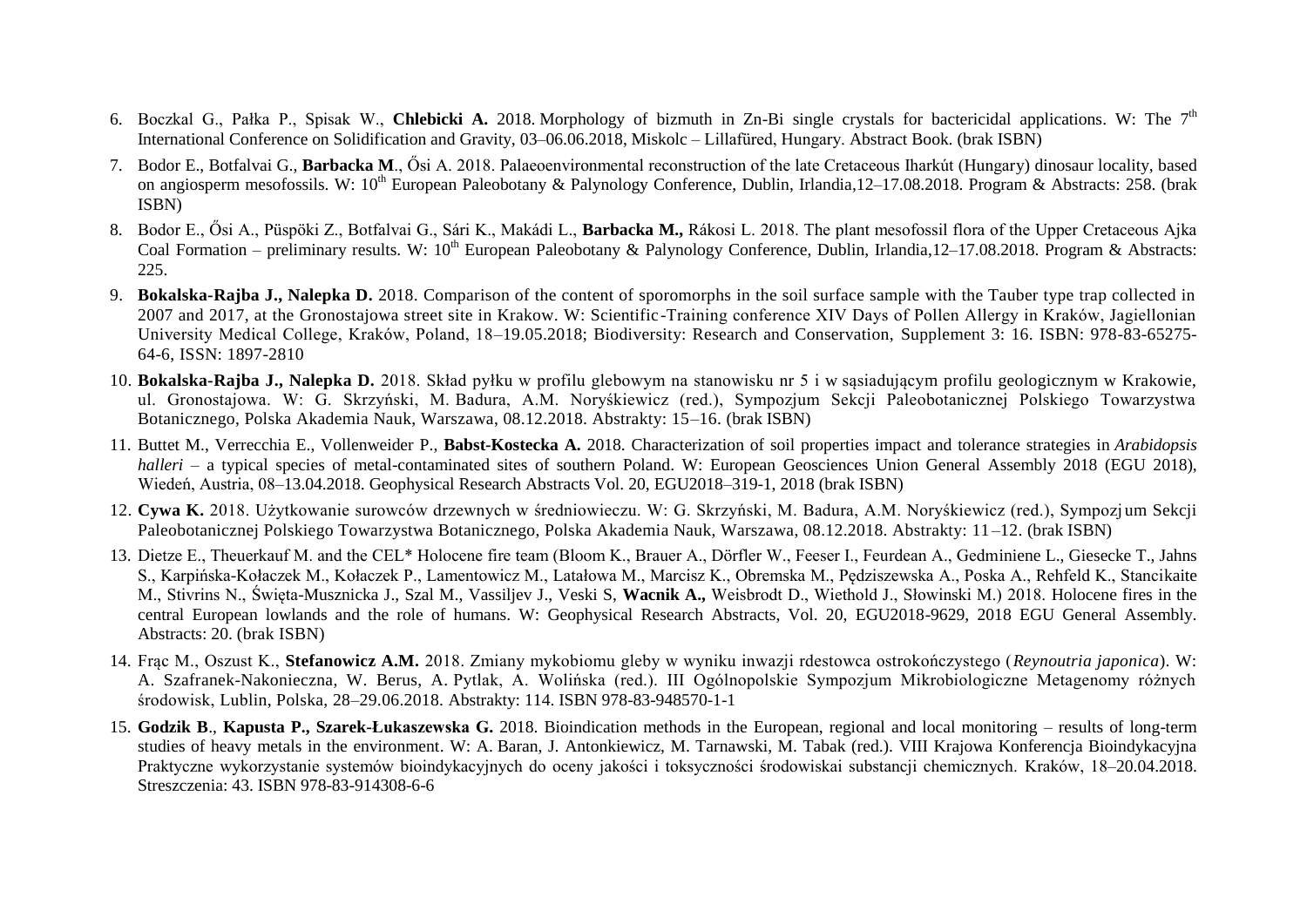- 16. **Godzik B., Kapusta P., Szarek-Łukaszewska G.** 2018. Wykorzystanie metod bioindykacyjnych w monitoringu europejskim, regionalnym i lokalnym wyniki kilkudziesięciu lat badań poziomu metali ciężkich w środowisku. W: A. Baran, J. Antonkiewicz, M. Tarnawski, M. Tabak (red.). VIII Krajowa Konferencja Bioindykacyjna Praktyczne wykorzystanie systemów bioindykacyjnych do oceny jakości i toksyczności środowiskai substancji chemicznych. Kraków, 18–20.04.2018. Streszczenia: 42. ISBN 978-83-914308-6-6
- 17. Górecki A., **Barbacka M.**, **Ziaja J.**, **Jarzynka A.** 2018. Badania makroflory jurajskiej z wiercenia Cianowice 2 wstępne wyniki badań. W: Młodzi w Paleontologii IX, Warszawa, 21–22.04.2018. Książka abstraktów: 18. (brak ISBN)
- 18. Górecki A., **Barbacka M.**, **Jarzynka A.**, Pacyna G., **Ziaja J.** 2018. Koprolity jako cenne źródło informacji paleoekologicznych. W: G. Skrzyński, M. Badura, A.M. Noryśkiewicz (red.), Sympozjum Sekcji Paleobotanicznej Polskiego Towarzystwa Botanicznego, Polska Akademia Nauk, Warszawa, 08.12.2018. Abstrakty: 19–22. (brak ISBN)
- 19. Górecki A., **Barbacka M.**, **Ziaja J.**, **Jarzynka A**., Pacyna G. 2018. Jurassic flora from Cianowice (Southern Poland). W: T. Martin, R. Schellhorn, J.A. Schultz (red.), 13<sup>th</sup> Symposium on Mesozoic Terrestrial Ecosystems and Biota Abstracts, Rheinische Friedrich-Wilhelms-Universität, Bonn, Germany, 21–23.07.2018. *Terra Nostra*, vol. 2018/1: 35–37. (brak ISBN)
- 20. Górecki A., Niedźwiedzki G., Qvarnström M., **Barbacka M.**, **Ziaja J.**, **Jarzynka A.**, Pacyna G. 2018. Plant remains from fossil faeces (coprolites) of a large predatory archosaur from the Upper Triassic of Silesia, Poland. W:  $10^{th}$  European Paleobotany & Palynology Conference, Dublin, Irlandia, 12– 17.08.2018. Program & Abstracts: 223. (brak ISBN)
- 21. Hrynowiecka A., **Stachowicz-Rybka R.**, **Moskal-del Hoyo R.**, Stefaniak K. 2018. Diet of extinct *Stephanorhinus kirchbergensis* on the basis of palaeobotany research. W:  $10^{th}$  European Palaeobotany & Palynology Conference, Dublin, Irlandia,  $12-17.08.2018$ . Program & Abstracts: 214–215. (brak ISBN)
- 22. **Jarzynka A**., Pacyna G., **Barbacka M**. 2018. Invertebrate trace fossils associated with cycad leaves from the Middle Jurassic Grojec clays of Southern Poland. W: T. Martin, R. Schellhorn, J.A. Schultz (red.), 13<sup>th</sup> Symposium on Mesozoic Terrestrial Ecosystems and Biota Abstracts, Rheinische Friedrich-Wilhelms-Universität, Bonn, Germany, 21–23.07.2018. *Terra Nostra*, vol. 2018/1: 53–54. (brak ISBN)
- 23. **Jarzynka A.,** Pacyna G., Mazur M., **Barbacka M.** 2018. Enigmatic evidence of plant-insect interaction from the Middle Jurassic of Poland. W: 10<sup>th</sup> European Paleobotany & Palynology Conference, Dublin, Irlandia, 12–17.08.2018. Program & Abstracts: 223. (brak ISBN)
- 24. Jarzynka A., Pacyna G., Wawrzyniak Z. 2018. A modern revision of the upper Triassic flora from the Tatra Mts, Poland. W: 10<sup>th</sup> European Paleobotany & Palynology Conference, Dublin, Irlandia, 12–17.08.2018. Program & Abstracts: 44. (brak ISBN)
- 25. **Jarzynka A.,** Pacyna G., Górecki A., **Ziaja J., Barbacka M.** Zagadkowe interakcje owady-rośliny we florze Grojca (środkowa jura, południowa Polska). W: G. Skrzyński, M. Badura, A.M. Noryśkiewicz (red.), Sympozjum Sekcji Paleobotanicznej Polskiego Towarzystwa Botanicznego, Polska Akademia Nauk, Warszawa, 08.12.2018. Abstrakty: 25–28. (brak ISBN)
- 26. Kalicki T., Czerniak R., **Moskal del-Hoyo M.**, Przepióra P., Przybyła M.M., Stefański D. 2018. First results of geoarchaeological studies in the southern part of the Sandomierz Basin near Kraków: environmental-man interaction. W: The 18<sup>th</sup> UISPP World Congress, Paris, Francia, 04–09.06.2018. Programme (bez numeracji stron). (brak ISBN)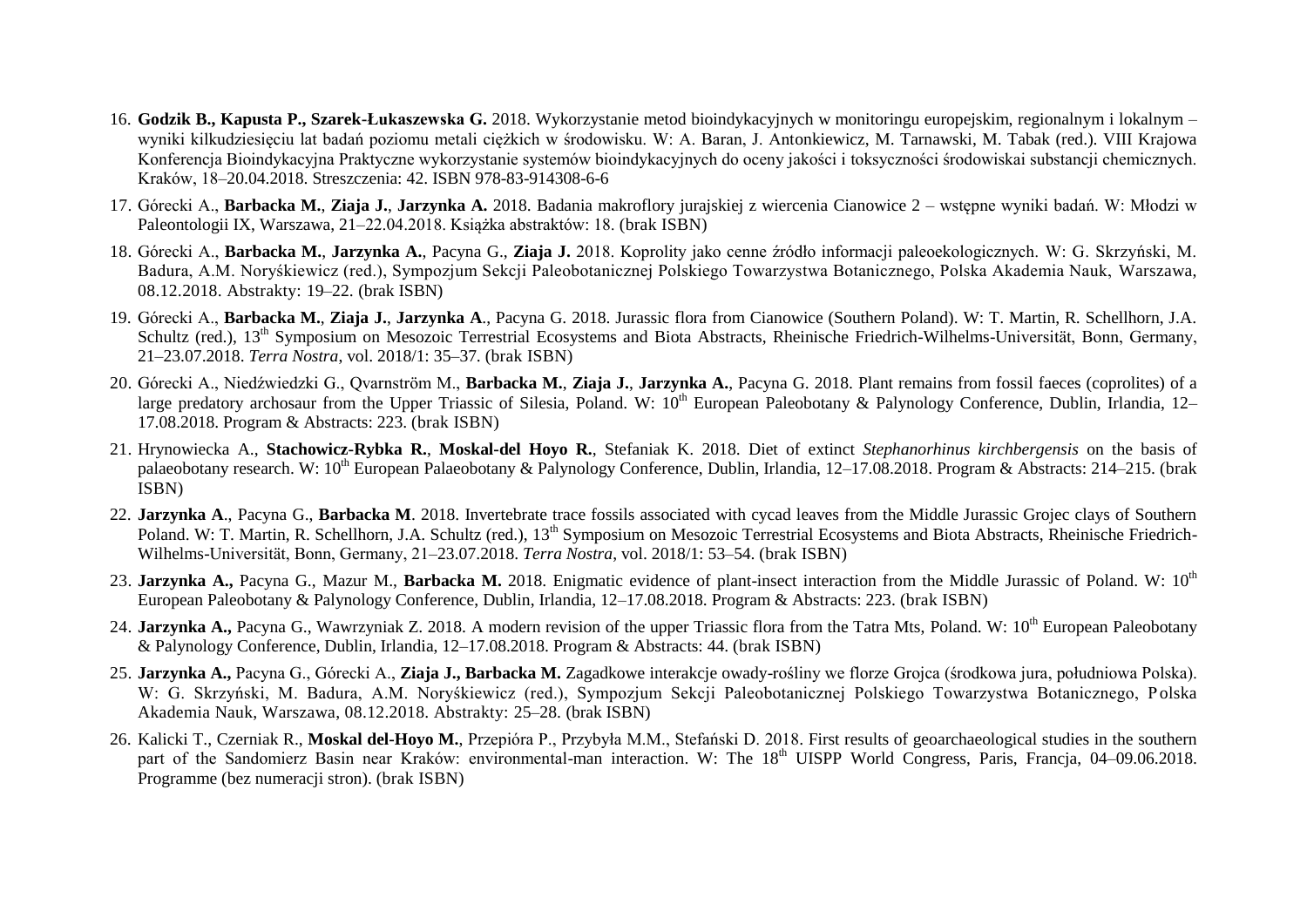- 27. **Kapusta P., Godzik B., Szarek-Łukaszewska G., Stanek M.** 2018. Spatio-temporal variability of heavy metal deposition in the Niepołomice Forest results of long-term biomonitoring with the use of moss *Pleurozium schreberi*. W: A. Baran, J. Antonkiewicz, M. Tarnawski, M. Tabak (red.). VIII Krajowa Konferencja Bioindykacyjna Praktyczne wykorzystanie systemów bioindykacyjnych do oceny jakości i toksyczności środowiskai substancji chemicznych. Kraków, 18–20.04.2018. Streszczenia: 45. ISBN 978-83-914308-6-6
- 28. **Kapusta P., Godzik B., Szarek-Łukaszewska G., Stanek M.** 2018. Czasowo-przestrzenna zmiennoś depozycji metali ciężkich w Puszczy Niepołomickiej – wyniki długookresowego biomonitoringu z uzyciem mchu *Pleurozium schreberi*. W: A. Baran, J. Antonkiewicz, M. Tarnawski, M. Tabak (red.). VIII Krajowa Konferencja Bioindykacyjna Praktyczne wykorzystanie systemów bioindykacyjnych do oceny jakości i toksyczności środowiskai substancji chemicznych. Kraków, 18–20.04.2018. Streszczenia: 44. ISBN 978-83-914308-6-6
- 29. Kijpornyongpan T., Noble M.C., **Piątek M.**, Lutz M., Aime M.C. 2018. Ceraceosorales an enigmatic lineage of Ustilaginomycotina that reveals an extreme case of intragenomic variation of ribosomal DNA sequences. W: 11<sup>th</sup> International Mycological Congress Mycological Discoveries for a Better World, 16–21.07.2018, San Juan, Puerto Rico. Abstract Book: 344. (brak ISBN)
- 30. Kot M., Gryczewska M., Krajcarz M., Krajcarz M., **Moskal-del Hoyo M**., Wojenka M. 2018. Koziarnia Cave. Jerzmanowician site revisited. W: 60th Annual Meeting in Tarragona, Tarragona, Hiszpania, 03–07.04.2018. Abstracts of Reports and Posters: 26–27. ISBN: 978-3-946387-12-1
- 31. Krajewski K.P., Kusiak M.A., Tatur A., Pécskay Z., **Worobiec E.**, Zieliński G., Yi K. 2018. Late Oligocene interglacial environments on King George Island, West Antarctica. W: J. Małecki, K. Rymer, A. Buchwał, A. Kostrzewski (red.), XXXVII Sympozium Polarne Polar Change – Global Change. Poznań, 07–10.06.2018. Streszczenia: 119. ISBN 978-83-7986-189-7.
- 32. Kupryjanowicz M., **Nalepka D.**, Pidek I.A., Balwierz Z., Bińka K., Fiłoc M., Granoszewski W., Kołaczek P., Majecka A., Malkiewicz M., Nita M., Noryśkiewicz B., Walanus A., Winter H. 2018. Porównanie kierunków migracji wybranych drzew i krzewów na obszarze Polski podczas interglacjału eemskiego i holocenu w oparciu o mapy izopolowe. W: D. Tomaszewski, A.M. Jagodziński (red.), 2. Konferencja Nau kowa Biologia i Ekologia Roślin Drzewiastych, Konferencja naukowa połączona z obchodami Jubileuszu 85-lecia Instytutu Dendrologii PAN w Kórniku, Instytut Dendrologii PAN w Kórniku, Kórnik-Poznań, 11–15.06.2018. Materiały konferencyjne: 226–227. ISBN 978-83-7986-191-0
- 33. Kurek P., **Cykowska-Marzencka B**., **Piechnik Ł**. Wiatrowska B. 2018. Invasive Black cherry *Prunus serotina* enhances epiphytic moss diversity. W: NEOBIOTA 2018, 10<sup>th</sup> International Conference on Biological Invasions New Directions in Invasion Biology, 03–07.09.2018, Dún Laoghaire, Dublin, Ireland. Abstract Book, s. 65.
- 34. Kuta E., Słomka A., Kwiatkowska M., Tuleja M., Sychta K., Żabicki P., Żabicka J., **Ślązak B.**, **Ronikier M.**, **Cieślak E.**, **Szczepaniak M.**, Migdałek G., Śliwińska E., Bohdanowicz J., Kapusta M., Jędrzejczyk-Korycińska M., Rostański A., Sutkowska A., Mikuła A., Mitka J., Pilarska M., Bothe H., Göransson U., Marcussen Th., Thiele K. 2018. The genus *Viola* L. – a model for basic research and for practical applications. W: The 1<sup>st</sup> International Congress and the 2<sup>nd</sup> National Conference on Biotechnology of Medicinal Plants and Mushrooms, Zanjan, Iran, 27–28.08.2018. Proceedings: 3. (brak ISBN).
- 35. Lenard T., Ejankowski W., **Poniewozik M**. 2018. The effect of water colour change on the ecological assessment of lake based on phytoplankton. W: Hydrobiologia w obliczu zmian klimatu. Materiały XXIV Zjazdu Hydrobiologów Polskich, Wrocław, 04–07.09.2018. Book of Abstracts: 122. ISBN 978- 83-7493-033-8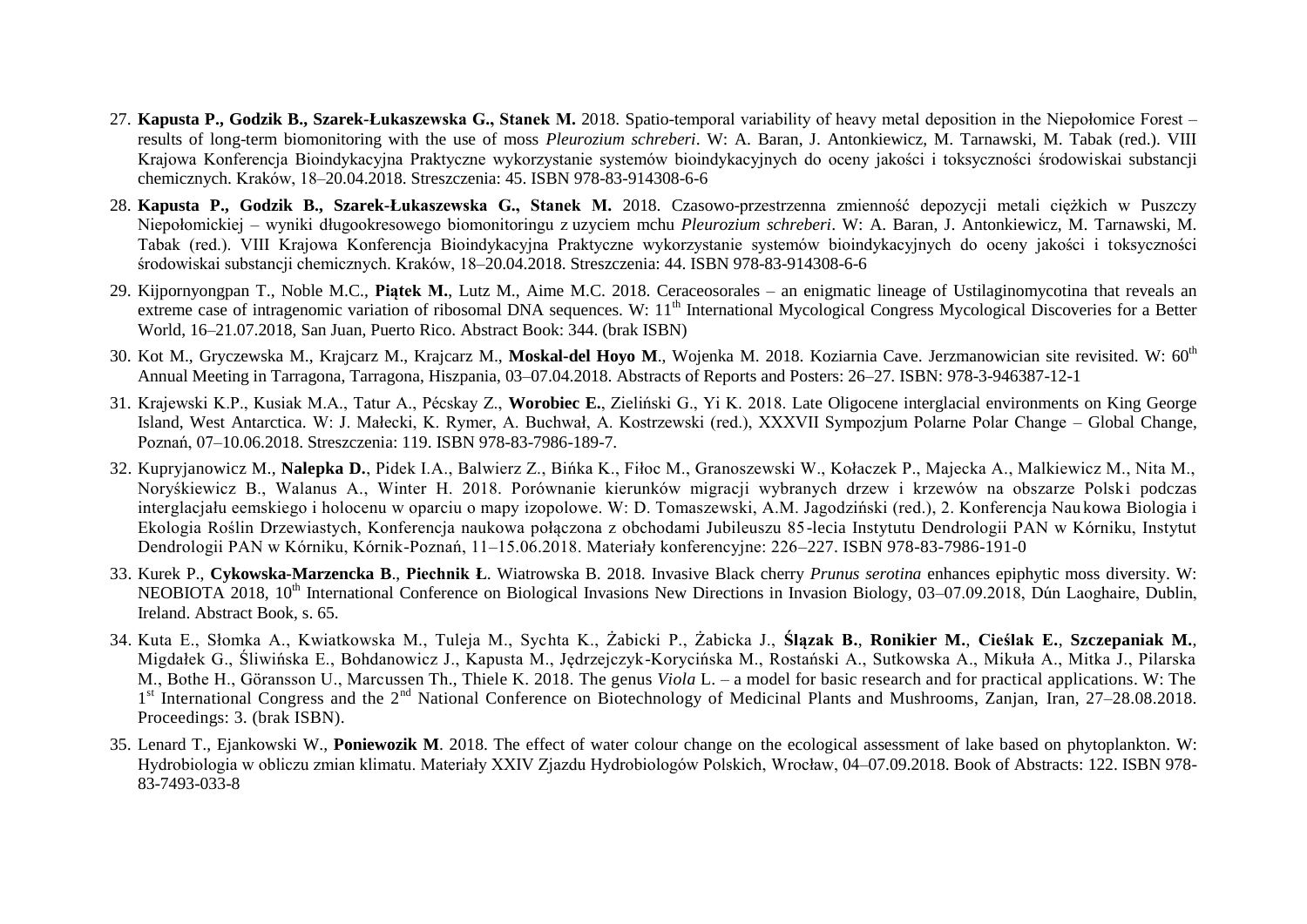- 36. **Łukaszek M.** 2018. Morphotypes of *Cryptomonas* species from water bodies in Kraków. W: A. Z. Wojtal, A. Pociecha, J. Piątek (red.). The 37<sup>th</sup> International Conference of the Polish Phycological Society. Green future: algae – applications and perspective, Kraków, Dobczyce–Jałowcowa Góra, Poland, 22–25.05.2018. Abstract & Programme Book: 77. ISBN 978-83-61191-01-8
- 37. Margielewski W., **Obidowicz A.**, Zernitskaya V., Buczek K. 2018. Landslide fen deposits as specific paleolimnological archives of the Late Glacial and Holocene paleoenvironmental changes: Polish Western Carpathians case study. W: IPA-IAL 2018 Joint Meeting: Unravelling the Past and Future of Lakes, Stockholm University, 18–21.06.2018. Abstract book: 400 (DOI: 10.5281/zenodo.1287585). (brak ISBN)
- 38. **Nalepka D.**, Kupryjanowicz M., Pidek I.A., Balwierz Z., Bińka K., Fiłoc M., Granoszewski W., Kołaczek P., Majecka A., Malkiewicz M., Nit a M., Noryśkiewicz B., Walanus A., Winter H. 2018. Mapowanie interglacjalnej migracji drzew na obszarze Polski w oparciu o dane palinologiczne W: D. Tomaszewski, A.M. Jagodziński (red.), 2. Konferencja Naukowa Biologia i Ekologia Roślin Drzewiastych, Konferencja naukowa połączona z obchodami Jubileuszu 85-lecia Instytutu Dendrologii PAN w Kórniku, Instytut Dendrologii PAN w Kórniku, Kórnik-Poznań, 11–15.06.2018. Materiały konferencyjne: 158–159. ISBN 978-83-7986-191-0
- 39. **Nowak J.**, **Cieślak E.** 2018. Genetic structure of the *Campanula serrata* (Kit.) Hendrych (*Campanulaceae*) in the Carpathians. W: Abstract Book 24th European Meeting of PhD Students in Evolutionary Biology, Grenada, Spain. 62 (brak ISBN)
- 40. Oszust K., Frac M., **Stefanowicz A. M.** 2018. Microbial functional diversity of soil under Japanese knotweed (*Reynoutria japonica*). W: C. Sławiński, A. Zdunek (red.). 12<sup>th</sup> International Conference on Agrophysics "Soil, Plant & Climate", Lublin, Poland, 17–19.09.2018. Book of abstracts: 114. ISBN 978-83-89969-59-0
- 41. Oszust K., Frąc M., **Stefanowicz A.M.** 2018. Różnorodność funkcjonalna zbiorowisk mikrogrzybów zasiedlających glebę pod rdestowcem ostrokończystym (*Reynoutria japonica*). W: U. Guzik, K. Kasperkiewicz, D. Wojcieszyńska (red.). Ogólnopolska Konferencja Mikrobiologiczna Mikrobiologia środowiskowa szansą dla biotechnologii i zrównoważonego rozwoju, Katowice-Ustroń, Polska, 12–15.06.2018. Materiały konferencyjne: 69. (brak ISBN).
- 42. Pacyna G., Zdebska D., **Barbacka M., Jarzynka A. 2018.** New data on lower Jurassic plants from the Holy Cross Mountains (Central Poland). W: 10<sup>th</sup> European Paleobotany & Palynology Conference, Dublin, Irlandia, 12–17.08.2018. Program & Abstracts: 46. (brak ISBN)
- 43. Pacyna G., Zdebska. D., **Jarzynka A.**, **Barbacka M.** 2018. Arthropod damage marks on twigs of the conifer *Patokaea* from the Upper Triassic of Poland. W: T. Martin, R. Schellhorn, J.A. Schultz (red.), 13<sup>th</sup> Symposium on Mesozoic Terrestrial Ecosystems and Biota Abstracts, Rheinische Friedrich-Wilhelms-Universität, Bonn, Germany, 21–23.07.2018. *Terra Nostra*, vol. 2018/1: 92–93. (brak ISBN)
- 44. Pidek I.A., **Stachowicz-Rybka R.**, Żarski M. Małek M. 2018. Stanowisko Łuków. Sukcesja ferdynandowska. W: XX polsko-ukraińskie seminarium terenowe w ramach cyklu Stratygraficzna korelacja lessów i osadów lodowcowych Ukrainy i Polski, Klimatyczne cykle plejstocenu w zapisie sekwensji osadowej Niziny Podlaskiej, Mielnik, 02–05.07.2018. Materiały konferencyjne: 33.
- 45. **Piątek J.**, **Lenarczyk J.** 2018. Assessing morphological congruence in free-living forms and their stomatocysts of *Dinobryon*, including a stomatocyst newly assigned to *D. pediforme* (Chrysophyceae). W: A. Z. Wojtal, A. Pociecha, J. Piatek (red.). The 37<sup>th</sup> International Conference of the Polish Phycological Society. Green future: algae – applications and perspective, Kraków, Dobczyce–Jałowcowa Góra, Poland, 22–25.05.2018. Abstract & Programme Book: 85. ISBN 978-83-61191-01-8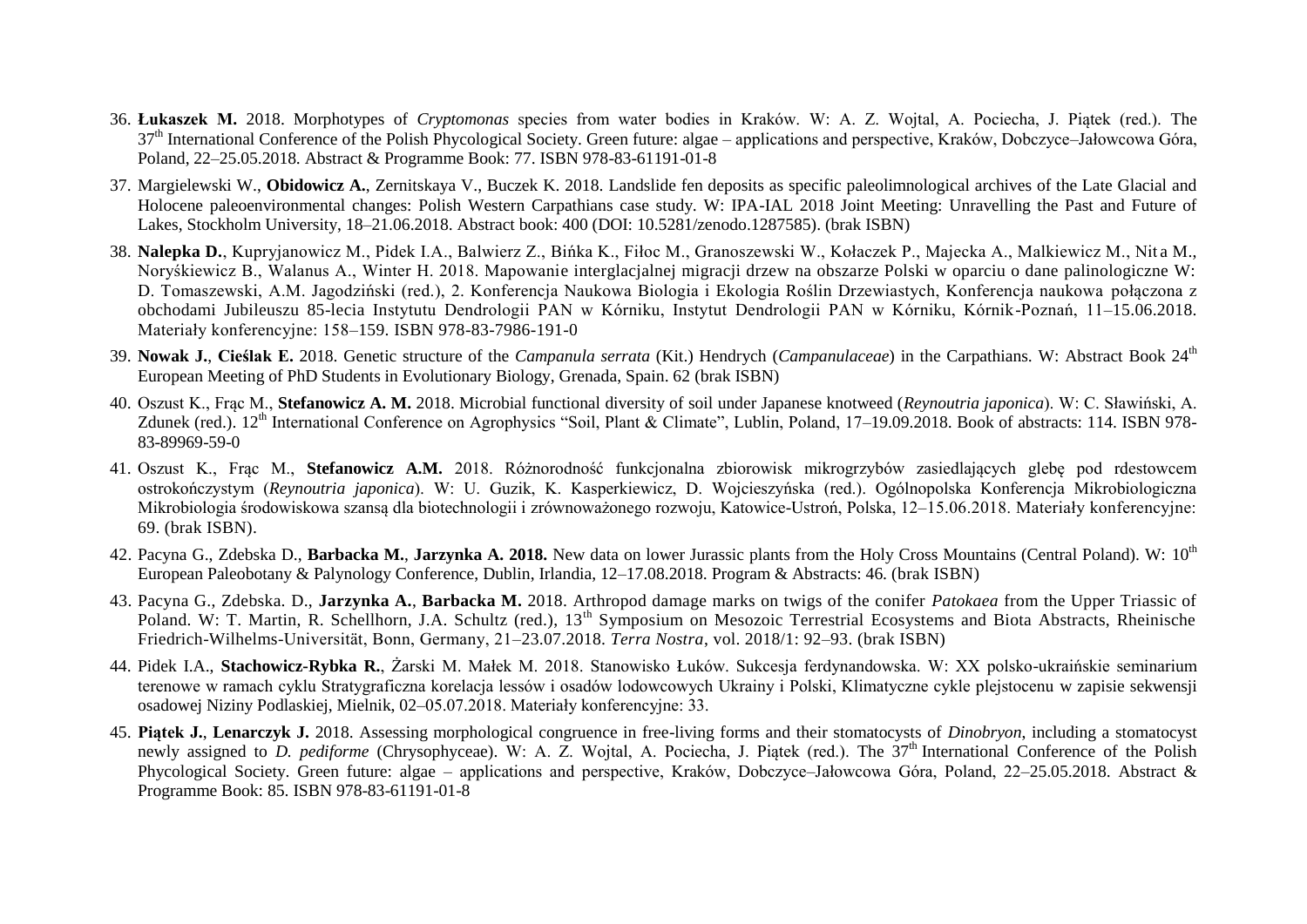- 46. Rellstab C., **Babst-Kostecka A.**, Sailer C., **Łopata B.**, Vollenweider P., **Szarek-Łukaszewska G.**, Gugerli F. 2018. Adaptation of *Arabidopsis halleri* to metal-polluted soils – linking environmental, genomic, and phenotypic information. W:  $2^{nd}$  Joint Congress on Evolutionary Biology (ESEB 2018), Montpellier, Francia, 19–22.08.2018. Abstracts (brak numeracii stron). (brak ISBN)
- 47. **Rodriguez-Flakus P.**, Etayo J., Kukwa M., **Flakus A**. Revealing unknown diversity of Tremellomycetes associated with lichens in protected areas of the Bolivian Andes. Międzynarodowa Konferencja Ochrona Porostów w Polsce i w Europie, XXX Zjazd Lichenologów Polskich, Kęszyca Leśna 2629.09.2018 (brak ISBN)
- 48. **Ronikier M.** 2018. Relicts in the cold spots: a phylogeographical view on species, populations and lineages in the European mountain ranges. W: Relict woody plants: linking the past, present and future. The International Scientific Conference, June 19, 2018, Kórnik, Poland. Book of Abstracts: 37 (brak ISBN)
- 49. **\*Rutkowska-Czekaj M**., **Szarek-Łukaszewska G**., **Kapusta P**., **Godzik B**. 2018. Gospodarka mineralna sosny zwyczajnej na podłożach zanieczyszczonych metalami ciężkimi. W: D. Tomaszewski, A.M. Jagodziński (red.). 2. Konferencja Naukowa Biologia i ekologia roślin drzewiastych, 11–15.06.2018, Kórnik-Poznań. Materiały konferencyjne: 251–252. (ISBN 78-83-7986-191-0)
- 50. Saarela J.M., Bull R.D., Paradis M.J., Ebata S.N., Peterson P.M., Soreng R.J., **Paszko B.** 2017 (nie ujęte w sprawozdaniu za rok 2017). A molecular phylogenetic study of temperate grasses in Poeae chloroplast group 1 (Poaceae: Pooideae: Poeae) based on nuclear ribosomal and plastid DNA sequence data. W: XIX International Botanical Congress, Shenzhen, China, 17–21.07.2017. Abstract Books 1 Oral presentations: 169–170. (brak ISBN)
- 51. Sailer C., Babst-Kostecka A., Preite V., Fischer MC., Zoller S., Widmer A., Syllwasschy L., Vollenweider P., Gugerli F., Krämer U., Yant L., Rellstab C. 2018. Adaptation of outbreeding Arabidopsis spp. to high soil concentrations of trace metal elements. W:  $31<sup>st</sup>$  Conference of the Plant Population Biology Section of the Ecological Society of Germany, Austria and Switzerland (GfÖ) PopBio2018, Innsbruck, Austria, 03-05.05.2018. PopBIO e-Book of Abstracts 2018 (brak numeracji stron). (brak ISBN)
- 52. **Saługa M**., **Ochyra R**., **Suchan T**., **Ronikier M**. 2018. Range-wide, multilocus phylogeography of the endemic moss *Syntrichia sarconeurum* Ochyra & R.H.Zander (Pottiaceae): a step towards understanding evolutionary history in Antarctica. W: 24<sup>th</sup> European Meeting of PhD Students in Evolutionary Biology [EMBSB24], 09-15.09.2018, Bubión, Granada, Spain. Abstract Book: 58. [Granada].
- 53. **Stachowicz-Rybka R.**, Pidek I.A., Żarski M., Winter H., Rosowiecka O., Krzymińska J., Alexandrowicz W.P., Nitychoruk J., Rzodkiewicz M., Walanus A., Woszczyk M. 2018. Rekonstrukcje środowiskowe i klimatyczne oparte na multidyscyplinarnych. W: XX polsko-ukraińskie seminarium terenowe w ramach cyklu Stratygraficzna korelacja lessów i osadów lodowcowych Ukrainy i Polski, Klimatyczne cykle plejstocenu w zapisie sekwensji osadowej Niziny Podlaskiej, Mielnik, 02–05.07.2018. Materiały konferencyjne: 26.
- 54. **Stanek M., Stefanowicz A.M.** 2018. Wpływ obcego gatunku drzewa dębu czerwonego (*Quercus rubra* L.) na wybrane parametry chemiczne i mikrobiologiczne gleby. W: D. Tomaszewski, A. M. Jagodziński (red.). 2. Konferencja Naukowa "Biologia i ekologia roślin drzewiastych", Kórnik-Poznań, Polska, 11–15.06.2018. Materiały konferencyjne: 259. Bogucki Wydawnictwo Naukowe, Poznań. ISBN 978-83-7986-191-0
- 55. Szczepańska K., **Rodriguez de Flakus P.**, Urbaniak J., **Śliwa L**. Pozycja filogenetyczna nowych dla Polski porostów plakodiowych z rodziny Lecanoraceae. Międzynarodowa Konferencja Ochrona Porostów w Polsce i w Europie, XXX Zjazd Lichenologów Polskich Polska, Kęszyca Leśna, 26– 29.09.2018 (brak ISBN)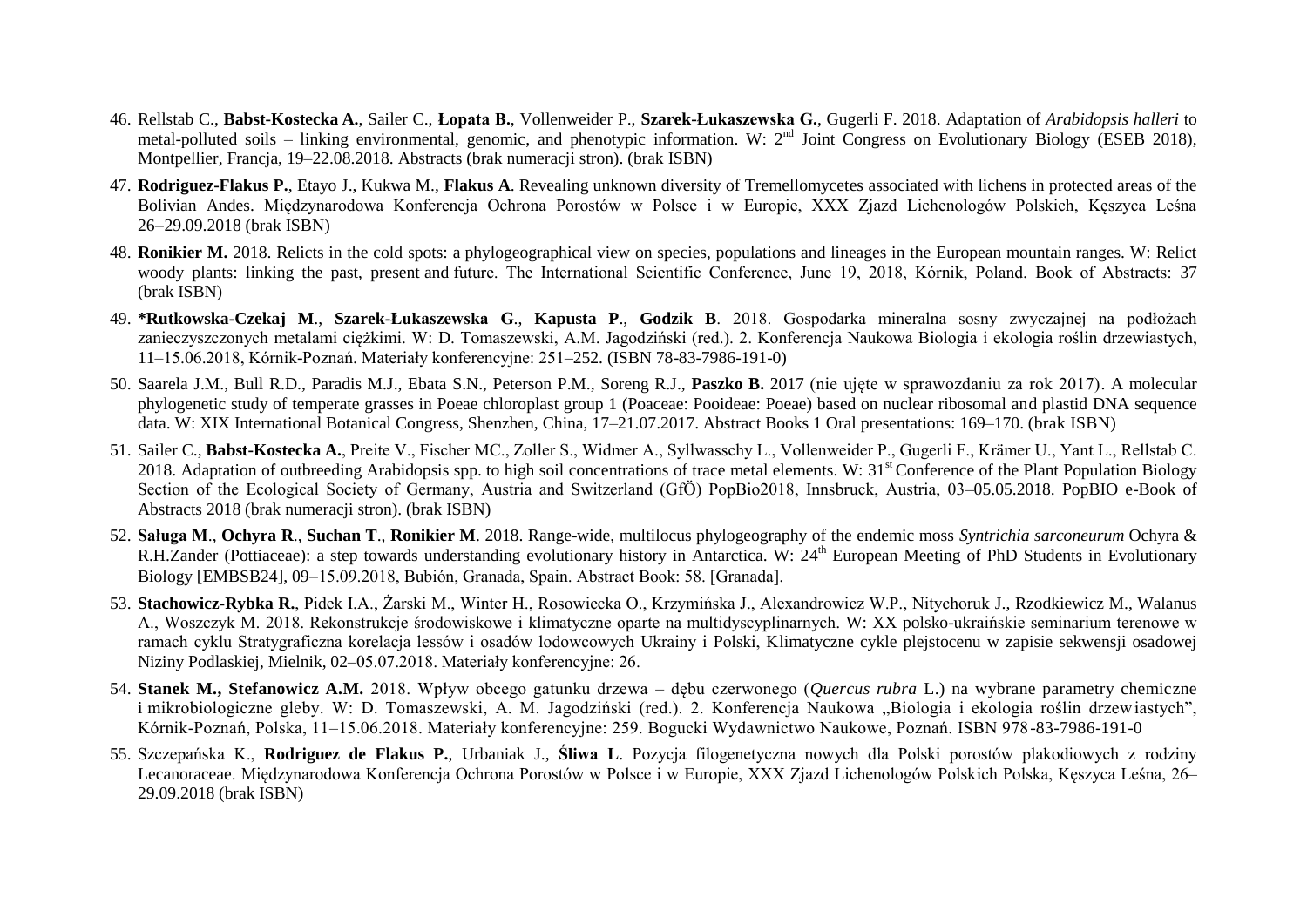- 56. Tkach N., Röser M., **Suchan, T.**, **Cieślak E.**, Schönswetter P., **Ronikier M**. 2018. Contrasting origins of two mountain endemics: *Saxifraga wahlenbergii* (Western Carpathians) and S. styriaca (Eastern Alps). W: Schlatti F. (ed.): 18<sup>th</sup> Austrian Botanical Conference. 24<sup>th</sup> International Symposium on Biodiversity and Evolutionary Biology of the German Society for Plant Sciences. Special issue, Society for Natural Sciences, Klagenfurt am Wörthersee 68: 82. (brak ISBN)
- 57. Tsarenko P., **Lenarczyk J.**, **Wołowski K.**, Lilitska H. 2018. Monitoring research of algal species diversity in the high-mountainous Nesamovyte Lake (East Carpathians, Ukraine). W: A. Z. Wojtal, A. Pociecha, J. Piątek (red.). The 37<sup>th</sup> International Conference of the Polish Phycological Society. Green future: algae – applications and perspective, Kraków, Dobczyce–Jałowcowa Góra, Poland, 22–25.05.2018. Abstract & Programme Book: 101. ISBN 978- 83-61191-01-8
- 58. Wilczyński J., Pospuła-Wędzicha S., Wertz K., Lõugas L., **Moskal-del Hoyo M.**, Korczyńska M., Nowak M. 2018. Animal husbandry and probable food storage the Mozgawa archaeological site of the Funnel Beaker culture (Poland, Lesser Poland). W: 13<sup>th</sup> ICAZ (International Council for Archaeozoology) International conference, Ankara, Turkey, 02–07.09.2018. Abstract book: 50. (brak ISBN)
- 59. Wilczyński J., Pospuła-Wędzicha S., Wertz K., **Moskal-del Hoyo M.**, Przybyła M., Nowak M. From the Early Neolithic to the Medieval period archaeozoological studies of the animal remains discovered at the multicultural site Miechów 3 (Lesser Poland). W:  $13<sup>th</sup> ICAZ$  (International Council for Archaeozoology) International conference, Ankara, Turkey, 02–07.09.2018. Abstract book: 214. (brak ISBN)
- 60. **Wołowski K., Poniewozik M.**, Duangjan K., Pekkon J. 2018. Differences and similarities of algal communities occurring in bromeliad tanks living in natural and semi-natural environments. W: A. Z. Wojtal, A. Pociecha, J. Piątek (red.). The  $37<sup>th</sup>$  International Conference of the Polish Phycological Society. Green future: algae – applications and perspective, Kraków, Dobczyce–Jałowcowa Góra, Poland, 22–25.05.2018. Abstract & Programme Book: 43. ISBN 978-83-61191-01-8
- 61. **Wołowski K.**, **Piątek J**., Spisak W., **Chlebicki A.**, **Lenarczyk J.**, **Łukaszek M.**, **Buczak A.** 2018. Can we use algal communities cultivated on wood chips in road soil protection against high salinity? W: A. Z. Wojtal, A. Pociecha, J. Piatek (red.). The 37<sup>th</sup> International Conference of the Polish Phycological Society. Green future: algae – applications and perspective, Kraków, Dobczyce–Jałowcowa Góra, Poland, 22–25.05.2018. Abstract & Programme Book: 42. ISBN 978-83-61191-01-8
- 62. **Worobiec E., Worobiec G.**, Liu Y-S. 2018. Mikroszczątki grzybów z neogeńskich osadów z Gray Fossil Site w stanie Tennessee, USA [Fungal micro-remains from the Neogene sediments at the Gray Fossil Site, Tennessee, USA]. W: G. Skrzyński, M. Badura, A.M. Noryśkiewicz (red.), Sympozjum Sekcji Paleobotanicznej Polskiego Towarzystwa Botanicznego, Polska Akademia Nauk, Warszawa, 08.12.2018. Abstrakty: 36–37. (brak ISBN)
- 63. **Worobiec G.** 2018. Extant relicts of leaf fossil taxa from the Polish Paleogene and Neogene. W: A. K. Jasińska, A. M. Jagodziński, L. Fazan, K. Sękiewicz, Ł. Walas (eds). Relict woody plants: linking the past, present and future. The International Scientific Conference, Kórnik, June 19<sup>th</sup>, 2018. Book of Abstracts: 38. ISBN 978-83-7986-194-1
- 64. Żarczyński M., Szmańda J.B., **Wacnik A.,** Tylmann W. 2018. Tracing lake mixing regimes using sedimentological and geochemical proxies in varved sediments: 2000-years-long record from Lake Żabińskie (NE Poland). W: IPA-IAL 2018 Joint Meeting: Unravelling the Past and Future of Lakes, Stockholm University, 18–21.07.2018. Abstract book: 292 (DOI: 10.5281/zenodo.1287585). (brak ISBN)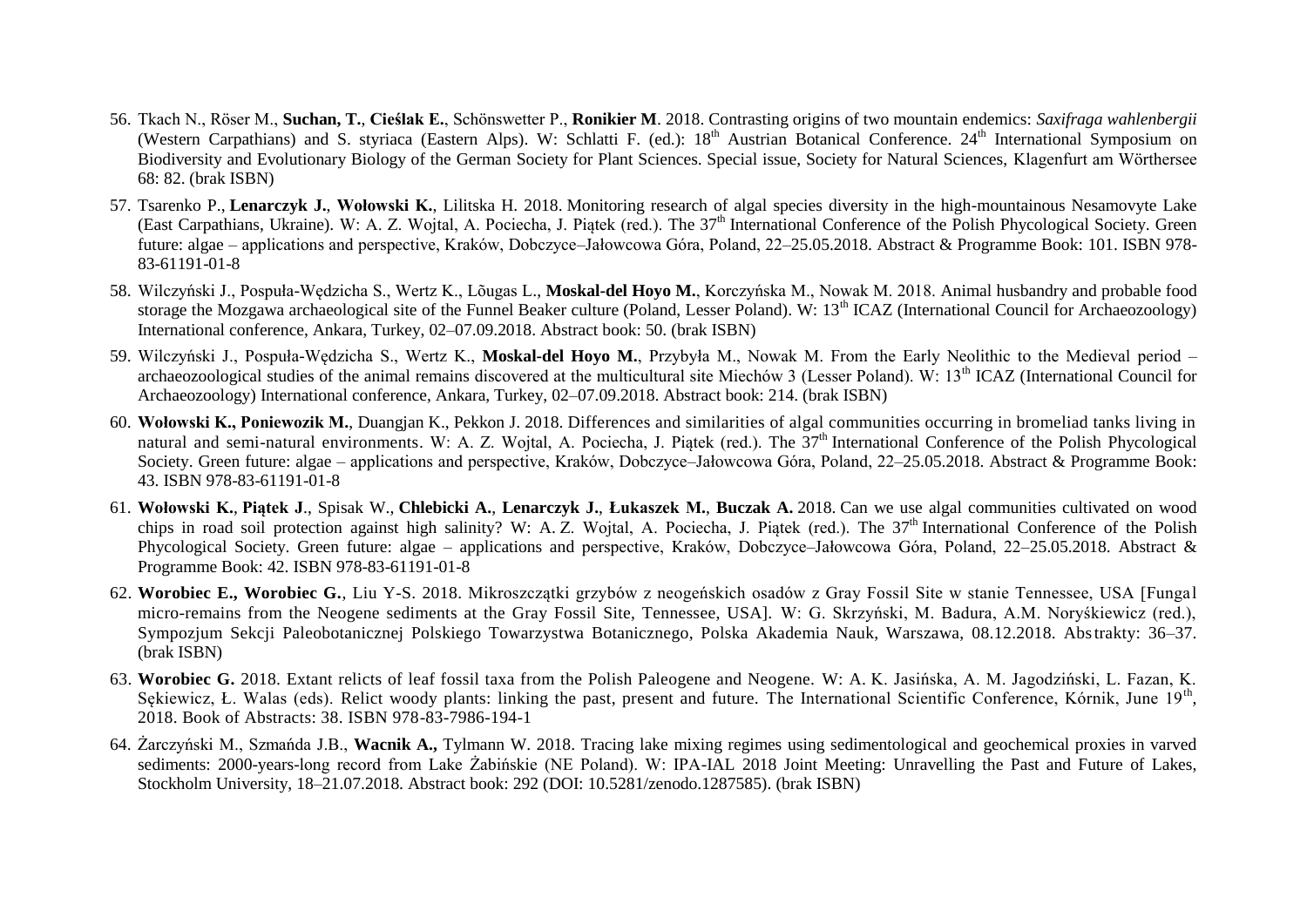- 65. Zawisza E., Pociecha A, **Worobiec E.**, Szeroczyńska K., **Worobiec G.** 2018. The oldest chitinous fossil remains of Cladocera from Miocene (12–8 million years ago) oxbow lake (Central Poland). W: IPA-IAL 2018, Joint Meeting: Unravelling the Past and Future of Lakes, Stockholm, 18–21.06.2018. Abstract book: 355 (DOI: 10.5281/zenodo.1287585). (brak ISBN)
- 66. Zawisza E., Pociecha A., **Worobiec E.**, Szeroczyńska K., **Worobiec G.** 2018. Cladocera from Miocene (about 12–8 million years ago) fluvial paleolake deposits from Bełchatów lignite mine (Central Poland) – the first recorded data of pre-Quaternary chitinous fossil remains of Cladocera. W: 15<sup>th</sup> Subfossil Cladocera Workshop, Veszprém, 25–28.09.2018. Abstract Book (bez numeracji stron). (brak ISBN)
- 67. Zduńczyk P., Halama M., **Kapusta P.**, Holeksa J. 2018. Drobnowymiarowe martwe drewno i jego wpływ na występowanie grzybów w lasach gospodarczych Puszczy Niepołomickiej. W: D. Tomaszewski, A.M. Jagodziński (red.). Biologia i ekologia roślin drzewiastych. Konferencja naukowa połączona z obchodami Jubileuszu 85-lecia Instytutu Dendrologii PAN w Kórniku. Kórnik-Poznań, 11–15.06.2018. Materiały konferencyjne: 281–282. (ISBN 978-83-7986-191-0)
- 68. **Ziaja J.,** Pacyna G., **Jarzynka A.,** Bóka K., **Barbacka M.** 2018. Ferns from the family Matoniaceae with *in situ* spores from Jurassic Grojec clays near Cracow (Poland). W:  $10^{th}$  European Paleobotany & Palynology Conference, Dublin, Irlandia, 12–17.08.2018. Program & Abstracts: 225. (brak ISBN)
- 69. Zielonka T., Izworska K., **Kapusta P.**, Kurek P., **Piechnik Ł.**, **Szarek-Łukaszewska G.**, **Żywiec M.**, Holeksa J. 2018. Martwe drzewa w lesie gospodarczym – ilość, jakość, rozmieszczenie. W: D. Tomaszewski, A.M. Jagodziński (red.). Biologia i ekologia roślin drzewiastych. Konferencja naukowa połączona z obchodami Jubileuszu 85-lecia Instytutu Dendrologii PAN w Kórniku. Kórnik-Poznań, 11–15.06.2018. Materiały konferencyjne: 185–186. (ISBN 978-83-7986-191-0)

#### **4. Recenzje**

1. **Ochyra, R.** 2017. Ricardo Garilleti & Belén Albertos ( oordinación científica) (2012): Atlas y libro rojo de los briófitos amenazados de España. hrońmy Przyrodę Ojczystą 74(1): 77–79. ISSN 0009-6172

#### **5a. Redakcja wydawnicza publikacji IB PAN**

- Kupryjanowicz M., **Nalepka D.**, **Madeyska E.**, Turner Ch. (red.). 2018. Eemian history of vegetation in Poland based on isopollen maps. W. Szafer Institute of Botany, Polish Academy of Sciences, Kraków, 1–262. ISBN 978-83-62975-34-1
- **Stuchlik L.** (red.). 2018. Acta Palaeobotanica 58(1). Instytut Botaniki im. W. Szafera PAN, Kraków, 1–93. ISSN 0001-6594, e-ISSN 2082-0259
- **Stuchlik L.** (red.). 2018. Acta Palaeobotanica 58(2). Instytut Botaniki im. W. Szafera PAN, Kraków, 97–290. ISSN 0001-6594, e-ISSN 2082-0259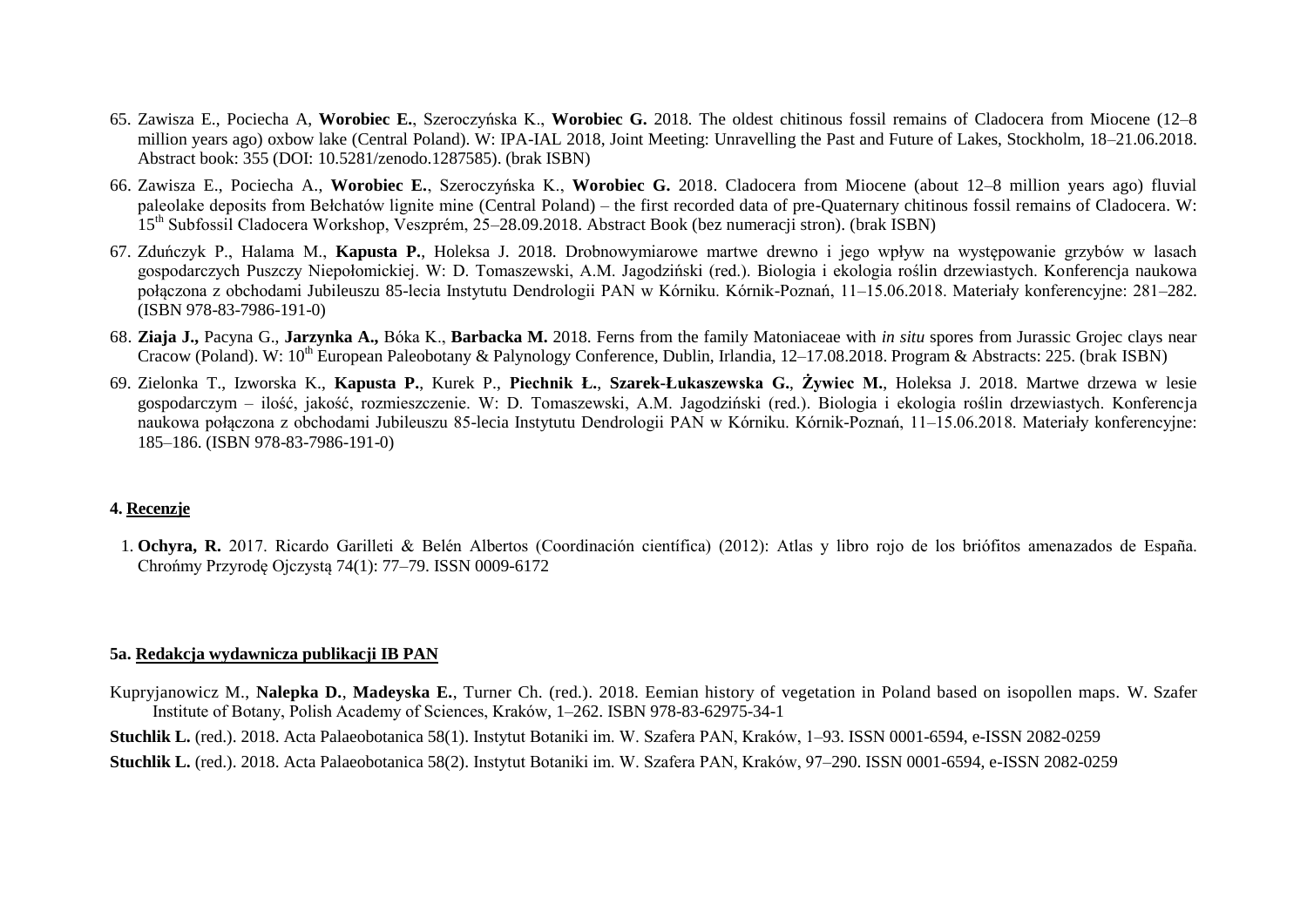- **Szczepaniak M.** (red.). 2018. Fragmenta Floristica et Geobotanica Polonica 25(1). Instytut Botaniki im. W. Szafera PAN, Kraków, 1–166. ISSN 1640-629X, e-ISSN 2449-8890
- **Szczepaniak M.** (red.). 2018. Fragmenta Floristica et Geobotanica Polonica 25(2). Instytut Botaniki im. W. Szafera PAN, Kraków, 167–326. ISSN 1640- 629X, e-ISSN 2449-8890
- Wojtal A.Z., Pociecha A., Piątek J. (red.). 2018. Green future: algae applications and perspective. Abstract & Programme Book. The 37<sup>th</sup> International Conference of the Polish Phycological Society: 1–128. ISBN 978-83-61191-01-8

#### **5b Redakcja wydawnicza publikacji (nie IB PAN)**

Mirek Z., Nikel A., Paul W., Musiał L., Urbanik J., Wilk Ł. (red. meryt.) 2018. Piękoś-Mirkowa H., Mirek Z. Rośliny chronione. Seria "Flora Polski". Wyd. MULTICO Oficyna Wydawnicza, Warszawa, s. 464. ISBN: 978-83-7763-453-0.

### . PRA E PRZYJĘTE DO DRUKU – PUNKTOWANE

#### **1. Artykuły naukowe**

#### **Tabela A**

Publikacja naukowa w czasopiśmie naukowym zamieszczonym w części A wykazu czasopism naukowych, o której mowa w § 15 ust. 1 pkt 1. rozporządzenia Ministra Nauki i Szkolnictwa Wyższego z dnia 12 grudnia 2016 r. w sprawie przyznawania kategorii naukowej jednostkom naukowym i uczelniom, w których zgodnie z ich statutami nie wyodrębniono podstawowych jednostek organizacyjnych (Dz.U. poz. 2154), zwanego dalej "rozporządzeniem" – punktacja według wykazu.

**Chlebicki A., Jakus N. Halolotolerant and chaotolerant microfungi from littoral anchialine caves Golubinka and Medova Buža (Croatia). <b>Journal of Cave and Karst Studies**.

ISSN 1090-6924

**Flakus A.,** Etayo J., Pérez-Ortega S., Kukwa M., Palice Z., **Rodriguez-Flakus P.** A new genus *Zhurbenkoa* and a novel nutritional mode revealed in the family Malmideaceae (Lecanoromycetes, Ascomycota). **Mycologia**. ISSN 0027-5514, e-ISSN 2363-7188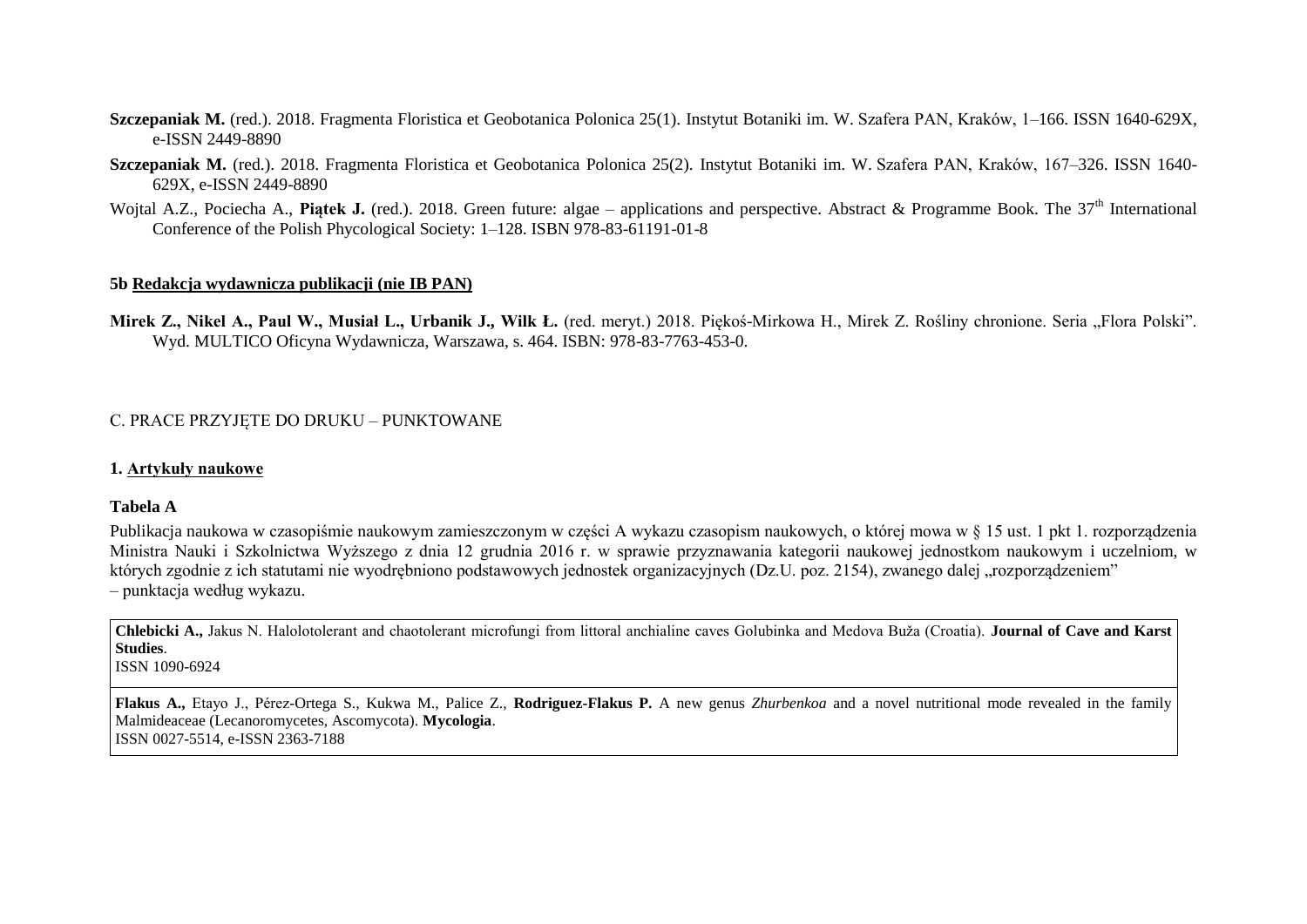Guzow-Krzemińska B., **Flakus A.**, Kosecka M., Jabłońska A., **Rodriguez-Flakus P.**, Kukwa M. New species and new records of lichens from Bolivia. **Phytotaxa.** ISSN 1179-3155, e-ISSN 1179-3163

**Lenarczyk J.** Evolution of morphological variability and modularity in single cells of algal colonies: a case study *Pseudopediastrum* (Hydrodictyaceae, Sphaeropleales, Chlorophyceae). **Phycologia**. ISSN 0031-8884, e-ISNN 2330-2968.

Spisak W., **Wołowski K.**, **Chlebicki A.**, Kozak J., Kaszczyszyn M. Road salt uptake by micro-columns randomly packed with natural wood absorbers. **Urban Forestry & Urban Greening**.

ISSN 1618-8667

Sutkowy M., Lenarczyk J., Kłosowski G. Effect of culture medium on the growth of microscopic algae (Chlorophyceae) biomass showing biosorption potential: A case study *Pseudopediastrum boryanum*. **Phycological Research**. https://doi.org/10.1111/pre.12354

ISSN 1440-1835

Szczepańska K., **Rodriguez-Flakus P.**, Urbaniak J., **Śliwa L**. Neotypification of *Protoparmeliopsis garovaglii* and molecular evidence of its occurrence in Poland and South America. **Systematics and Biodiversity.**

ISSN 1477-2000, e-ISSN 1478-0933

**Worobiec G., Worobiec E**. Wetland vegetation from the Miocene deposits of the Bełchatów Lignite Mine (central Poland). **Palaeontologia Electronica.** ISSN 1935-3952

#### **Tabela B**

Publikacja naukowa w czasopiśmie naukowym zamieszczonym w części B wykazu czasopism naukowych, o której mowa w § 15 ust. 1 pkt 2 rozporządzenia – punktacja według wykazu.

# **Autorzy (nazwiska i inicjały imion) Pełne nazwy czasopism i nazwiska autorów posiadających afiliację placówki czcionką pogrubioną**

**Kapcia M.**, **Mueller-Bieniek A.** Archaeobotanical analysis of abundant cereal finds from Kraków Nowa-Huta Mogiła 62 – getting back to the old story. **Folia Quaternaria**.

ISSN 0015-573X

# **2. Monografie**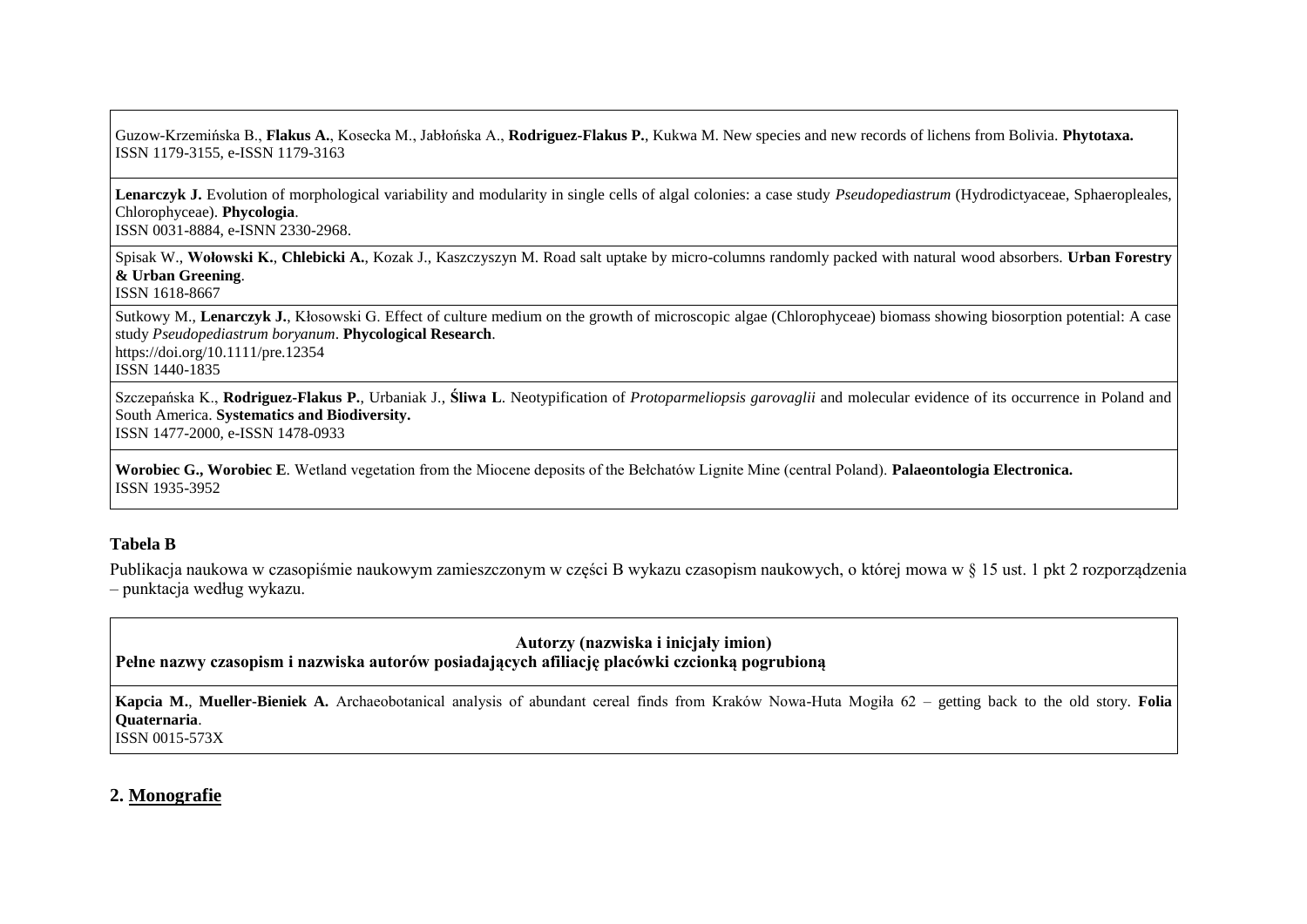# **Tabela 2.1.**

Monografia naukowa, w której liczba autorów nie przekracza 3, a co najmniej jeden z nich wskazał jednostkę jako afiliację

 $-25$  pkt

– 50 pkt – w przypadku monografii uznanej za dzieło wybitne.

# **Autorzy (nazwiska i inicjały imion)**

**Nazwiska autorów posiadających afiliację placówki czcionką pogrubioną**

**Matura N.**, Porosty w korytach potoków polskich Karpat Zachodnich. Wydawnictwo Instytutu Botaniki im. W. Szafera Polskiej Akademii Nauk w Krakowie.

# **Tabela 2.5**

Rozdział w monografii naukowej wieloautorskiej, w której autorstwo poszczególnych rozdziałów jest oznaczone, a liczba autorów wynosi co najmniej 4, z wyłączeniem monografii naukowych, o których mowa w lp. 4

 $-5$  pkt

– 10 pkt – w przypadku monografii naukowej uznanej za dzieło wybitne, ale łącznie za rozdziały w jednej monografii naukowej nie więcej niż:

– 15 pkt

– 30 pkt – w przypadku monografii uznanej za dzieło wybitne.

Jeżeli liczba autorów rozdziału w monografii naukowej wynosi co najmniej 2, jednostka, którą autor rozdziału wskazał jako afiliację, otrzymuje:  $-2.5$  pkt

– 10 pkt – w przypadku monografii uznanej za dzieło wybitne.

# **Autorzy (nazwiska i inicjały imion) Nazwiska autorów posiadających afiliację placówki czcionką pogrubioną**

Nowak M., Moskal-del Hoyo M., Korczyńska M., Cappenberg K., Ociepka J. 2018. Large settlements of the Funnel Beaker culture in Lesser Poland: Instruments of social cohesion and cultural conversion. W: HOMO BIMARIS. Studia z międzymorza bałtycko-pontyjskiego ofiarowane Profesorowi Aleksandrowi Kośko w 70. rocznicę urodzin. Seria Archaeologia Bimaris, Poznań.

**Mueller-Bieniek A.** 2018. Redecz Krukowy stan 20, pow. Włocławek, woj. kujawsko-pomorskie. Analiza archeobotaniczna ceramiki i polepy. W: P. Papiernik (red.). Od epoki kamienia do współczesności. Badania archeologiczne w Redczu Krukowym na Kujawach. Wydawnictwo Fundacji Badań Archeologicznych Imienia Profesora Konrada Jażdżewskiego, Łódź.